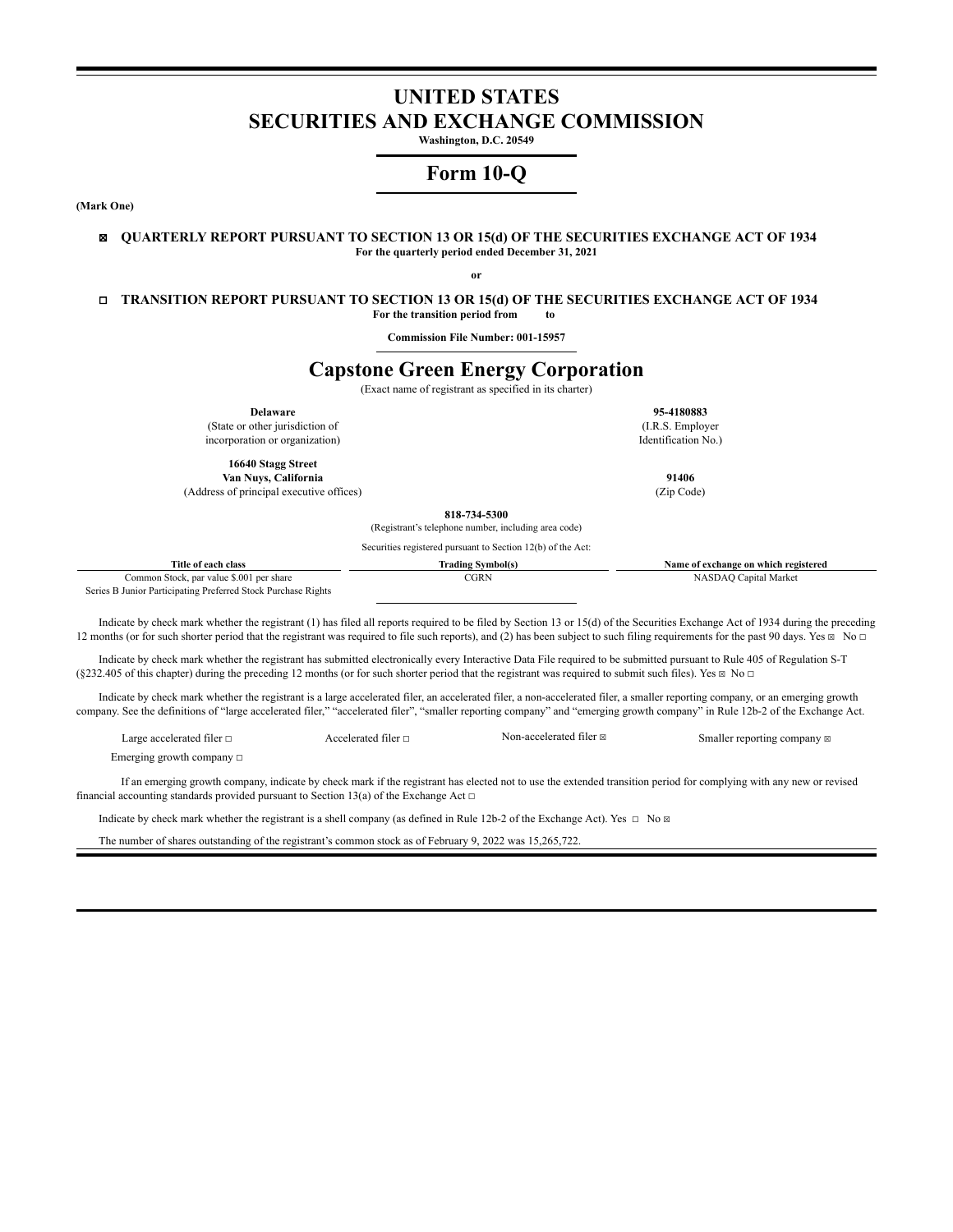# **CAPSTONE GREEN ENERGY CORPORATION INDEX**

<span id="page-1-0"></span>

|                   |                                                                                                                             | Page<br>Number |
|-------------------|-----------------------------------------------------------------------------------------------------------------------------|----------------|
|                   | <b>PART I - FINANCIAL INFORMATION</b>                                                                                       |                |
| Item 1.           | <b>Financial Statements (Unaudited)</b>                                                                                     | 3              |
|                   | Condensed Consolidated Balance Sheets as of December 31, 2021 and March 31, 2021                                            | 3              |
|                   | Condensed Consolidated Statements of Operations for the Three and Nine Months Ended December 31, 2021<br>and 2020           | $\overline{4}$ |
|                   | Condensed Consolidated Statements of Stockholders' Equity for the Three and Nine Months Ended December<br>31, 2021 and 2020 | 5              |
|                   | Condensed Consolidated Statements of Cash Flows for the Nine Months Ended December 31, 2021 and 2020                        | 6              |
|                   | <b>Notes to Condensed Consolidated Financial Statements</b>                                                                 | 7              |
| Item 2.           | Management's Discussion and Analysis of Financial Condition and Results of Operations                                       | 25             |
| Item 4.           | <b>Controls and Procedures</b>                                                                                              | 39             |
|                   | <b>PART II - OTHER INFORMATION</b>                                                                                          |                |
| Item 1.           | <b>Legal Proceedings</b>                                                                                                    | 40             |
| Item 1A.          | <b>Risk Factors</b>                                                                                                         | 40             |
| Item 6.           | <b>Exhibits</b>                                                                                                             | 41             |
| <b>Signatures</b> |                                                                                                                             | 42             |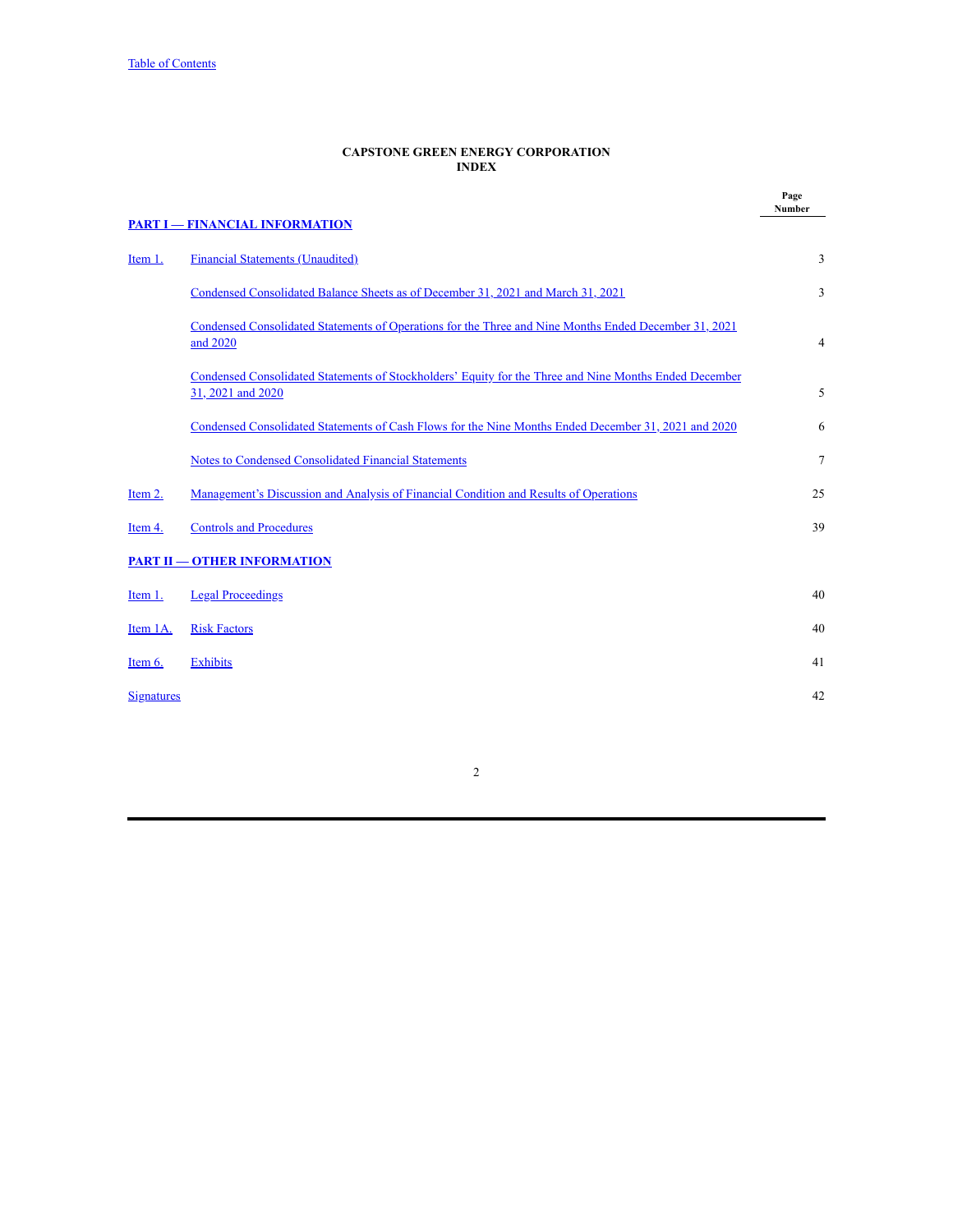# **PART I — FINANCIAL INFORMATION**

#### <span id="page-2-2"></span><span id="page-2-1"></span><span id="page-2-0"></span>**Item 1. Financial Statements**

## **CAPSTONE GREEN ENERGY CORPORATION AND SUBSIDIARIES CONDENSED CONSOLIDATED BALANCE SHEETS (In thousands, except share amounts) (Unaudited)**

**December 31, March 31, 2021 2021 Assets** Current Assets: Cash and cash equivalents **6** 31,267 \$ 49,533 Accounts receivable, net of allowances of \$335 at December 31, 2021 and \$314 at March 31, 2021 26,842 20,593<br>Inventories, net 11,829 11,829 **Inventories, net** 11,829 11,829 Prepaid expenses and other current assets 5,158 4,953 Total current assets 80,557 86,908 Property, plant, equipment and rental assets, net 14,262 9,630 Non-current portion of inventories 1,635 1,845 Other assets 8,790 7,639 Total assets  $$ 105,244 $ 106,022$ **Liabilities and Stockholders' Equity** Current Liabilities: Accounts payable and accrued expenses the countries of the countries of the countries of the countries of the countries of the countries of the countries of the countries of the countries of the countries of the countries Accrued salaries and wages 1,722 1,889<br>Accrued warranty reserve 1,428 5,850 Accrued warranty reserve 1,428 Deferred revenue 5,231 6,374 6,374 Current portion of notes payable and lease obligations 707 576 Total current liabilities 35,428 34,456 Deferred revenue - non-current 927 765 Term note payable, net 50,940 52,865 Long-term portion of notes payable and lease obligations 5,984 4,762 Total liabilities  $\overline{93,279}$   $\overline{92,848}$ Commitments and contingencies (Note 14) Stockholders' Equity: Preferred stock, \$.001 par value; 1,000,000 shares authorized; none issued Common stock, \$.001 par value; 51,500,000 shares authorized, 15,343,125 shares issued and 15,244,162 shares outstanding at December 31, 2021; 12,898,144 shares issued and 12,824,190 shares outstanding at March 31, 2021 15 13 Additional paid-in capital 946,621 934,381 Accumulated deficit (932,593) (919,271) Treasury stock, at cost; 98,963 shares at December 31, 2021 and 73,954 shares at March 31, 2021 (2,078) (1,949) Total stockholders' equity and the contract of the contract of the contract of the contract of the contract of the contract of the contract of the contract of the contract of the contract of the contract of the contract of Total liabilities and stockholders' equity  $\overline{\text{S}}$  105,244  $\overline{\text{S}}$  106,022

See accompanying notes to condensed consolidated financial statements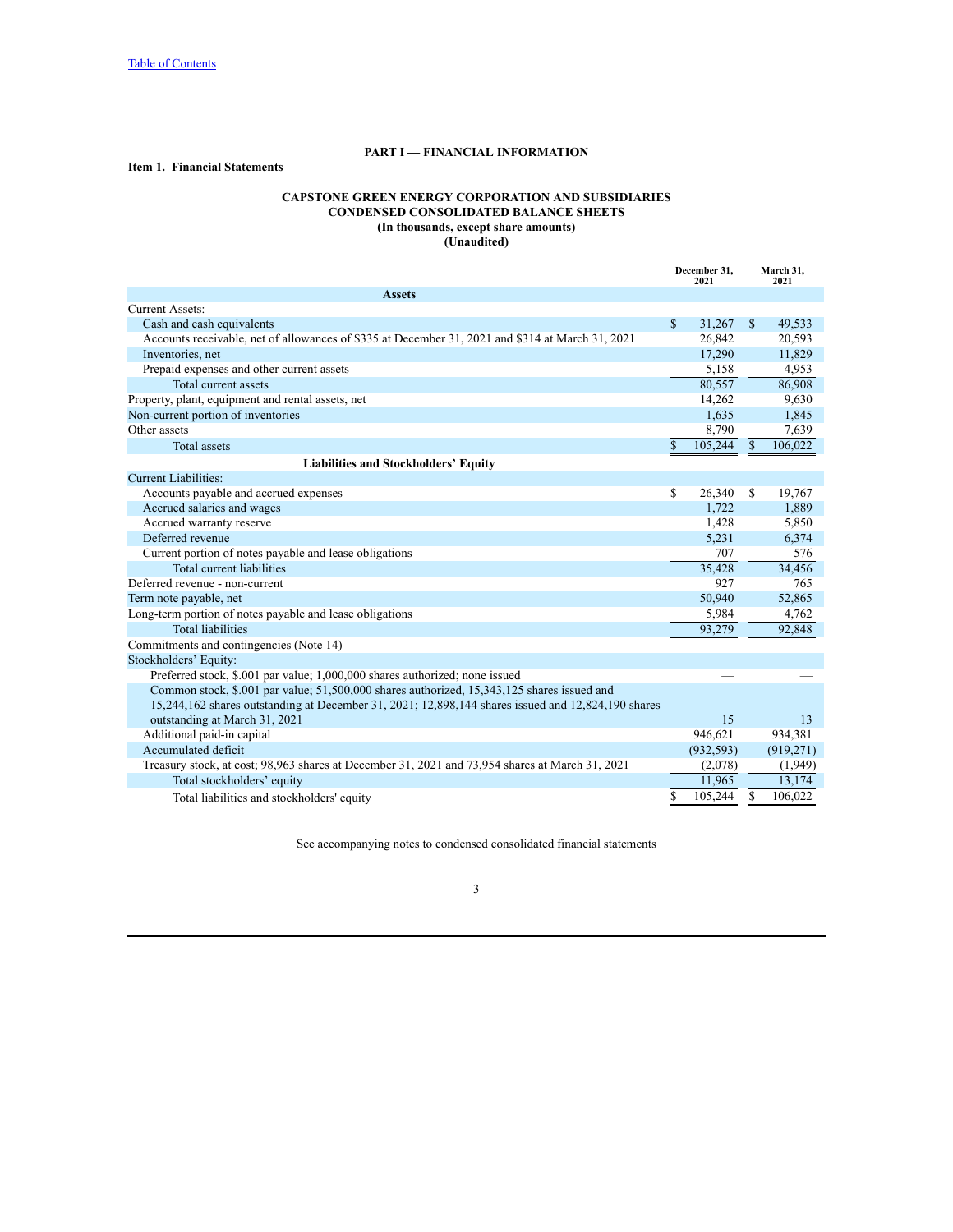# **CAPSTONE GREEN ENERGY CORPORATION AND SUBSIDIARIES CONDENSED CONSOLIDATED STATEMENTS OF OPERATIONS (In thousands, except per share data) (Unaudited)**

<span id="page-3-0"></span>

|                                                                          | <b>Three Months Ended</b><br>December 31. |                | <b>Nine Months Ended</b><br>December 31. |                           |  |  |  |  |
|--------------------------------------------------------------------------|-------------------------------------------|----------------|------------------------------------------|---------------------------|--|--|--|--|
|                                                                          | 2021                                      | 2020           | 2021                                     | 2020                      |  |  |  |  |
| Revenue:                                                                 |                                           |                |                                          |                           |  |  |  |  |
| Product and accessories                                                  | 12,329<br>\$                              | \$12,760       | \$<br>29,183                             | 26,572<br>\$              |  |  |  |  |
| Parts and service                                                        | 8,280                                     | 7,916          | 24,704                                   | 23,202                    |  |  |  |  |
| Total revenue                                                            | 20,609                                    | 20,676         | 53,887                                   | 49,774                    |  |  |  |  |
| Cost of goods sold:                                                      |                                           |                |                                          |                           |  |  |  |  |
| Product and accessories                                                  | 12,689                                    | 12,324         | 30,479                                   | 26,471                    |  |  |  |  |
| Parts and service                                                        | 5,703                                     | 4,880          | 15,833                                   | 13,896                    |  |  |  |  |
| Total cost of goods sold                                                 | 18,392                                    | 17,204         | 46,312                                   | 40,367                    |  |  |  |  |
| Gross margin                                                             | 2,217                                     | 3,472          | 7,575                                    | 9,407                     |  |  |  |  |
| Operating expenses:                                                      |                                           |                |                                          |                           |  |  |  |  |
| Research and development                                                 | 767                                       | 735            | 2,637                                    | 1,703                     |  |  |  |  |
| Selling, general and administrative                                      | 5,293                                     | 4,816          | 17,055                                   | 13,234                    |  |  |  |  |
| Total operating expenses                                                 | 6,060                                     | 5,551          | 19,692                                   | 14,937                    |  |  |  |  |
| Loss from operations                                                     | (3, 843)                                  | (2,079)        | (12, 117)                                | (5,530)                   |  |  |  |  |
| Other income (expense)                                                   | (21)                                      | (11)           | 639                                      |                           |  |  |  |  |
| Interest income                                                          | 5                                         | 7              | 16                                       | 23                        |  |  |  |  |
| Interest expense                                                         | (1, 287)                                  | (1,230)        | (3,800)                                  | (3,835)                   |  |  |  |  |
| Gain (loss) on debt extinguishment                                       |                                           | (4,282)        | 1,950                                    | (4,282)                   |  |  |  |  |
| Loss before provision for income taxes                                   | (5, 146)                                  | (7, 595)       | (13,312)                                 | (13,620)                  |  |  |  |  |
| Provision for income taxes                                               |                                           |                | 10                                       | 10                        |  |  |  |  |
| Net loss                                                                 | (5, 146)                                  | (7, 595)       | (13, 322)                                | (13, 630)                 |  |  |  |  |
| Less: Deemed dividend on purchase warrant for common shares              |                                           |                |                                          | 15                        |  |  |  |  |
| Net loss attributable to common stockholders                             | (5,146)<br>\$                             | (7, 595)<br>\$ | (13, 322)<br>$\mathbb{S}$                | (13, 645)<br>$\mathbb{S}$ |  |  |  |  |
|                                                                          |                                           |                |                                          |                           |  |  |  |  |
| Net loss per common share attributable to common stockholders—basic and  |                                           |                |                                          |                           |  |  |  |  |
| diluted                                                                  | \$<br>(0.34)                              | \$<br>(0.69)   | \$<br>(0.92)                             | \$<br>(1.25)              |  |  |  |  |
| Weighted average shares used to calculate basic and diluted net loss per |                                           |                |                                          |                           |  |  |  |  |
| common share attributable to common stockholders                         | 15,236                                    | 11,081         | 14,548                                   | 10,935                    |  |  |  |  |

See accompanying notes to condensed consolidated financial statements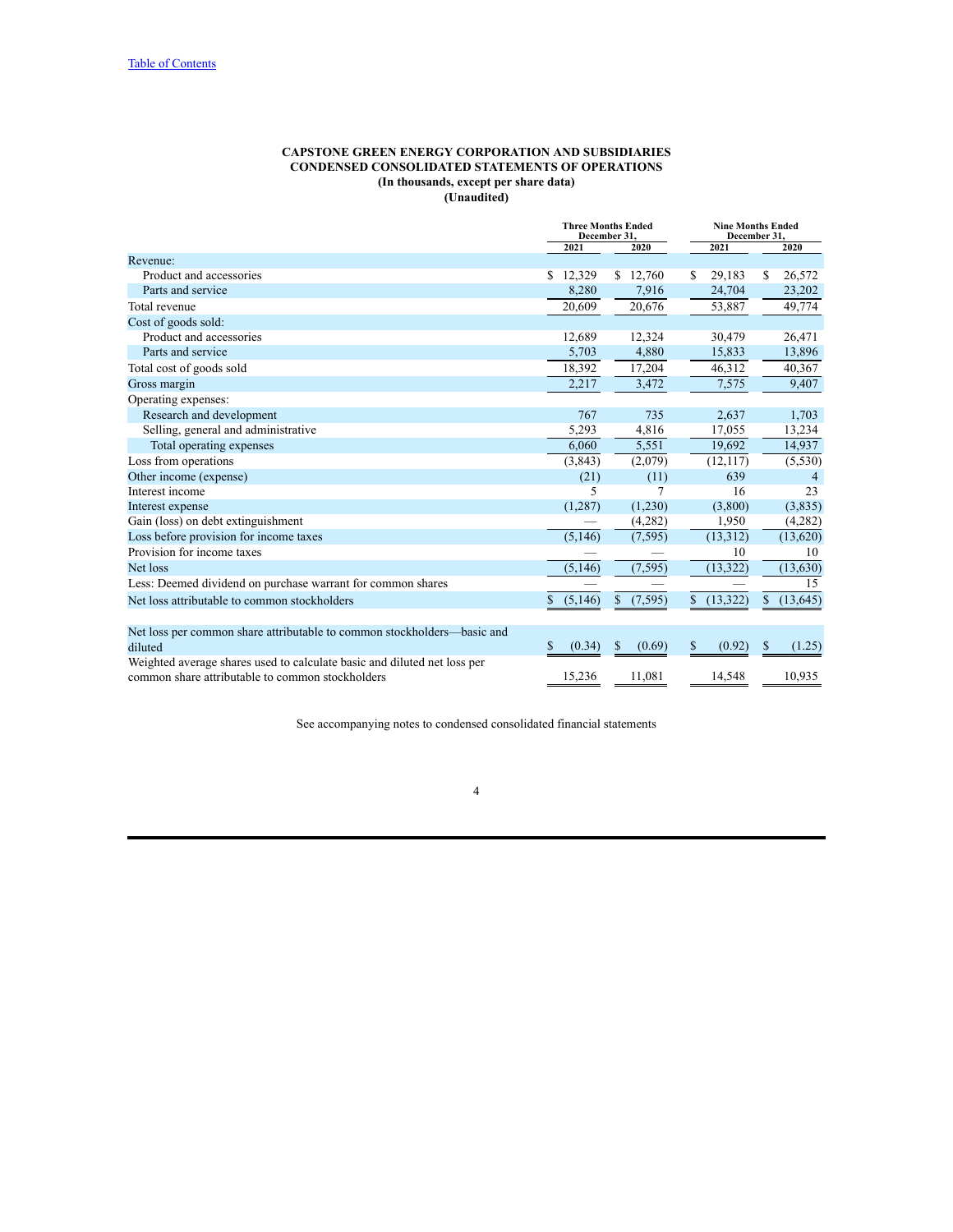# **CAPSTONE GREEN ENERGY CORPORATION AND SUBSIDIARIES CONDENSED CONSOLIDATED STATEMENTS OF STOCKHOLDERS' EQUITY (In thousands, except per share data) (Unaudited)**

<span id="page-4-0"></span>

|                                                 |                     |                | <b>Additional</b> |                  |               |                       | <b>Total</b>           |
|-------------------------------------------------|---------------------|----------------|-------------------|------------------|---------------|-----------------------|------------------------|
|                                                 | <b>Common Stock</b> |                | Paid-in           | Accumulated      |               | <b>Treasury Stock</b> | Stockholders'          |
|                                                 | <b>Shares</b>       | Amount         | Capital           | Deficit          | <b>Shares</b> | Amount                | <b>Equity</b>          |
| Balance, March 31, 2021                         | 12,898,144          | 13             | \$934,381         | (919, 271)<br>S. | 73,954        | (1,949)               | $\mathbf{s}$<br>13,174 |
| Purchase of treasury stock                      |                     |                |                   |                  | 3,353         | (29)                  | (29)                   |
| Vested restricted stock awards                  | 19,096              |                | 29                |                  |               |                       | 29                     |
| Stock-based compensation                        |                     |                | 305               |                  |               |                       | 305                    |
| Issuance of common stock, net of issuance costs | 2,289,651           | $\overline{2}$ | 11,203            |                  |               |                       | 11,205                 |
| Net loss                                        |                     |                |                   | (2,182)          |               |                       | (2,182)                |
| Balance, June 30, 2021                          | 15,206,891          | 15             | 945,918           | (921, 453)       | 77,307        | (1,978)               | 22,502                 |
| Purchase of treasury stock                      |                     |                |                   |                  | 20,006        | (92)                  | (92)                   |
| Vested restricted stock awards                  | 48,313              |                | 53                |                  |               |                       | 53                     |
| Stock-based compensation                        |                     |                | 333               |                  |               |                       | 333                    |
| Stock awards to Board of Directors              | 70,260              |                |                   |                  |               |                       |                        |
| Issuance of common stock, net of issuance costs |                     |                | (26)              |                  |               |                       | (26)                   |
| Net loss                                        |                     |                |                   | (5,994)          |               |                       | (5,994)                |
| Balance, September 30, 2021                     | 15,325,464          | 15             | 946,278           | (927, 447)       | 97,313        | (2,070)               | 16,776                 |
| Purchase of treasury stock                      |                     |                |                   |                  | 1,650         | (8)                   | (8)                    |
| Vested restricted stock awards                  | 17,661              |                | 8                 |                  |               |                       | 8                      |
| Stock-based compensation                        |                     |                | 335               |                  |               |                       | 335                    |
| Net loss                                        |                     |                |                   | (5,146)          |               |                       | (5, 146)               |
| Balance, December 31, 2021                      | 15,343,125          | 15             | 946,621           | (932, 593)       | 98,963        | (2,078)               | 11,965<br>S            |

|                                           |                     |              | <b>Additional</b> |                |                       |              | <b>Total</b>   |
|-------------------------------------------|---------------------|--------------|-------------------|----------------|-----------------------|--------------|----------------|
|                                           | <b>Common Stock</b> |              | Paid-in           | Accumulated    | <b>Treasury Stock</b> |              | Stockholders'  |
|                                           | <b>Shares</b>       | Amount       | Capital           | <b>Deficit</b> | <b>Shares</b>         | Amount       | <b>Equity</b>  |
| Balance, March 31, 2020                   | 10,286,366 \$       | 10S          | 915,755 \$        | (900, 869)     | 57,577 \$             | $(1,875)$ \$ | 13,021         |
| Purchase of treasury stock                |                     |              |                   |                | 3,442                 | (4)          | (4)            |
| Vested restricted stock awards            | 16,126              |              | 4                 |                |                       |              | $\overline{4}$ |
| Stock-based compensation                  |                     |              | 210               |                |                       |              | 210            |
| Issuance of common stock, net of issuance |                     |              |                   |                |                       |              |                |
| costs                                     | 782,448             | $\mathbf{1}$ | 1,371             |                |                       |              | 1,372          |
| Change in warrants valuation              |                     |              | 99                |                |                       |              | 99             |
| Net loss                                  |                     |              |                   | (1, 823)       |                       |              | (1,823)        |
| Balance, June 30, 2020                    | 11,084,940          | 11           | 917,439           | (902, 692)     | 61,019                | (1, 879)     | 12,879         |
| Purchase of treasury stock                |                     |              |                   |                | 9,403                 | (39)         | (39)           |
| Vested restricted stock awards            | 1,670               |              | 39                |                |                       |              | 39             |
| Stock-based compensation                  |                     |              | 219               |                |                       |              | 219            |
| Stock awards to Board of Directors        | 57,098              |              | (38)              |                |                       |              | (38)           |
| Deemed dividend on purchase warrant for   |                     |              |                   |                |                       |              |                |
| common shares                             |                     |              | 15                | (15)           |                       |              |                |
| Net loss                                  |                     |              |                   | (4,212)        |                       |              | (4,212)        |
| Balance, September 30, 2020               | 11, 143, 708        | 11           | 917,674           | (906, 919)     | 70,422                | (1,918)      | 8,848          |
| Vested restricted stock awards            | 14,939              |              |                   |                |                       |              |                |
| Stock-based compensation                  |                     |              | 249               |                |                       |              | 249            |
| Warrants issued                           |                     |              | 760               |                |                       |              | 760            |
| Net loss                                  |                     |              |                   | (7, 595)       |                       |              | (7, 595)       |
| Balance, December 31, 2020                | 11,158,647 \$       | 11S          | 918,683 \$        | (914, 514)     | 70,422 \$             | $(1,918)$ \$ | 2,262          |

See accompanying notes to condensed consolidated financial statements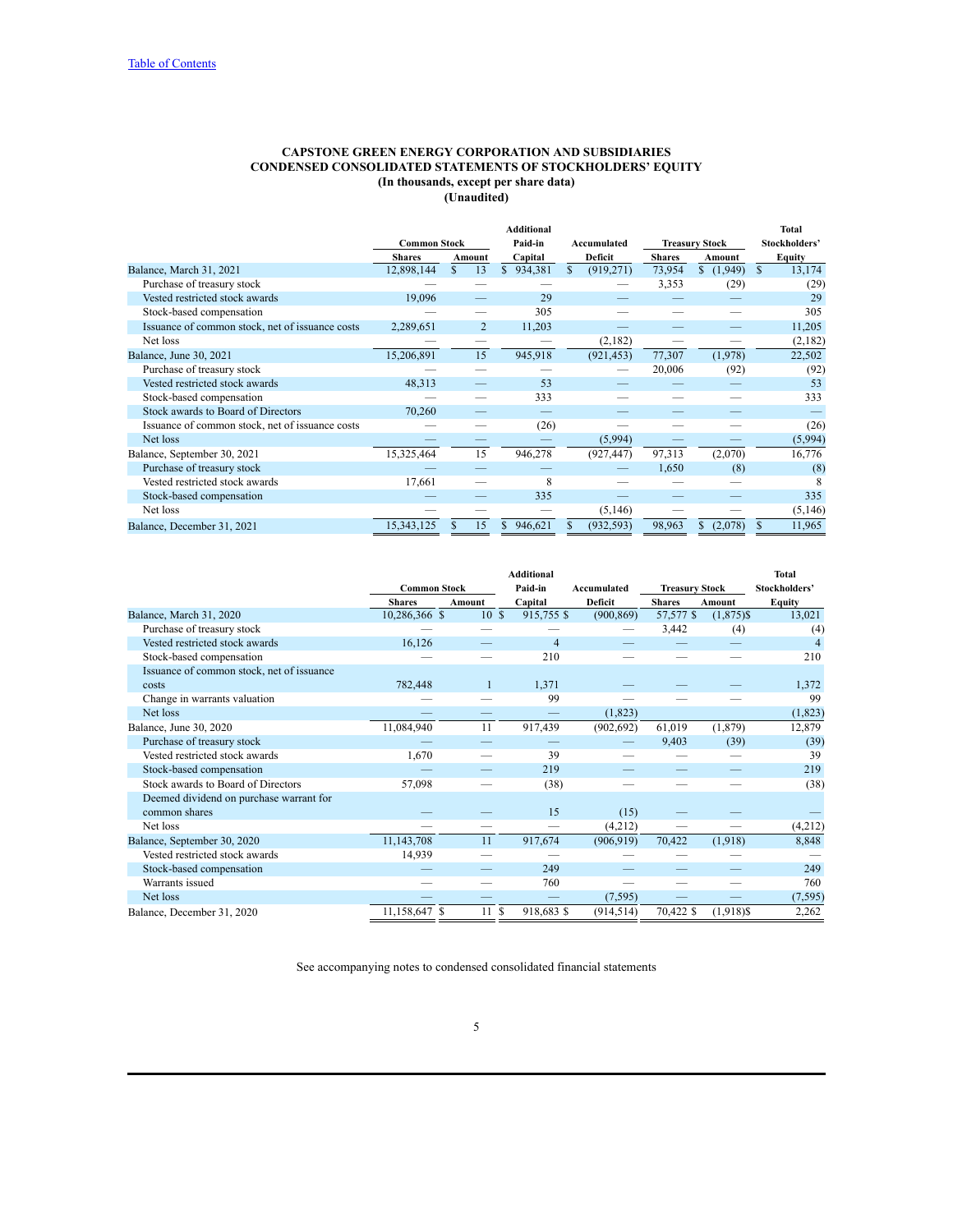# **CAPSTONE GREEN ENERGY CORPORATION AND SUBSIDIARIES CONDENSED CONSOLIDATED STATEMENTS OF CASH FLOWS (In thousands) (Unaudited)**

<span id="page-5-0"></span>

|                                                                             |                            | <b>Nine Months Ended</b><br>December 31. |
|-----------------------------------------------------------------------------|----------------------------|------------------------------------------|
|                                                                             | 2021                       | 2020                                     |
| <b>Cash Flows from Operating Activities:</b>                                |                            |                                          |
| Net loss                                                                    | <sup>\$</sup><br>(13, 322) | \$<br>(13, 630)                          |
| Adjustments to reconcile net loss to net cash used in operating activities: |                            |                                          |
| Depreciation and amortization                                               | 1,337                      | 1,072                                    |
| Amortization of financing costs and discounts                               | 26                         | 614                                      |
| Amortization of right-of-use assets                                         | 552                        | 289                                      |
| Loss (gain) on debt extinguishment                                          | (1,950)                    | 4,282                                    |
| Reduction in accounts receivable allowances                                 |                            | (228)                                    |
| Inventory provision                                                         | 386                        | 138                                      |
| Provision for warranty expenses                                             | 358                        | 535                                      |
| Gain on disposal of equipment                                               |                            | (1)                                      |
| Stock-based compensation                                                    | 973                        | 678                                      |
| Changes in operating assets and liabilities:                                |                            |                                          |
| Accounts receivable                                                         | (6, 249)                   | (2,612)                                  |
| Inventories                                                                 | (5,637)                    | 9,402                                    |
| Prepaid expenses, other current assets and other assets                     | 509                        | 899                                      |
| Accounts payable and accrued expenses                                       | 5,953                      | (774)                                    |
| Accrued salaries and wages and long term liabilities                        | (168)                      | (173)                                    |
| Accrued warranty reserve                                                    | (4,780)                    | (946)                                    |
| Deferred revenue                                                            | (981)                      | (2,911)                                  |
| Net cash used in operating activities                                       | (22,993)                   | (3,366)                                  |
| <b>Cash Flows from Investing Activities:</b>                                |                            |                                          |
| Expenditures for property, plant, equipment and rental assets               | (5,748)                    | (1,269)                                  |
| Net cash used in investing activities                                       | (5,748)                    | (1,269)                                  |
| <b>Cash Flows from Financing Activities:</b>                                |                            |                                          |
| Net proceeds from term note payable                                         |                            | 20,833                                   |
| Repayment of notes payable and lease obligations                            | (590)                      | (655)                                    |
| Cash used in employee stock-based transactions                              | (129)                      | (43)                                     |
| Net proceeds from issuance of common stock and warrants                     | 11,194                     | 1,402                                    |
| Net cash provided by financing activities                                   | 10,475                     | 21,537                                   |
| Net increase (decrease) in Cash and Cash Equivalents                        | (18, 266)                  | 16,902                                   |
| Cash and Cash Equivalents, Beginning of Period                              | 49,533                     | 15,068                                   |
| Cash and Cash Equivalents, End of Period                                    | \$<br>31,267               | $\overline{s}$<br>31,970                 |
| <b>Supplemental Disclosures of Cash Flow Information:</b>                   |                            |                                          |
| Cash paid during the period for:                                            |                            |                                          |
| Interest                                                                    | \$<br>3,818                | \$<br>3,038                              |
| Income taxes                                                                | \$<br>17                   | \$<br>14                                 |
| <b>Supplemental Disclosures of Non-Cash Information:</b>                    |                            |                                          |
| Acquisition of property and equipment through accounts payable              | \$<br>118                  | \$<br>39                                 |
| Renewal of insurance contracts financed by notes payable                    | \$<br>567                  | \$<br>593                                |
| Issuance of common stock for services to be received                        | \$<br>75                   | $\overline{\mathbf{s}}$                  |
| Deemed dividend                                                             | \$                         | $\mathbf S$<br>15                        |

See accompanying notes to condensed consolidated financial statements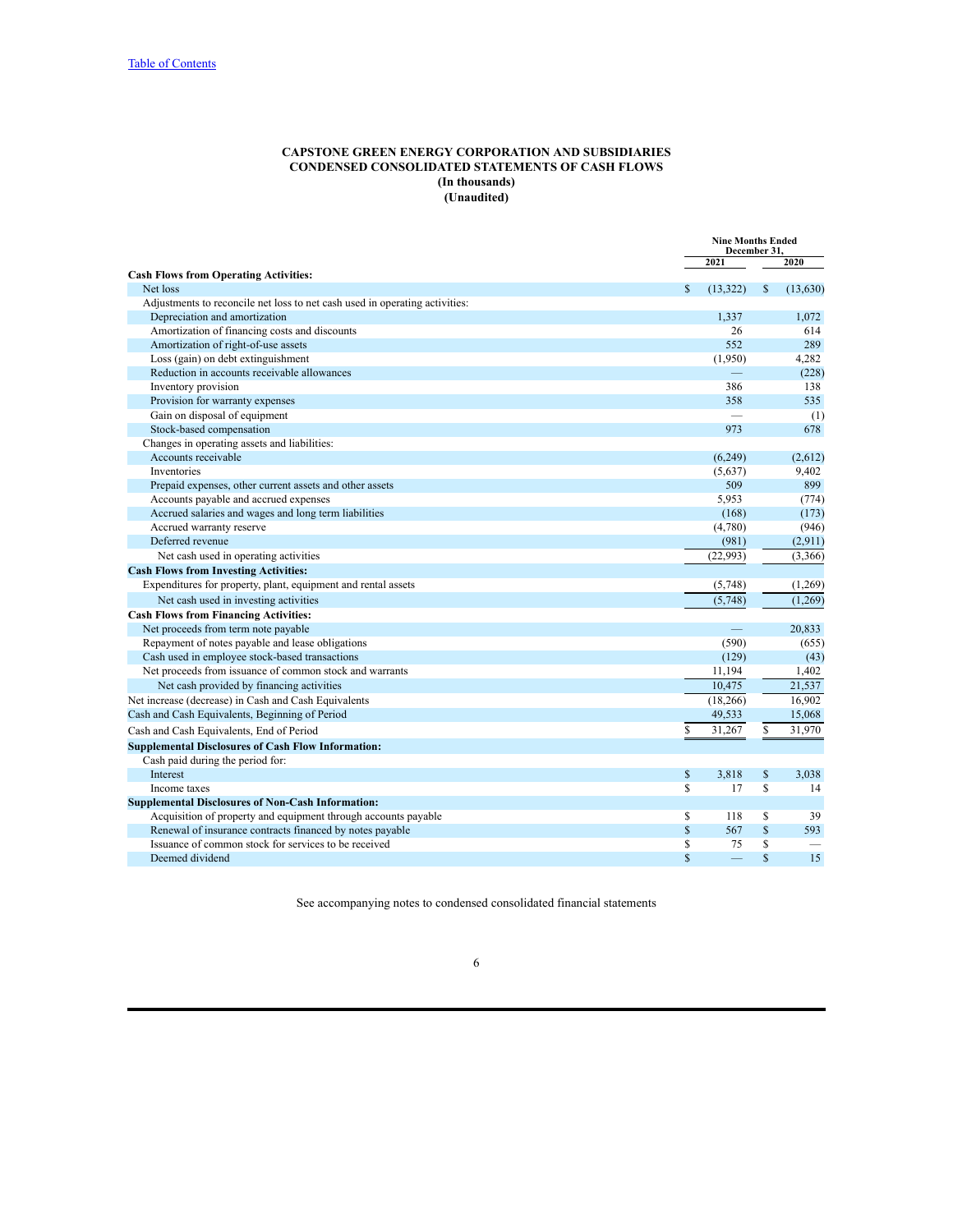## **CAPSTONE GREEN ENERGY CORPORATION AND SUBSIDIARIES NOTES TO CONDENSED CONSOLIDATED FINANCIAL STATEMENTS** (Unaudited)

#### <span id="page-6-0"></span>**1. Business and Organization**

Capstone Green Energy Corporation ("Capstone", or the "Company") is a provider of customized microgrid solutions and on-site energy technology systems focused on helping customers around the globe meet their environmental, energy savings, and resiliency goals. These solutions include stationary distributed power generation applications and distribution networks, including cogeneration (combined heat and power ("CHP"), integrated combined heat and power ("ICHP"), and combined cooling, heat and power ("CCHP"), renewable energy, natural resources, and critical power supply. In April 2021, the Company added additional products to its portfolio and shifted its focus to four key business lines. The Energy Conversion Products business line is driven by the Company's industry-leading, highly efficient, low-emission, resilient microturbine energy systems, which offer scalable solutions in addition to a broad range of customertailored solutions, including hybrid energy systems and larger frame industrial turbines. Through the Energy as a Service business line, the Company offers rental solutions utilizing its microturbine energy systems and battery storage systems, comprehensive factory protection plan service contracts that guarantee life-cycle costs, as well as aftermarket spare parts. The Company's two emerging business lines are Energy Storage Products and Hydrogen Energy Solutions. The Energy Storage Products business line is driven by the design and installation of microgrid storage systems creating customized solutions using a combination of battery technologies and monitoring software. Through the Company's Hydrogen Energy Solutions business line, it offers customers a variety of hydrogen products, including the Company's microturbine energy systems. Because these are new offerings, Energy Storage Products and Hydrogen Energy Solutions revenue has been immaterial to date. The Company was organized in 1988 and has been commercially producing its microturbine generators since 1998.

## **2. Basis of Presentation and Significant Accounting Policies**

The accompanying unaudited condensed consolidated financial statements have been prepared in accordance with accounting principles generally accepted in the United States of America ("generally accepted accounting principles" or "GAAP") for interim financial information and the instructions to Form 10-Q and Regulation S-X promulgated under the Securities Exchange Act of 1934, as amended (the "Exchange Act"). They do not include all of the information and footnotes required by generally accepted accounting principles for complete financial statements. The condensed consolidated balance sheet at March 31, 2021 was derived from audited consolidated financial statements included in the Company's Annual Report on Form 10-K for the Fiscal year ended March 31, 2021. Certain information and footnote disclosures normally included in financial statements prepared in accordance with GAAP have been condensed or omitted pursuant to such rules and regulations. In the opinion of management, the interim condensed consolidated financial statements include all adjustments (including normal recurring adjustments) necessary for a fair presentation of the financial condition, results of operations and cash flows for such periods. Results of operations for any interim period are not necessarily indicative of results for any other interim period or for the full year. These condensed consolidated financial statements should be read in conjunction with the consolidated financial statements and notes thereto included in the Company's Annual Report on Form 10-K for the Fiscal Year 2021 filed with the SEC on June 14, 2021. This Quarterly Report on Form 10-Q (this "Form 10-Q") refers to the Company's fiscal years ending March 31 as its "Fiscal" years.

Certain reclassifications have been made to the prior year's financial statements to enhance comparability with the current year's financial statements. As a result, certain line items have been amended in the Condensed Consolidated Statements of Operations and the related notes to the consolidated financial statements. Comparative figures have been adjusted to conform to the current year's presentation. The items were reclassified as follows (in thousands):

|                                | <b>Previously Reported</b>                               |  |                                                         |                         |                                                          | <b>After Reclassification</b> |                                                         |
|--------------------------------|----------------------------------------------------------|--|---------------------------------------------------------|-------------------------|----------------------------------------------------------|-------------------------------|---------------------------------------------------------|
|                                | <b>Three Months</b><br><b>Ended December</b><br>31, 2020 |  | <b>Nine Months</b><br><b>Ended December</b><br>31, 2020 |                         | <b>Three Months</b><br><b>Ended December</b><br>31, 2020 |                               | <b>Nine Months</b><br><b>Ended December</b><br>31, 2020 |
| Product, accessories and parts | 15,374                                                   |  | 33.654                                                  | Product and accessories |                                                          | 12.760                        | 26,572                                                  |
| Service                        | 5.302                                                    |  | 16.120                                                  | Parts and service       |                                                          | 7.916                         | 23.202                                                  |
| Total revenue                  | 20.676                                                   |  | 49.774                                                  | Total revenue           |                                                          | 20.676                        | 49.774                                                  |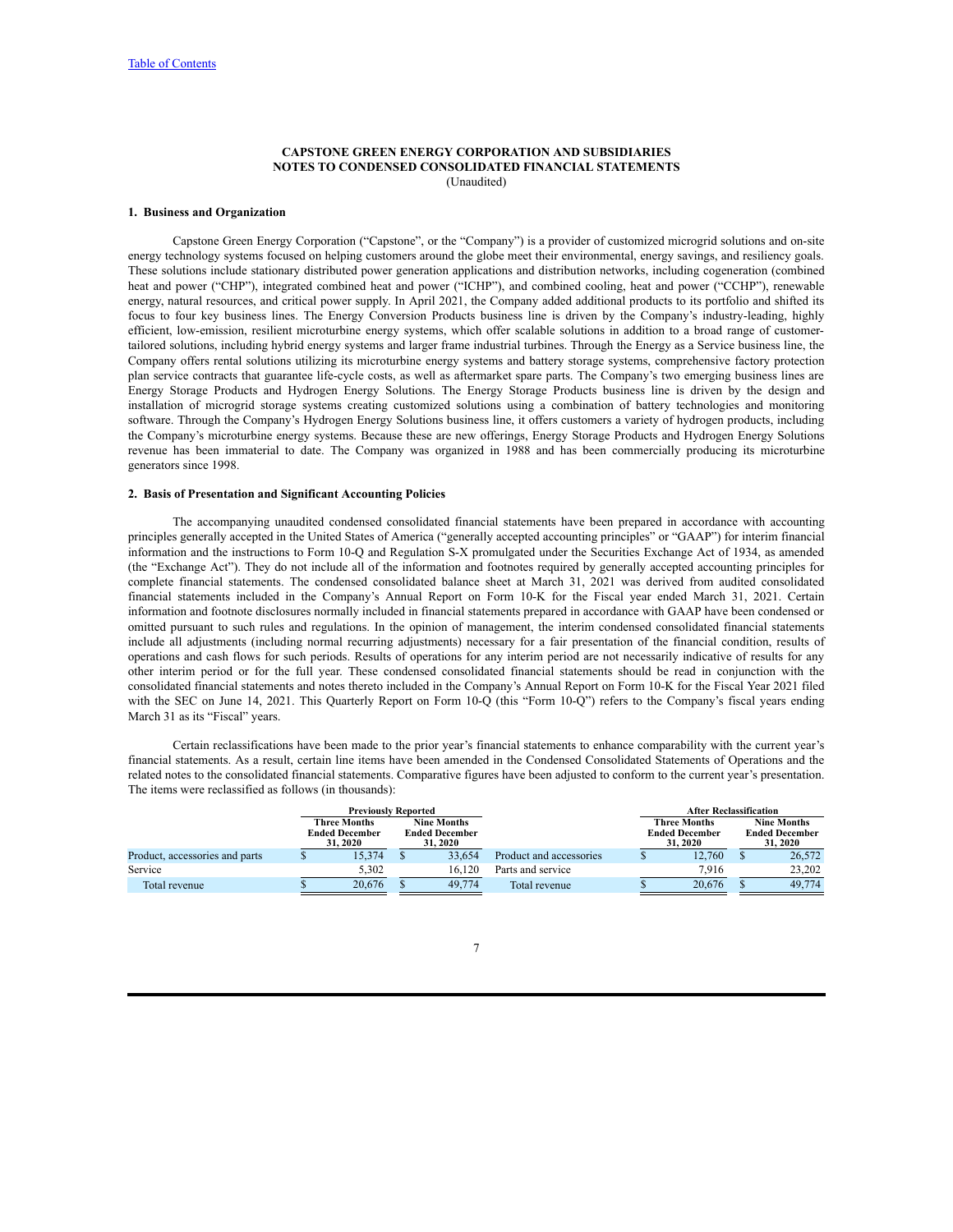*Significant Accounting Policies* There have been no changes to the Company's significant accounting policies described in the Annual Report on Form 10-K for Fiscal Year 2021 filed with the SEC on June 14, 2021, that have had a material impact on the Company's condensed consolidated financial statements and related notes.

*Evaluation of Ability to Maintain Current Level of Operations* In connection with the preparation of these condensed consolidated financial statements for the three and nine months ended December 31, 2021, management evaluated whether there were conditions and events, considered in the aggregate, that raised substantial doubt about the Company's ability to meet its obligations as they became due over the next twelve months from the date of issuance of the Company's third quarter of Fiscal 2022 interim condensed consolidated financial statements. Management assessed that there were such conditions and events, including a history of recurring operating losses, negative cash flows from operating activities, the continued impact of the COVID-19 pandemic, volatility of the global oil and gas markets, and a strong U.S. dollar in certain markets making its products more expensive in such markets. The Company incurred a net loss of \$13.3 million and used net cash in operating activities of \$23.0 million for the nine months ended December 31, 2021. Cash used for working capital requirements for the quarter was primarily for increases in inventory, as a result of the Company's efforts to grow its long-term rental fleet from 10.6 MW to 21.1 MW during Fiscal 2022, as well as the delayed timing of accounts receivable collections due to the COVID-19 pandemic. Additionally, the Company used cash to replace parts under its reliability repair program established during the fourth quarter of Fiscal 2021. As of December 31, 2021, the Company had cash and cash equivalents of \$31.3 million, working capital of \$45.2 million, outstanding debt of \$50.9 million at fair value (see Note 10 – *Term Note Payable* for further discussion of the outstanding debt), and inventory purchase commitments of approximately \$40.1 million through Fiscal 2023. Certain inventory delivery dates and related payments are not firmly scheduled; therefore, amounts under these firm purchase commitments will be payable upon the receipt of the related inventories and consequently may extend beyond 2023.

Management evaluated these conditions in relation to the Company's ability to meet its obligations as they become due over the next twelve months from the date of issuance of these condensed consolidated financial statements. The Company's ability to continue current operations and to execute on management's plans is dependent on its ability to generate sufficient cash flows from operations. While no assurances can be provided, management believes that the Company will continue to make progress on its path to profitability by continuing to maintain low operating expenses and further developing its geographical and vertical markets. The Company may seek to raise funds by selling additional securities (through at-the-market offerings or otherwise) or by obtaining additional debt financing. There is no assurance that the Company will be able to obtain additional funds on commercially favorable terms or at all. If the Company raises additional funds by issuing additional equity, the fully diluted ownership percentages of existing stockholders will be reduced. In addition, any equity that the Company would issue may include rights, preferences or privileges senior to those of the holders of its Common Stock.

Based on the Company's current operating plan, management anticipates that, given current working capital levels, current financial projections and funds received under debt agreements as further described in Note 10 – *Term Note Payable*, and funds received under offerings of Common Stock as further described in Note 8 – Offerings of Common Stock and Warrants, the Company will be able to meet its financial obligations as they become due over the next twelve months from the date of issuance of the Company's third quarter of Fiscal 2022 interim condensed consolidated financial statements.

#### *Company Response to COVID-19*

In March 2020, the Company began to monitor the global effects of COVID-19, the worldwide spread of which led the World Health Organization ("WHO") to characterize it as a pandemic on March 11, 2020. Thereafter, most U.S. states imposed "stay-at-home" orders on their populations to stem the spread of COVID-19. Of specific interest to the Company, stay-at-home orders were imposed in the state of California on March 20, 2020.

On March 23, 2020 the Company enacted a Business Continuity Plan in response to COVID-19. Beginning March 30, 2020, the Company furloughed 52 employees, leaving behind only staff deemed essential for day-to-day administrative operations for a minimum period of 45 days. The Company's Leadership Team volunteered to take a 25% temporary salary cut. In addition, 25 other top Company managers volunteered to take a similar 15% reduction in salary. Several employees returned to work June 1, 2020, most with the 15% voluntary salary cuts, with others returning in a staggered manner through the end of September 2020. Additionally, in March 2020, the Board voted to take a temporary 25% reduction in base cash retainer in support of the Company's Business Continuity Plan. As a result of the continued global economic slowdown due to COVID-19 and the associated decline in global crude oil prices, the Company eliminated 26 positions on June 1, 2020. During the period of March 30, 2020 to June 1, 2020, the Company had limited production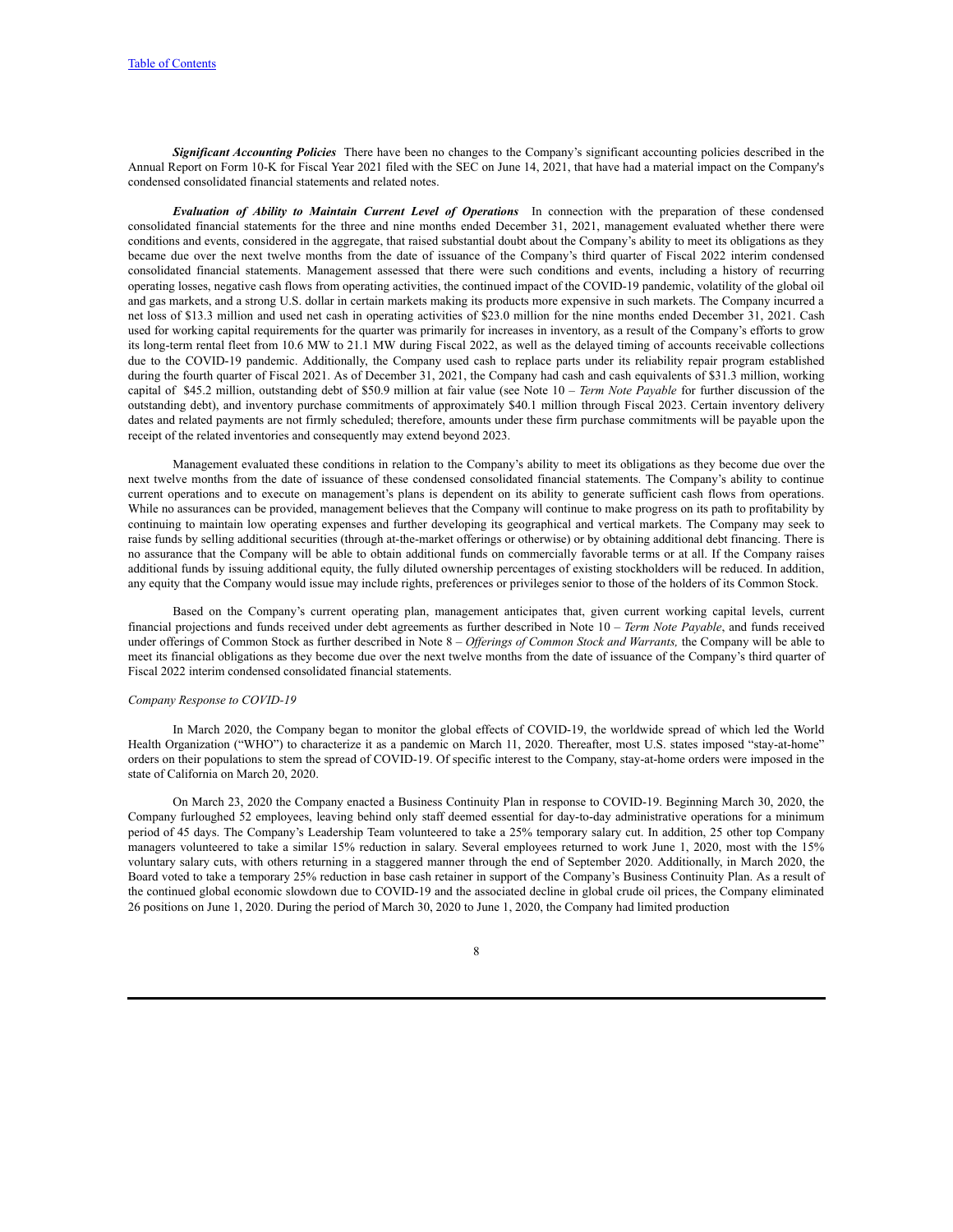capability of new microturbine products, but had pre-built approximately 5.9 MW of microturbine finished goods during March 2020 for shipment during this period of suspended production. On September 28, 2020 salaries were returned to 100% and remaining furloughed employees returned to work. The Company's vendor supply chain has also been impacted by the pandemic; however, the Company has been able to maintain sufficient supply flow to continue operations as of the date hereof.

On March 27, 2020, President Trump signed the Coronavirus Aid, Relief and Economic Security (the "CARES Act"), which, among other things, outlines the provisions of the Paycheck Protection Program (the "PPP"). The Company determined that it met the criteria to be eligible to obtain a loan under the PPP because, among other reasons, in light of the COVID-19 outbreak and the uncertainty of economic conditions related thereto, the loan was necessary to support the Company's ongoing operations. Under the PPP, the Company could obtain a U.S. Small Business Administration loan in an amount equal to the average of the Company's monthly payroll costs (as defined under the PPP) for calendar 2019 multiplied by 2.5 (approximately 10 weeks of payroll costs). Section 1106 of the CARES Act contains provisions for the forgiveness of all or a portion of a PPP loan, subject to the satisfaction of certain requirements. The amount eligible for forgiveness is, subject to certain limitations, the sum of the Company's payroll costs, rent and utilities paid by the Company during the eight-week period beginning on the funding date of the PPP loan.

On April 24, 2020, the Company closed on a PPP loan in the amount of \$2,610,200, which was transferred by the Company into an account dedicated to allowable uses of the PPP loan proceeds. On May 13, 2020, the Company repaid \$660,200 of the loan in accordance with the Fourth Amendment to the Note Purchase Agreement between the Company and Goldman Sachs Specialty Lending Group, L.P. In February 2021, the Company applied for forgiveness in full of the original balance of the PPP loan and the loan was forgiven in full on June 30, 2021. The Company received a refund of \$660,200 and recorded these amounts within other income on the Company's Condensed Consolidated Statements of Operations.

*Basis for Consolidation* These condensed consolidated financial statements include the accounts of the Company, Capstone Turbine International, Inc., its wholly owned subsidiary that was formed in June 2004 and Capstone Turbine Financial Services, LLC, its wholly owned subsidiary that was formed in October 2015, after elimination of inter-company transactions.

## **3. Recently Issued Accounting Pronouncements**

#### *Adopted*

In December 2019, the Financial Accounting Standards Board ("FASB") issued Accounting Standards Update 2019-12, Income Taxes (Topic 740), Simplifying the Accounting for Income Taxes. The new guidance removes certain exceptions to the general principles of Accounting Standards Codification ("ASC") 740 in order to simplify the complexities of its application. These changes include eliminations to the exceptions for intraperiod tax allocation, recognizing deferred tax liabilities related to outside basis differences, and year-to-date losses in interim periods, among others. The effective date of this guidance for public companies is for fiscal years, and interim periods within those fiscal years, beginning after December 15, 2020. The Company adopted ASU 2019-12 on April 1, 2021 and it did not have a material impact on the Company's condensed consolidated financial statements and related disclosures.

#### *Not yet adopted*

In August 2020, the FASB issued ASU No. 2020-06, Debt-Debt with Conversion and Other Options (Subtopic 470-20) and Derivatives and Hedging - Contracts in Entity's own Equity (Subtopic 815-40): Accounting for Convertible Instruments and Contracts in an Entity's Own Equity. The amendments in this ASU reduce the number of accounting models for convertible debt instruments and convertible preferred stock in order to simplify the accounting for convertible instruments and reduce complexity. In addition, it amends the guidance for scope exception surrounding derivatives for contracts in an entity's own equity. In each case, the related guidance surrounding EPS has also been amended. The amendments in this ASU are effective for fiscal years, and interim periods within those fiscal years, beginning after December 15, 2023. The Company is currently evaluating the impact of ASU 2020-06 on its condensed consolidated financial statements and related disclosures.

In June 2016, the FASB issued ASU No. 2016-13, Financial Instruments—Credit Losses (Topic 326): Measurement of Credit Losses on Financial Instruments. The amendments in this ASU provide guidance for estimating credit losses on certain types of financial instruments, including trade receivables, by introducing an approach based on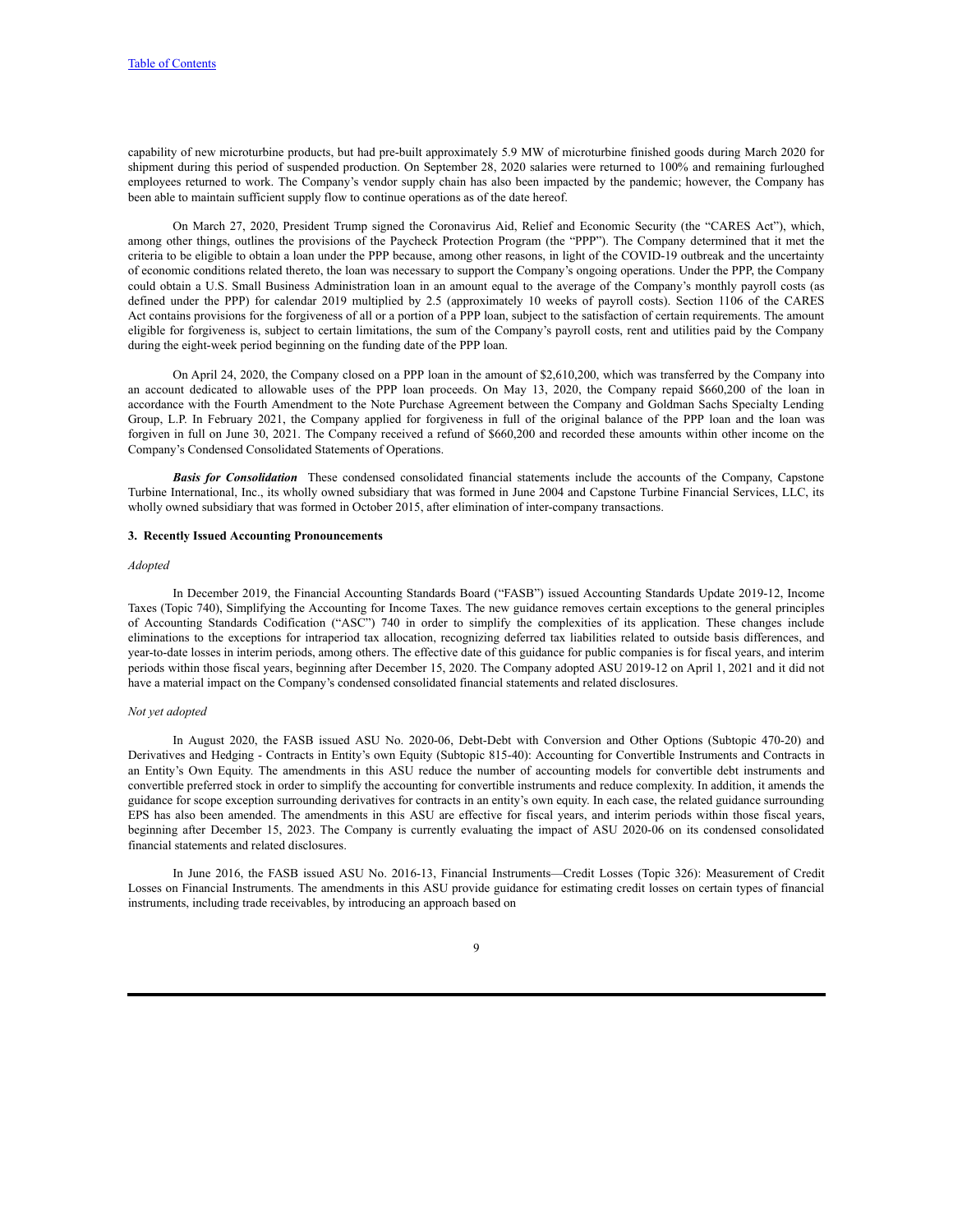expected losses. The expected loss approach will require entities to incorporate considerations of historical information, current information and reasonable forecasts. With certain exceptions, transition to the new guidance will be through a cumulative effect adjustment to opening accumulated deficit as of the beginning of the first reporting period in which the guidance is adopted. In November 2019, the FASB issued ASU 2019-10, Financial Instruments - Credit Losses (Topic 326), Derivatives and Hedging (Topic 815), and Leases (Topic 842) ("ASU 2019-10"), which defers the adoption of ASU 2016-13 for Smaller Reporting Companies ("SRCs") as defined by the SEC for fiscal years beginning after December 15, 2022, including interim periods within those fiscal years. The Company is currently evaluating the impact of ASU 2016-13 on its condensed consolidated financial statements and related disclosures.

Other standards issued but not yet effective, which are not discussed, are not considered material to the Company.

#### **4. Customer Concentrations and Accounts Receivable**

E-Finity Distributed Generation, LLC ("E-Finity") and RSP Systems, two of the Company's domestic distributors, and Radian Oil & Gas Services Co, one of the Company's international direct customers, accounted for 13%, 10%, and 10% of revenue for the three months ended December 31, 2021, respectively. Cal Microturbine, one of the Company's domestic distributors, and Supernova Energy Services, one of the Company's Latin American distributors, accounted for 24% and 12% of revenue for the three months ended December 31, 2020, respectively. E-Finity accounted for 15% of revenue for the nine months ended December 31, 2021. Cal Microturbine accounted for 16% of revenue for the nine months ended December 31, 2020.

Additionally, E-Finity accounted for 20% and 13% of net accounts receivable as of December 31, 2021 and March 31, 2021, respectively. The Company recorded a net bad debt recovery of approximately \$0.2 million during the three and nine months ended December 31, 2020. The Company had no bad debt expense during the three and nine months ended December 31, 2021.

#### **5. Inventories**

Inventories are valued at the lower of cost (determined on a first in first out ("FIFO") basis) or net realizable value and consisted of the following (in thousands):

|                                      | December 31.<br>2021 |         |   | March 31,<br>2021 |
|--------------------------------------|----------------------|---------|---|-------------------|
| Raw materials                        |                      | 20,995  | S | 15,755            |
| Work in process                      |                      |         |   | (30)              |
| Finished goods                       |                      |         |   |                   |
| Total                                |                      | 20.995  |   | 15.725            |
| Less: inventory reserve              |                      | (2,070) |   | (2,051)           |
| Less: non-current portion            |                      | (1,635) |   | (1, 845)          |
| Total inventory, net-current portion |                      | 17.290  |   | 11,829            |

The non-current portion of inventories represent the portion of inventories in excess of amounts expected to be sold or used in the next twelve months and primarily comprise of repair parts for older generation products still in operation but not technologically compatible with current configurations. The weighted average age of the non-current portion of inventories on hand as of December 31, 2021 is 1.1 years. The Company expects to use the non-current portion of the inventories on hand as of December 31, 2021 over the periods presented in the following table (in thousands):

| <b>Expected Period of Use</b> |  | <b>Non-current Inventory</b><br><b>Balance Expected</b><br>to be Used |
|-------------------------------|--|-----------------------------------------------------------------------|
| 13 to 24 months               |  | 83.                                                                   |
| 25 to 36 months               |  | 804                                                                   |
| Total                         |  | .635                                                                  |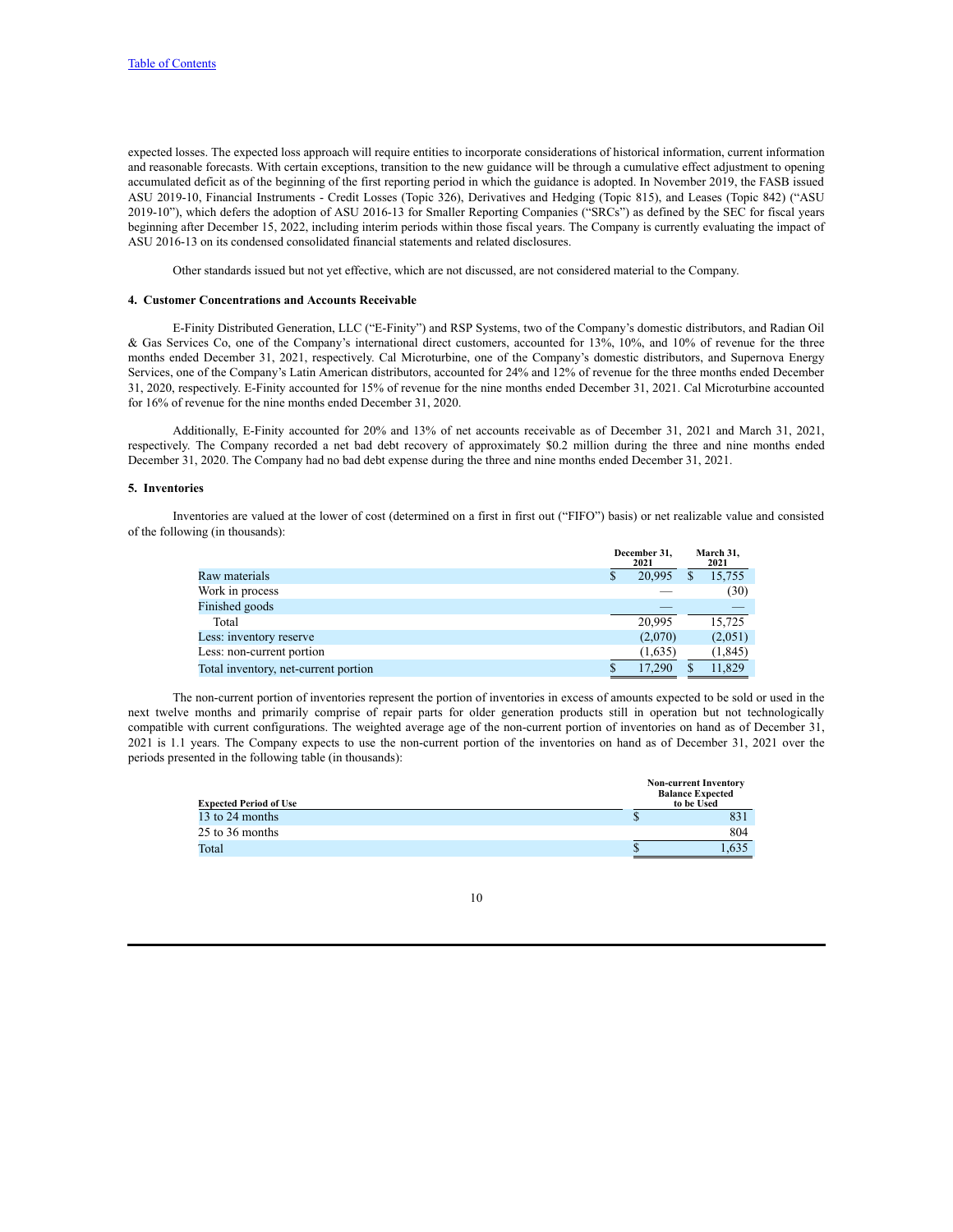#### **6. Property, Plant, Equipment and Rental Assets**

Property, plant, equipment and rental assets consisted of the following (in thousands):

|                                                         | December 31.<br>2021 |          |   | March 31.<br>2021 |
|---------------------------------------------------------|----------------------|----------|---|-------------------|
| Machinery, equipment, automobiles and furniture         |                      | 15.681   | ъ | 15,523            |
| Leasehold improvements                                  |                      | 8.566    |   | 8.069             |
| Molds and tooling                                       |                      | 3,336    |   | 3,192             |
| Rental assets                                           |                      | 13.439   |   | 8,378             |
|                                                         |                      | 41.022   |   | 35,162            |
| Less: accumulated depreciation                          |                      | (26,760) |   | (25, 532)         |
| Total property, plant, equipment and rental assets, net |                      | 14.262   |   | 9,630             |

During the nine months ended December 31, 2021, the Company deployed an additional 7.1 megawatts ("MWs") of microturbine systems with a book value of approximately \$5.1 million under its long-term rental program, bringing the total rental fleet to 17.7 MWs.

The Company regularly assesses the useful lives of property and equipment and retires assets no longer in service. Depreciation expense for property, plant, equipment and rental assets was \$0.5 million and \$0.3 million for the three months ended December 31, 2021 and 2020, respectively. Depreciation expense for property, plant, equipment and rental assets was \$1.2 million and \$1.0 million for the nine months ended December 31, 2021 and 2020, respectively.

#### **7. Stock-Based Compensation**

The following table summarizes, by condensed consolidated statements of operations line item, stock-based compensation expense (in thousands):

|                                     | <b>Three Months Ended</b><br>December 31. |  |      | <b>Nine Months Ended</b><br>December 31. |      |  |      |
|-------------------------------------|-------------------------------------------|--|------|------------------------------------------|------|--|------|
|                                     | 2021                                      |  | 2020 |                                          | 2021 |  | 2020 |
| Cost of goods sold                  | 29                                        |  |      |                                          | 86   |  | 59   |
| Research and development            | າາ                                        |  |      |                                          |      |  | 29   |
| Selling, general and administrative | 284                                       |  | 216  |                                          | 830  |  | 590  |
| Stock-based compensation expense    | 335                                       |  | 249  |                                          | 973  |  | 678  |

## **Stock Plans**

## **2000 Equity Incentive Plan and 2017 Equity Incentive Plan**

In June 2017, the Company's Board adopted the Capstone Green Energy Corporation 2017 Equity Incentive Plan (the "2017 Plan"), which was approved by the stockholders at the Company's 2017 annual meeting of stockholders on August 31, 2017 (the "2017 Annual Meeting"). The 2017 Plan initially provided for awards of up to 300,000 shares of Common Stock. The 2017 Plan is administered by the Compensation and Human Capital Committee designated by the Board (the "Compensation Committee"). The Compensation Committee's authority includes determining the number of incentive awards and vesting provisions. On June 5, 2018, the Company's Board of Directors adopted an amendment of the 2017 Plan to increase the aggregate number of shares of Common Stock authorized for issuance under the 2017 Plan by 300,000 shares of Common Stock. The amendment of the 2017 Plan was approved by the Company's stockholders at the 2018 annual meeting of stockholders on August 30, 2018. Since this time, the Company's stockholders have approved amendments to increase the aggregate number of shares authorized for issuance under the 2017 Plan by an additional 1,600,000 shares of Common Stock, including, most recently, on June 2, 2021, the Company's Board of Directors adopted Amendment No. 4 (the "Plan Amendment") of the 2017 Plan to increase the aggregate number of shares of Common Stock authorized for issuance under the 2017 Plan by 500,000 shares of Common Stock. The Plan amendment was approved by the Company's stockholders at the 2021 annual meeting of stockholders on August 27, 2021.

As of December 31, 2021, there were 796,894 shares available for future grants under the 2017 Plan.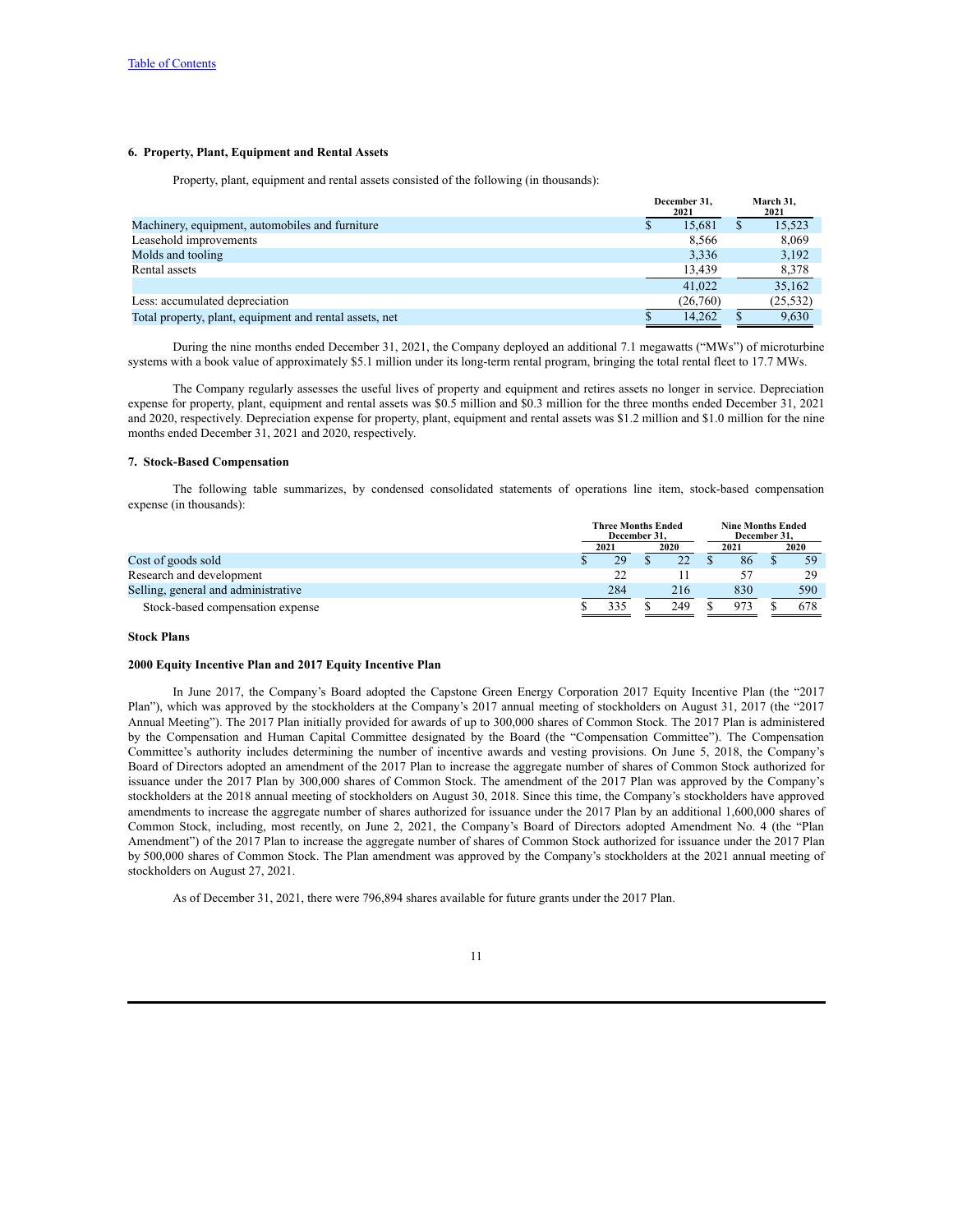#### *Restricted Stock Units and Performance Restricted Stock Units*

The Company issued restricted stock units under the Company's 2000 Equity Incentive Plan, as well as issued (and may in the future issue) restricted stock units under the 2017 Plan to employees, non-employee directors and consultants. The restricted stock units are valued based on the closing price of the Company's Common Stock on the date of issuance, and compensation cost is recorded on a straight-line basis over the vesting period. The restricted stock units issued to employees vest over a period of two, three or four years. For restricted stock units with two year vesting, 100% vests on the second year anniversary. For restricted stock units with three year vesting, one-third vest annually beginning one year after the issuance date. For restricted stock units with four year vesting, one-fourth vest annually beginning one year after the issuance date. The restricted stock units issued to non-employee directors vest one year after the issuance date. The following table summarizes restricted stock unit and performance restricted stock unit ("PRSU") activity during the nine months ended December 31, 2021:

| <b>Restricted Stock Units and Performance Restricted Stock Units</b> | <b>Shares</b> |              | Weighted<br><b>Average Grant</b><br>Date Fair<br>Value |
|----------------------------------------------------------------------|---------------|--------------|--------------------------------------------------------|
| Non-vested restricted stock units outstanding at March 31, 2021      | 497.281       | <sup>S</sup> | 5.65                                                   |
| Granted                                                              | 318.713       |              | 5.45                                                   |
| Vested and issued                                                    | (155, 330)    |              | 5.13                                                   |
| Forfeited                                                            | (11,930)      |              | 5.60                                                   |
| Non-vested restricted stock units outstanding at December 31, 2021   | 648.734       |              | 5.68                                                   |
| Restricted stock units expected to vest beyond December 31, 2021     | 648,734       |              | 5.68                                                   |

The following table provides additional information on restricted stock units and performance restricted stock units:

|                                                                                     | <b>Three Months Ended</b><br>December 31. |  |      | <b>Nine Months Ended</b><br>December 31. |  |       |  |
|-------------------------------------------------------------------------------------|-------------------------------------------|--|------|------------------------------------------|--|-------|--|
|                                                                                     | 2021                                      |  | 2020 | 2021                                     |  | 2020  |  |
| Restricted stock compensation expense (in thousands)                                |                                           |  | 249  | 973                                      |  | 678   |  |
| Aggregate fair value of restricted stock units vested and issued (in thousands)     | 94                                        |  |      | 798                                      |  | 352   |  |
| Weighted average grant date fair value of restricted stock units granted during the |                                           |  |      |                                          |  |       |  |
| period                                                                              |                                           |  | 6.22 | 545                                      |  | 4 3 9 |  |

As of December 31, 2021, there was approximately \$2.5 million of total compensation cost related to unvested restricted stock units that is expected to be recognized as expense over a weighted average period of 2.3 years.

The Company's PRSU activity is included in the above restricted stock units tables. The PRSU program has a three-year performance measurement period. The performance measurement period begins on April 1 of the first fiscal year and ends on March 31 of the third fiscal year after the grant date. The program is intended to have overlapping performance measurement periods (e.g., a new threeyear cycle begins each year on April 1), subject to Compensation Committee approval. At the end of each performance measurement period, the Compensation Committee will determine the achievement against the performance objectives.

During the nine months ended December 31, 2021, the Company granted 35,986 PRSUs with a three-year performance measurement period. The target PRSU awards for each participant will be paid upon achievement of the target level of performance for aftermarket sales absorption and payoff or refinancing of its debt with a reduced rate, taking into account the applicable weighting for the individual metric. Achievement of a performance goal at the threshold level will result in a payment that is 50% of the target PRSU award. Achievement of a performance goal at the maximum level will result in a payment that is 150% of the target PRSU award. The Compensation Committee will use an interpolation table that weights performance between levels for determining the portion of the Target PRSU that is earned. There were no PRSUs granted during the nine months ended December 31, 2020.

The weighted average per share grant date fair value of PRSUs granted during the nine months ended December 31, 2021 was \$8.39. Based on the Company's assessment as of December 31, 2021, the Company does not expect to meet the threshold of the performance measurements for the Fiscal 2022 and Fiscal 2020 PRSUs, and as a result, no compensation expense was recorded during the nine months ended December 31, 2021 or during the nine months ended December 31, 2020. Compensation expense is recognized over the corresponding requisite service period and will be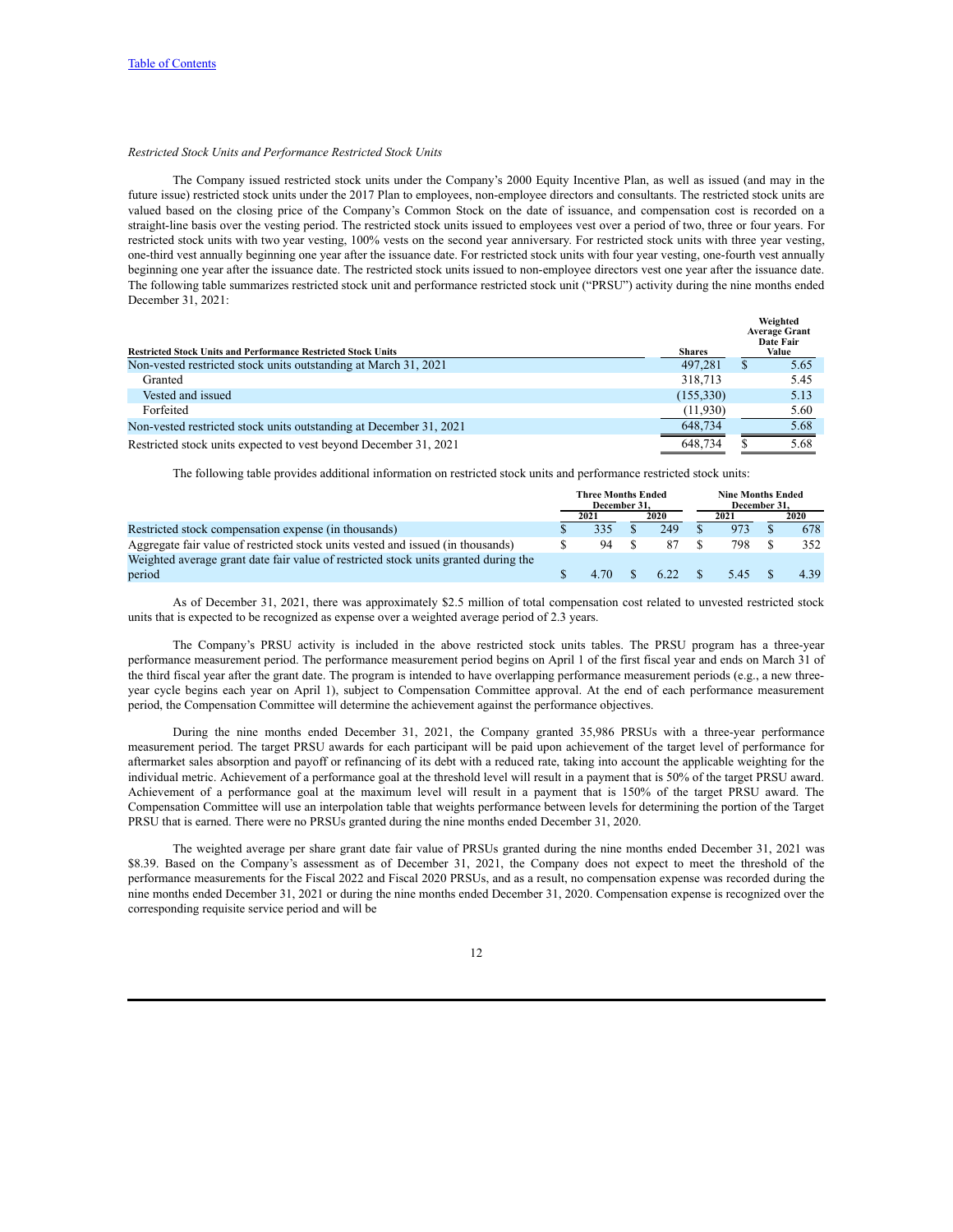adjusted in subsequent reporting periods if the Company's assessment of the probable level of achievement of the performance goals change. The Company will continue to assess the likelihood of the PRSU threshold being met until the end of the applicable performance period.

#### **Stockholder Rights Plan**

On May 6, 2019, the Board declared a dividend of one right (a "New Right") for each of the Company's issued and outstanding shares of Common Stock. The dividend was paid to the stockholders of record at the close of business on May 16, 2019 (the "Record Date"). Each New Right entitles the registered holder, subject to the terms of the NOL Rights Agreement (as defined below), to purchase from the Company one one-thousandth of a share of the Company's Series B Junior Participating Preferred Stock (the "Preferred Stock") at a price of \$5.22 (the "Exercise Price"), subject to certain adjustments. The description and terms of the New Rights are set forth in the Rights Agreement dated as of May 6, 2019 (the "NOL Rights Agreement") between the Company and Broadridge Financial Solutions, Inc., as Rights Agent (the "Rights Agent").

The NOL Rights Agreement replaced the Company's Rights Agreement, dated May 6, 2016, by and between the Company and Broadridge Financial Solutions, Inc., as successor-in-interest to Computershare Inc., as rights agent (the "Original Rights Agreement"). The Original Rights Agreement, and the rights thereunder to purchase fractional shares of Preferred Stock, expired at 5:00 p.m., New York City time, on May 6, 2019 and the NOL Rights Agreement was entered into immediately thereafter.

The purpose of the NOL Rights Agreement is to diminish the risk that the Company's ability to use its net operating losses and certain other tax assets (collectively, "Tax Benefits") to reduce potential future federal income tax obligations would become subject to limitations by reason of the Company's experiencing an "ownership change," as defined in Section 382 of the Internal Revenue Code of 1986, as amended (the "Tax Code"). A company generally experiences such an ownership change if the percentage of its stock owned by its "5-percent shareholders," as defined in Section 382 of the Tax Code, increases by more than 50 percentage points over a rolling threeyear period. The NOL Rights Agreement is designed to reduce the likelihood that the Company will experience an ownership change under Section 382 of the Tax Code by (i) discouraging any person or group from becoming a 4.9% or greater shareholder and (ii) discouraging any existing 4.9% or greater shareholder from acquiring additional shares of the Company's stock.

The New Rights will not be exercisable until the earlier to occur of (i) the close of business on the tenth business day after a public announcement or filing that a person has, or group of affiliated or associated persons have, become an "Acquiring Person," which is defined as a person or group of affiliated or associated persons who, at any time after the date of the NOL Rights Agreement, have acquired, or obtained the right to acquire, beneficial ownership of 4.9% or more of the Company's outstanding shares of Common Stock, subject to certain exceptions or (ii) the close of business on the tenth business day after the commencement of, or announcement of an intention to commence, a tender offer or exchange offer the consummation of which would result in any person becoming an Acquiring Person (the earlier of such dates being called the "Distribution Date"). Certain synthetic interests in securities created by derivative positions, whether or not such interests are considered to be ownership of the underlying Common Stock or are reportable for purposes of Regulation 13D of the Exchange Act, are treated as beneficial ownership of the number of shares of Common Stock equivalent to the economic exposure created by the derivative position, to the extent actual shares of the Common Stock are directly or indirectly held by counterparties to the derivatives contracts.

With respect to certificates representing shares of Common Stock outstanding as of the Record Date, until the Distribution Date, the New Rights will be evidenced by such certificates for shares of Common Stock registered in the names of the holders thereof, and not by separate Rights Certificates, as described further below. With respect to book entry shares of Common Stock outstanding as of the Record Date, until the Distribution Date, the New Rights will be evidenced by the balances indicated in the book entry account system of the transfer agent for the Common Stock. Until the earlier of the Distribution Date and the Expiration Date, as described below, the transfer of any shares of Common Stock outstanding on the Record Date will also constitute the transfer of the New Rights associated with such shares of Common Stock. As soon as practicable after the Distribution Date, separate certificates evidencing the New Rights ("Right Certificates") will be mailed to holders of record of the Common Stock as of the close of business on the Distribution Date, and such Right Certificates alone will evidence the New Rights.

The New Rights, which are not exercisable until the Distribution Date, will expire prior to the earliest of (i) May 6, 2022 or such later day as may be established by the Board prior to the expiration of the New Rights, provided that the extension is submitted to the Company's stockholders for ratification at the next annual meeting of stockholders of the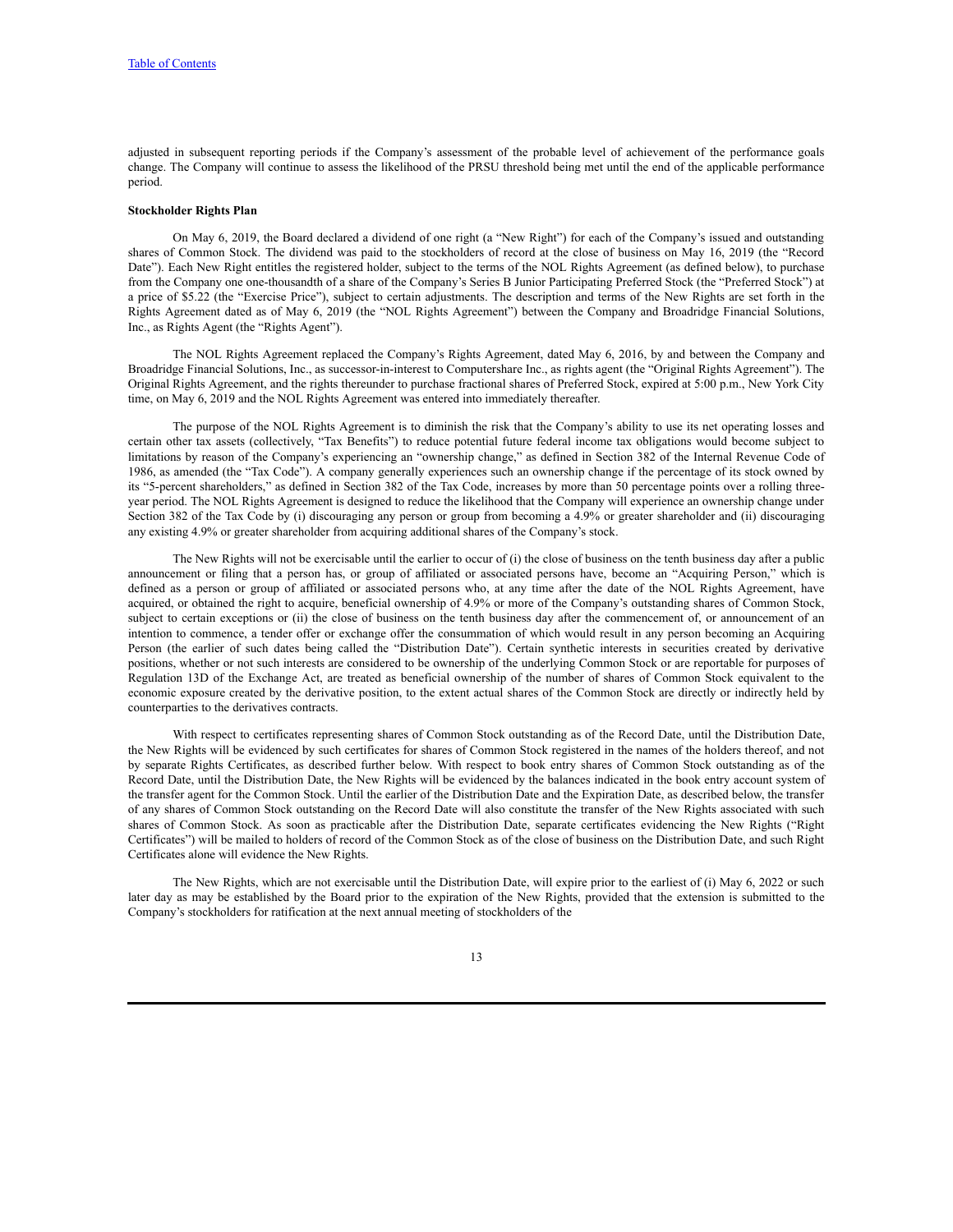Company succeeding such extension; (ii) the time at which the New Rights are redeemed pursuant to the NOL Rights Agreement; (iii) the time at which the New Rights are exchanged pursuant to the NOL Rights Agreement; (iv) the time at which the New Rights are terminated upon the occurrence of certain transactions; (v) the close of business on the first day after the Company's 2019 annual meeting of stockholders, if approval by the stockholders of the Company of the NOL Rights Agreement has not been obtained on or prior to the close of business on the first day after the Company's 2019 annual meeting of stockholders; (vi) the close of business on the effective date of the repeal of Section 382 of the Tax Code, if the Board determines that the NOL Rights Agreement is no longer necessary or desirable for the preservation of Tax Benefits; and (vii) the close of business on the first day of a taxable year of the Company to which the Board determines that no Tax Benefits are available to be carried forward, (the earliest of  $(i)$ ,  $(ii)$ ,  $(iii)$ ,  $(iv)$ ,  $(v)$ ,  $(v)$  and  $(vii)$  is referred to as the "Expiration Date").

Each share of Preferred Stock will be entitled, when, as and if declared, to a preferential per share quarterly dividend payment equal to the greater of (i) \$1.00 per share or (ii) an amount equal to 1,000 times the aggregate quarterly dividend declared per share of Common Stock since the immediately preceding quarterly dividend payment date for the Common Stock (or, with respect to the first quarterly dividend payment on the Common Stock, since the first issuance of the Preferred Stock). Each share of Preferred Stock will entitle the holder thereof to 1,000 votes on all matters submitted to a vote of the stockholders of the Company. In the event of any merger, consolidation or other transaction in which shares of Common Stock are converted or exchanged, each share of Preferred Stock will be entitled to receive 1,000 times the amount received per one share of Common Stock.

#### **8. Offerings of Common Stock and Warrants**

#### *Common Stock Of ering*

On June 17, 2021, the Company entered into an amended and restated underwriting agreement (the "Underwriting Agreement") with H.C. Wainwright & Co., LLC (the "Underwriter") whereby the Company agreed to sell to the Underwriter, and the Underwriter agreed to purchase, in a firm commitment underwritten public offering 1,904,763 shares (the "Shares") of the Company's Common Stock, \$0.001 par value per share (the "Offering"). The offering price to the public in the Offering was \$5.25 per share of Common Stock, and the Underwriter agreed to purchase the Shares from the Company pursuant to the Underwriting Agreement at a price of \$4.91 per share, representing an underwriting discount of 6.5%. Pursuant to the Underwriting Agreement, the Company also granted the Underwriter an option to purchase, for a period of 30 days from the date of the Underwriting Agreement, up to an additional 285,714 shares of Common Stock (the "Option Shares"). On June 21, 2021, the Underwriter exercised the option in full.

The Offering of the Shares was registered pursuant to a shelf registration statement (No. 333-254290) on Form S-3 filed by the Company with the Securities and Exchange Commission on March 22, 2021, and declared effective on April 14, 2021 (the "Registration Statement"), and made pursuant to a prospectus supplement, dated June 17, 2021, and accompanying prospectus that form a part of the Registration Statement relating to the Offering.

The Offering closed on June 22, 2021, and the Company received net proceeds of \$10.5 million after deducting \$1.0 million underwriting discounts, commissions and offering expenses paid by the Company.

## *Warrants*

## *Goldman Warrant*

On February 4, 2019, the Company sold to Goldman Sachs & Co. LLC (the "Holder"), a Purchase Warrant for Common Shares (the "Warrant") pursuant to which the Holder may purchase shares of the Company's Common Stock in an aggregate amount of up to 404,634 shares (the "Warrant Shares"). The Warrant was sold to the Holder at a purchase price of \$150,000, in a private placement exempt from registration under the Securities Act. The Warrant may be exercised by the Holder at any time after August 4, 2019 at an exercise price equal to \$8.86 and will expire on February 4, 2024. The Warrant contains standard adjustment provisions in the event of additional stock issuances below the exercise price of the warrant, stock splits, combinations, rights offerings and similar transactions. The value of the Warrant was \$2.3 million, and has been classified as an equity instrument in additional paid in capital in the Company's condensed consolidated balance sheets. As of December 31, 2021, the Holder may purchase shares of the Company's Common Stock in an aggregate amount of up to 463,067 shares.

On December 9, 2019, the Company entered into an Amendment No. 1 to the Purchase Warrant for Common Shares (the "Amendment No. 1") with Special Situations Investing Group II, LLC (as successor in interest to Goldman

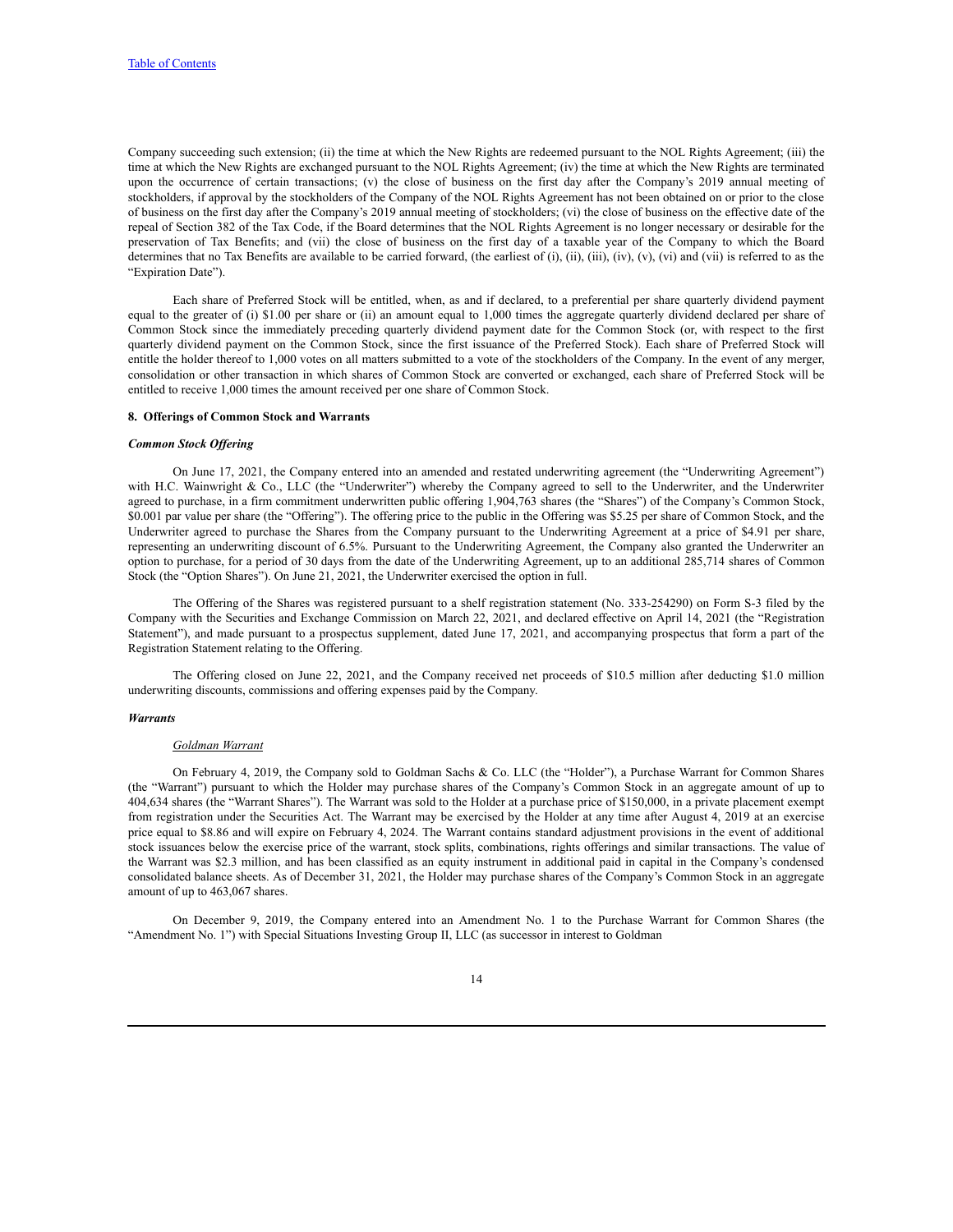Sachs & Co. LLC) (the "Warrant Holder") that amends the Warrant. The Amendment No. 1 amended the Warrant to increase the number of Warrant Shares issuable under the Warrant (on a post-reverse split basis) and to decrease the exercise price from \$8.86 per share (on a postreverse split basis) to \$3.80 per share (the "Per Share Warrant Exercise Price"). The Amendment No. 1 also amends the Warrant such that the Per Share Anti-Dilution Price is equal to the Per Share Warrant Exercise Price. As a result of the decrease in exercise price, the Company recorded the change in valuation of \$0.3 million as additional debt discount with a corresponding entry to additional paid-in capital in the condensed consolidated balance sheets and statements of stockholders equity.

On June 16, 2020, the Company entered into an Amendment No. 2 to the Purchase Warrant for Common Shares ("Amendment No. 2") with the Warrant Holder to increase the number of Warrant Shares (as defined therein) issuable under the Warrant and to decrease the exercise price from \$3.80 per share to \$2.61 per share (the "Per Share Warrant Exercise Price"). The Company would receive aggregate gross proceeds of \$1,186,313 if the outstanding Warrant is exercised at the new Per Share Warrant Exercise Price.

Amendment No. 2 also amends the Warrant such that the Per Share Anti-Dilution Price (as defined therein) is equal to the Per Share Warrant Exercise Price as provided in the Amendment No. 2 to the Warrant. As a result of the decrease in exercise price, the Company recorded the change in valuation of \$0.1 million as additional debt discount with a corresponding entry to additional paid in capital in the condensed consolidated balance sheets and statements of stockholders equity. All other terms and provisions in the Warrant remain in effect.

## *Goldman "2020 Warrant"*

On October 1, 2020, the Company entered into an Amendment No. 3 to the Purchase Warrant for Common Shares (the "Amendment No. 3") with Special Situations Investing Group II, LLC (as successor in interest to Goldman Sachs & Co. LLC) (the "Warrant Holder") that amends that certain Purchase Warrant for Common Shares originally issued by the Company to Goldman Sachs & Co. LLC, dated February 4, 2019, as amended (the "Original Warrant"). Amendment No. 3 amends the Original Warrant to amend Section 2.1, Section 2.2(c) and Section 18.1 of the Warrant to, among other things, make certain changes necessitated by the issuance of a second Warrant (the "2020 Warrant") to the Warrant Holder pursuant to the Company's entry into the Amended & Restated ("A&R") Note Purchase Agreement (See Note 10 – *Term Note Payable*).

On October 1, 2020, and pursuant to the Company's entry into the A&R Note Purchase Agreement, the Company sold to the Warrant Holder the 2020 Warrant to purchase up to 291,295 shares (the "2020 Warrant Shares") of the Company's Common Stock. The 2020 Warrant was sold to the Warrant Holder at a purchase price of \$10,000, in a private placement exempt from registration under the Securities Act. The 2020 Warrant may be exercised by the Warrant Holder at any time after October 1, 2020 at an exercise price equal to \$4.76 and will expire on February 4, 2024. The Warrant contains standard adjustment provisions in the event of additional stock issuances below the exercise price of the warrant, stock splits, combinations, rights offerings and similar transactions. The value of the Warrant was \$0.8 million, and has been classified as an equity instrument in additional paid in capital in the Company's consolidated balance sheets. The value of the Warrant was determined using the Black-Scholes Option Pricing model using the following assumptions:

| Risk-free interest rate | $0.2\%$ |
|-------------------------|---------|
| Contractual term        | 3 years |
| Expected volatility     | 81.0%   |

*September 2019 Pre-Funded and Series D Warrants*

On September 4, 2019, the Company entered into a Securities Purchase Agreement (the "Securities Purchase Agreement") with certain institutional and accredited investors pursuant to which the Company agreed to issue and sell in a registered direct offering (the "Registered Direct Offering") an aggregate of 580,000 shares of Common Stock, at a negotiated purchase price of \$5.00 per share, and prefunded warrants to purchase up to an aggregate of 440,000 shares of Common Stock at a negotiated purchase price of \$5.00 per Pre-Funded Warrant, for aggregate gross proceeds of approximately \$5.1 million (580,000 shares of Common Stock plus 440,000 pre-funded warrants at a \$5.00 per share purchase price), before deducting placement agent fees and other offering expenses. Net proceeds from the offering were \$4.6 million. The offering closed on September 9, 2019. On October 24, 2019, a warrant holder exercised its rights to the warrant agreement to exercise on a cash basis 440,000 pre-funded warrants at an exercise price of \$0.001 per share under the warrant agreement.

<sup>15</sup>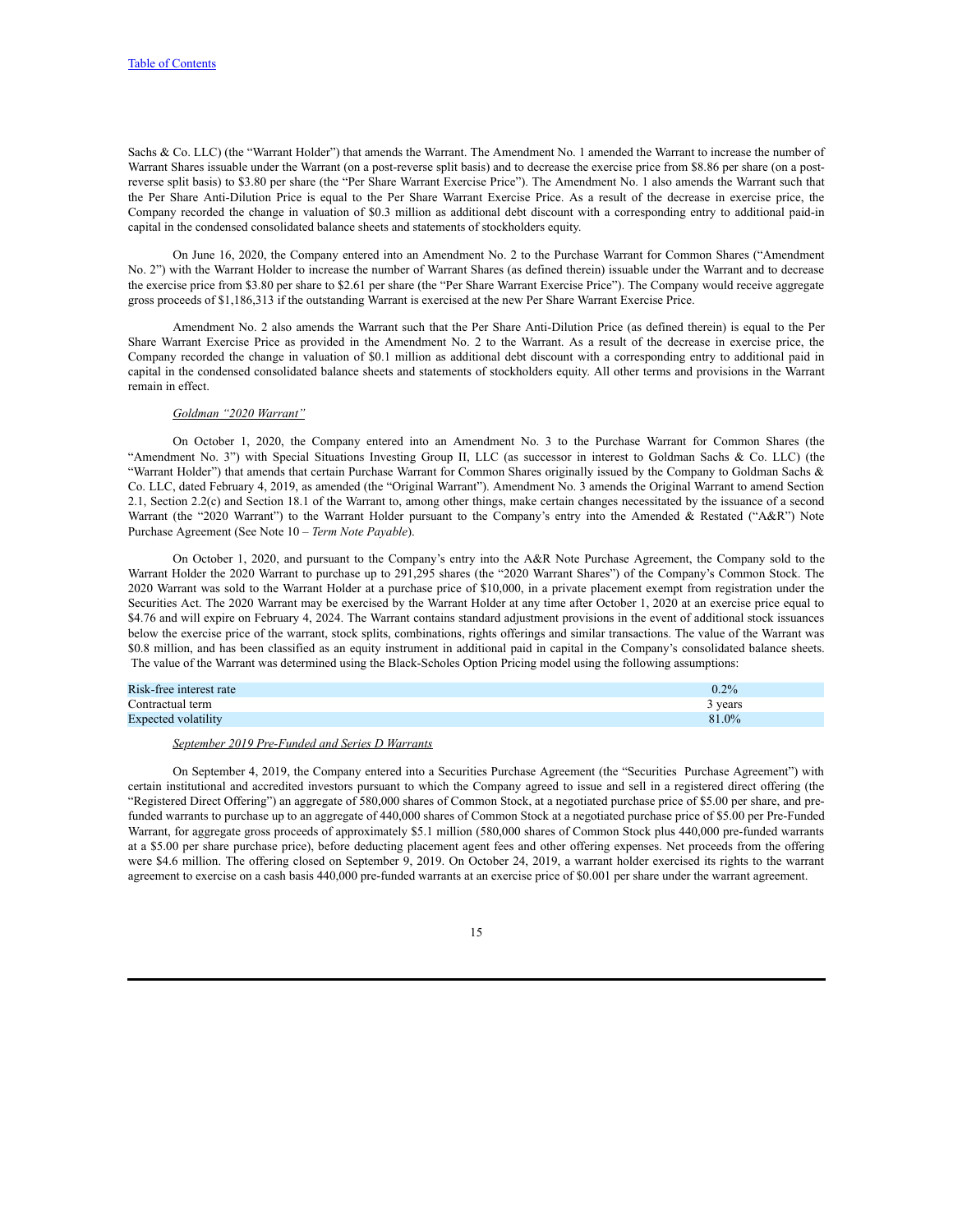In a concurrent private placement, the Company issued to the purchasers warrants to purchase 765,000 shares of Common Stock, which represent 75% of the number of shares of Common Stock and shares underlying the Pre-Funded Warrants purchased in the Registered Direct Offering, pursuant to the Securities Purchase Agreement. The Common Warrants will be exercisable for shares of Common Stock at an initial exercise price of \$6.12 per share for a period of five years, starting on April 2, 2020 and expiring on April 2, 2025. In January 2021, three warrant holders exercised their rights to the warrant agreement to exercise on a cashless basis 690,000 Series D warrants at an exercise price of \$6.12 per share under the warrant agreement. In accordance with terms of the warrant agreement, after taking into account the shares withheld to satisfy the cashless exercise option, the Company issued 352,279 shares of Common Stock. As of December 31, 2021, there were 75,000 Series D warrants outstanding.

#### *Stock to Vendors*

From time to time, the Company may enter into agreements with vendors for sponsorship, marketing or investor relation services whereby it may agree to compensate the vendor in cash and unregistered shares of Common Stock of the Company. The value of the unregistered shares of Common Stock is recorded as prepaid marketing cost and included in prepaid expenses and other current assets and stockholder's equity in the Condensed Consolidated Balance Sheets and is amortized in proportion to the terms of their respective agreements.

On February 10, 2020, the Company issued 229,886 shares of the Company's Common Stock, under a sponsorship agreement to its vendor. The prepaid marketing cost amortization associated with the Common Stock issued were \$0.2 million and \$1.1 million during the three and nine months ended December 31, 2020, respectively and were included in selling, general and administrative expense in the Condensed Consolidated Statements of Operations.

On February 17, 2021 and April 1, 2021, the Company issued 105,933 and 9,541 shares of the Company's Common Stock, under a sponsorship agreement and an investor relations consulting agreement, respectively to vendors. The prepaid marketing cost amortization associated with the Common Stock issued were \$1.0 million during the nine months ended December 31, 2021, and were included in selling, general and administrative expense in the Condensed Consolidated Statements of Operations. As of December 31, 2021, there are no amounts remaining in prepaid marketing cost, prepaid expenses and other current assets in the Condensed Consolidated Balance Sheets related to the value of shares issued under the sponsorship agreement and investor relations consulting agreement.

#### **9. Fair Value Measurements**

The FASB has established a framework for measuring fair value using generally accepted accounting principles. That framework provides a fair value hierarchy that prioritizes the inputs to valuation techniques used to measure fair value. The hierarchy gives the highest priority to unadjusted quoted prices in active markets for identical assets or liabilities (level 1 measurements) and the lowest priority to unobservable inputs (level 3 measurements). The three levels of the fair value hierarchy are described as follows:

*Level 1.* Inputs to the valuation methodology are unadjusted quoted prices for identical assets or liabilities in active markets.

*Level 2.* Inputs to the valuation methodology include:

- Quoted prices for similar assets or liabilities in active markets
- Quoted prices for identical or similar assets or liabilities in inactive markets
- Inputs other than quoted prices that are observable for the asset or liability
- Inputs that are derived principally from or corroborated by observable market data by correlation or other means

If the asset or liability has a specified (contractual) term, the level 2 input must be observable for substantially the full term of the asset or liability.

*Level* 3. Inputs to the valuation methodology are unobservable and significant to the fair value measurement.

The asset or liability's fair value measurement level within the fair value hierarchy is based on the lowest level of any input that is significant to the fair value measurement. Valuation techniques used must maximize the use of observable inputs and minimize the use of unobservable inputs.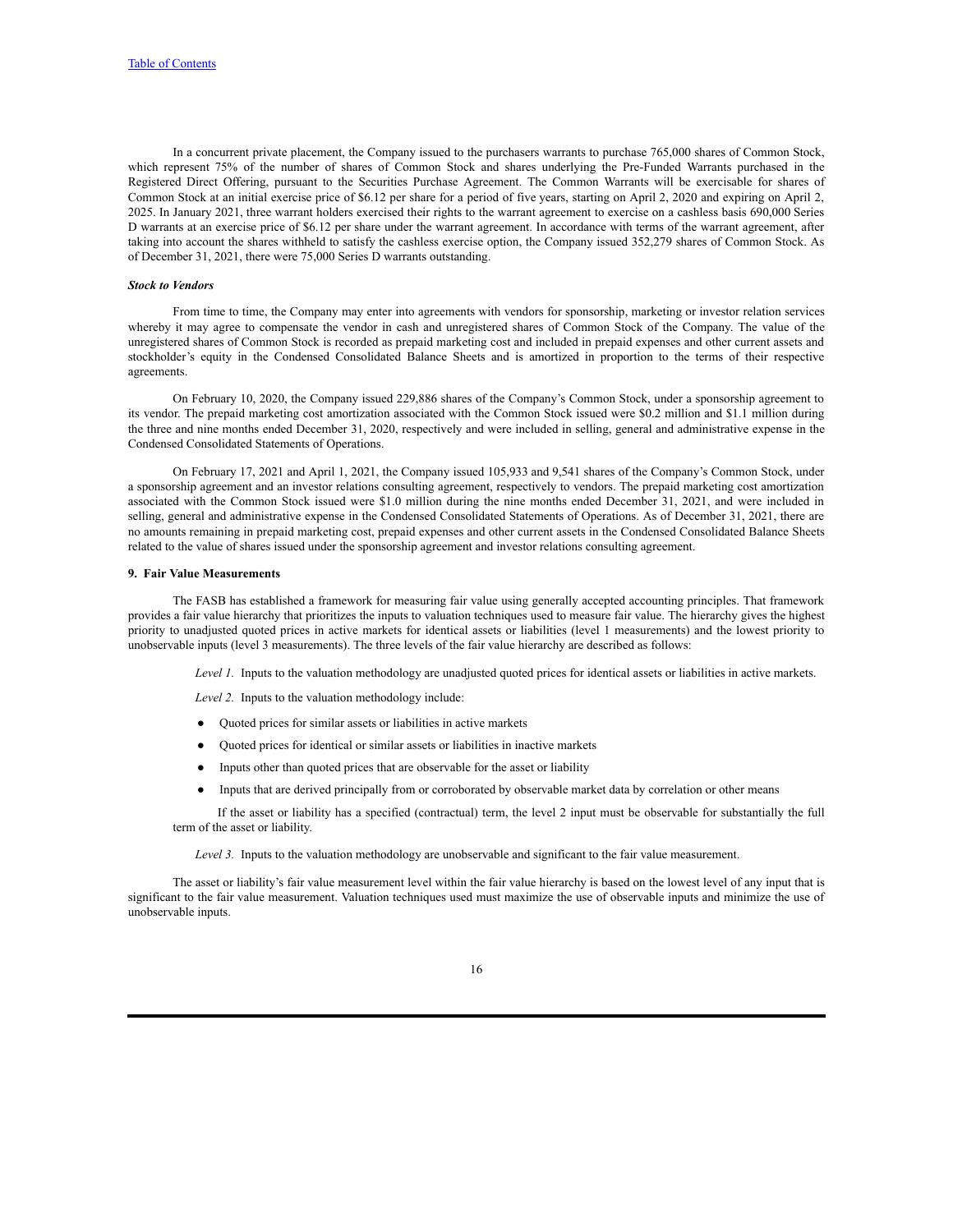## *Basis for Valuation*

The carrying values reported in the condensed consolidated balance sheets for cash and cash equivalents, accounts receivable and accounts payable approximate their fair values because of the immediate or short-term maturities of these financial instruments. The term note payable has been recorded net of a discount based on the fair value of the associated warrant and capitalized debt issuance costs and as of December 31, 2021 includes the Three-Year Term Note as discussed in Note 10 – *Term Note Payable*. The carrying values and estimated fair values of these obligations are as follows (in thousands):

|                   |        |                                                                            | As of<br><b>March 31, 2021</b>        |
|-------------------|--------|----------------------------------------------------------------------------|---------------------------------------|
| Carrying<br>Value |        | Carrying<br>Value                                                          | <b>Estimated</b><br><b>Fair Value</b> |
| 50.940            | 51,000 | 50.915<br>S                                                                | 51,000                                |
|                   |        | 1.950                                                                      | 1.950                                 |
| 50.940            | 51.000 | 52.865                                                                     | 52.950                                |
|                   |        | As of<br><b>December 31, 2021</b><br><b>Estimated</b><br><b>Fair Value</b> |                                       |

#### **10. Term Note Payable**

### *Three-Year Term Note*

On February 4, 2019, the Company entered into a Note Purchase Agreement (as amended, the "Note Purchase Agreement"), by and among the Company, certain subsidiaries of the Company party thereto as guarantors, Goldman Sachs Specialty Lending Holdings, Inc. and any other purchasers party thereto from time to time (collectively, the "Purchaser"). Under the Note Purchase Agreement, the Company sold to the Purchaser \$30.0 million aggregate principal amount of senior secured notes (the "Notes"), bearing interest at a rate of 13.0% per annum and payable quarterly on March 31, June 30, September 30 and December 31 of each year until maturity.

On October 1, 2020, the Company entered into an Amended & Restated Note Purchase Agreement (the "A&R Note Purchase Agreement"). The A&R Note Purchase Agreement amends and restates that certain Note Purchase Agreement, as amended, dated February 4, 2019, by and among the Company, certain of its subsidiaries as guarantors, the Collateral Agent and various purchasers party thereto. Under the A&R Note Purchase Agreement, the Company issued an additional \$20 million in Notes, increasing total borrowings to \$50 million. Following entry into the A&R Note Purchase Agreement, all outstanding Notes bear interest at the Adjusted (London Interbank Offer) LIBO Rate (as defined in the A&R Note Purchase Agreement) plus 8.75% per annum, payable on the last day of each interest period of one-, two-, three- or six-months (but, in the case of a six-month interest period, every three-months). The Notes do not amortize and the entire principal balance is due in a single payment on the maturity date, October 1, 2023. As of December 31, 2021, \$50.9 million in borrowings were outstanding under the Notes, which includes the accrual for an exit fee to be paid at maturity or upon pre-payment. Obligations under the A&R Note Purchase Agreement are secured by all of the Company's and its subsidiaries' assets, including intellectual property and general intangibles.

The A&R Note Purchase Agreement contains customary covenants, including, among others, covenants that restrict the Company's ability to incur debt, grant liens, make certain investments and acquisitions, pay dividends, repurchase equity interests, repay certain debt, amend certain contracts, enter into affiliate transactions and asset sales or make certain equity issuances (including equity issuances that would cause an ownership change within the meaning of Section 382 of the Internal Revenue Code), and covenants that require the Company to, among other things, provide annual, quarterly and monthly financial statements, together with related compliance certificates, maintain its property in good condition, maintain insurance and comply with applicable laws. The financial covenants of the A&R Note Purchase Agreement require the Company not to exceed specified levels of Adjusted EBITDA losses relative to its financial model, beginning with the fiscal quarter ending September 30, 2021. Additionally, the Company shall not permit the Company's minimum consolidated liquidity, which consists of its cash and cash equivalents, to be less than \$9.0 million. Furthermore, the covenants require the Company to expand its Rental Fleet (as defined in the A&R Note Purchase Agreement) by (i) at least 6.25 MW by the 9-month anniversary of the Closing Date, and (ii) at least 12.50 MW by the 18-month anniversary of the Closing Date.

On May 13, 2021, the Company and the collateral agent, entered into a First Amendment, dated as of May 13, 2021 (the "Amendment"), to the A&R Note Purchase Agreement. The Amendment amends certain provisions of the A&R Note Purchase Agreement, including to (a) require the Company to expand its Rental Fleet (as defined in the A&R Note Purchase Agreement) by (i) at least 2.00 MW by the 9-month anniversary of the Closing Date (instead of 6.25 MW as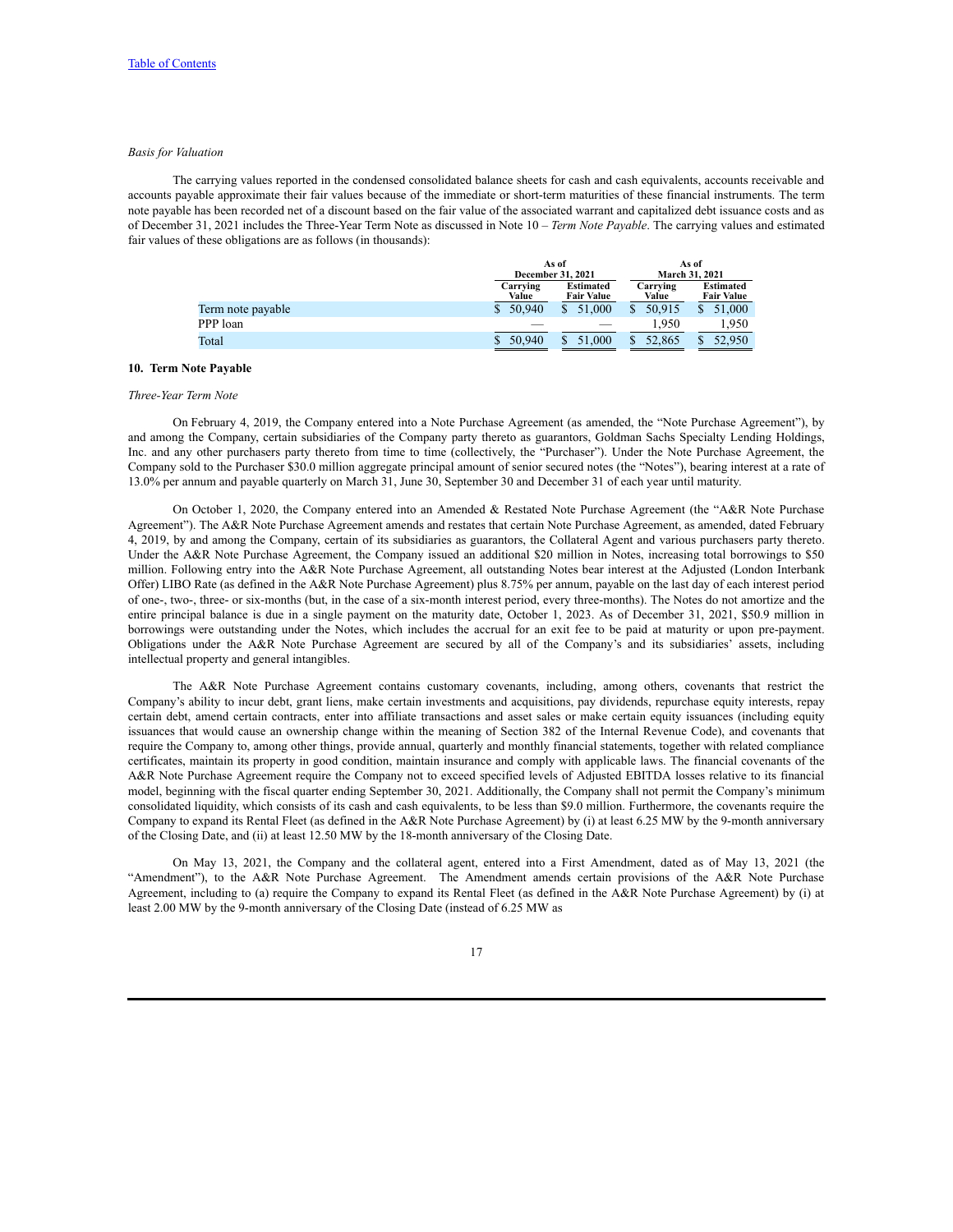provided in the A&R Note Purchase Agreement prior to the Amendment), and (ii) at least 12.50 MW by the 18-month anniversary of the Closing Date (which is unchanged from the covenant set forth in in the A&R Note Purchase Agreement prior to the Amendment), and (b) increase the Company's minimum consolidated liquidity requirement from \$9.0 million to \$12.2 million for the period from the Amendment Date to March 31, 2022.

As of December 31, 2021, the Company was in compliance with the covenants contained in the A&R Note Purchase Agreement.

The Notes have been recorded net of a discount based on the debt issuance costs totaling \$0.1 million. Amortization of the debt discount and debt issuance costs was \$9,000 and \$26,000 for the three and nine months ended December 31, 2021, respectively, based on an effective interest rate, and has been recorded as interest expense in the condensed consolidated statements of operations.

Interest expense related to the Notes payable during the three months ended December 31, 2021 and 2020 was \$1.3 million in both periods, and includes \$9,000 in amortization of debt issuance costs. Interest expense related to the Notes payable during the nine months ended December 31, 2021 and 2020 was \$3.8 million and \$3.9 million, and includes \$26,000 and \$0.6 million in amortization of debt issuance costs, respectively.

## *Paycheck Protection Program Loan*

On April 15, 2020, the Company submitted an application to its banking partner Western Alliance Bank, an Arizona corporation ("Western Alliance") under the Small Business Administration (the "SBA") Paycheck Protection Program ("PPP") enabled by the Coronavirus Aid, Relief and Economic Security Act of 2020 (the "CARES Act"). Western Alliance entered into a note on April 24, 2020 with the Company and agreed to make available to the Company a loan in the amount of \$2,610,200 (the "PPP Loan"). The Company received the full amount of the PPP Loan on April 24, 2020 (the "Initial Disbursement Date) and has used the proceeds to support fixed costs such as payroll costs, rent and utilities in accordance with the relevant terms and conditions of the CARES Act. The advance under the Loan bears interest at a rate per annum of 1%. The term of the PPP Loan is two years, ending April 24, 2022.

On May 13, 2020, the Company repaid \$660,200 of the PPP Loan in accordance with the Fourth Amendment to the Note Purchase Agreement between the Company and Goldman Sachs Specialty Lending Group, L.P.

In February 2021, the Company applied for forgiveness of the PPP Loan, and the loan was forgiven in full on June 30, 2021 (See "Gain on extinguishment of debt" below).

*Gain on extinguishment of debt* In June 2021, the Company received notification from Western Alliance that the SBA approved forgiveness of the PPP loan in its entirety. The Company accounted for forgiveness on the PPP Loan in accordance with ASC 470 and recognized a gain on debt extinguishment of \$1.9 million on its Condensed Consolidated Statements of Operations and Condensed Consolidated Statements of Cash Flows during the nine months ended December 31, 2021.

In June 2021, the Company also received a refund of the \$660,200 previously repaid in accordance with the Fourth Amendment to the Note Purchase Agreement between the Company and Goldman Sachs Specialty Lending Group, L.P. and recorded these amounts within other income on the Company's Condensed Consolidated Statements of Operations.

#### **11. Accrued Warranty Reserve**

The Company provides for the estimated costs of warranties at the time revenue is recognized. The specific terms and conditions of those warranties vary depending upon the microturbine product sold and the geography of sale. The Company's product warranties generally start from the delivery date and continue for up to twenty-four months. Factors that affect the Company's warranty obligation include product failure rates, anticipated hours of product operations and costs of repair or replacement in correcting product failures. These factors are estimates that may change based on new information that becomes available each period. Similarly, the Company also accrues the estimated costs to address reliability repairs on products no longer in warranty when, in the Company's judgment, and in accordance with a specific plan developed by the Company, it is prudent to provide such repairs. The Company assesses the adequacy of recorded warranty liabilities quarterly and makes adjustments to the liability as necessary. When the Company has sufficient evidence that product changes are altering the historical failure occurrence rates, the impact of such changes is then taken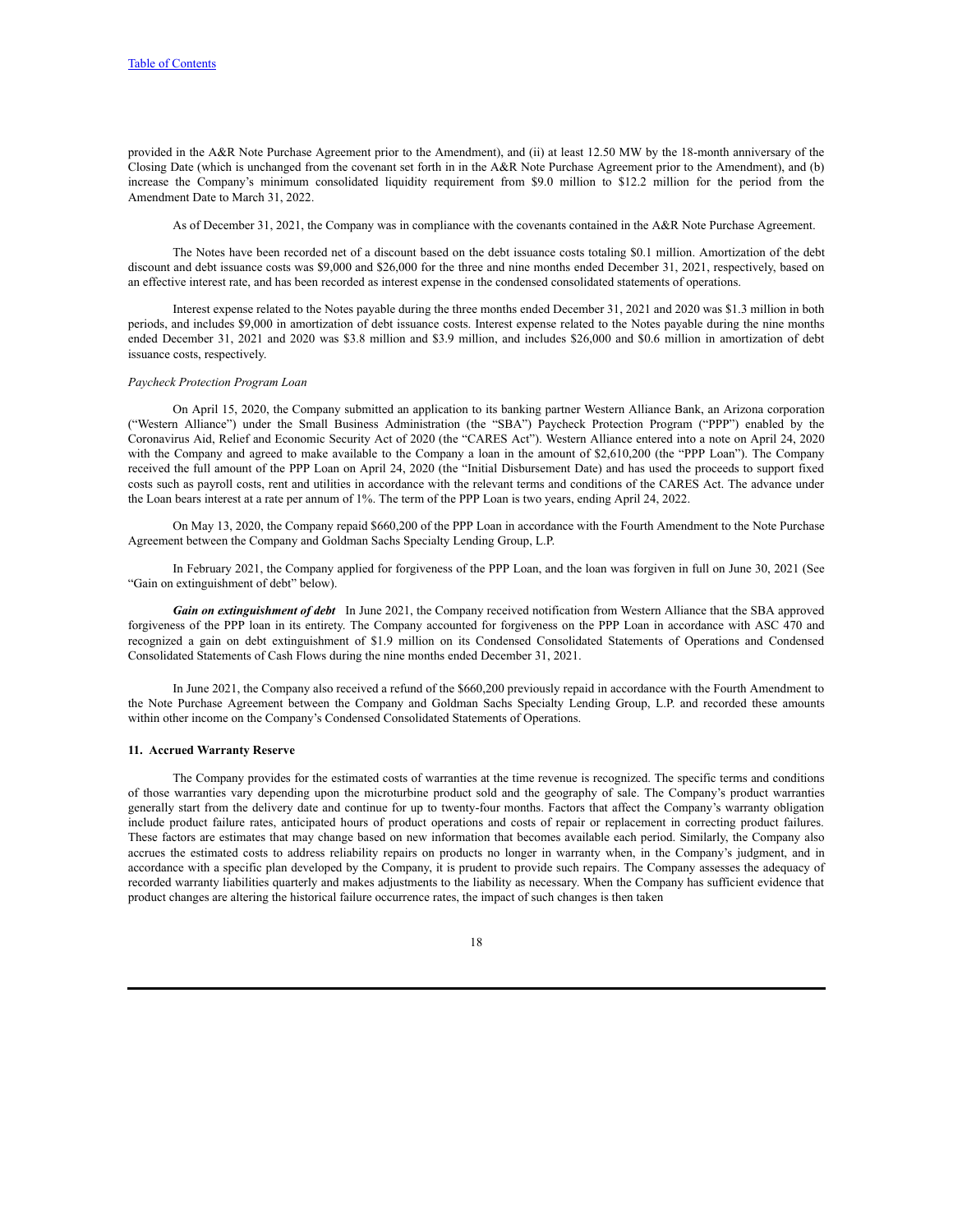into account in estimating future warranty liabilities. Changes in the accrued warranty reserve during the nine months ended December 31, 2021 are as follows (in thousands):

| Balance, beginning of the period | 5.850   |
|----------------------------------|---------|
| Standard warranty provision      | 358     |
| Deductions for warranty claims   | (4.780) |
| Balance, end of the period       | .428    |

During the fourth quarter of Fiscal 2021, the Company recorded a specific \$4.9 million accrual related to a reliability repair program to account for the replacement of remaining high risk failure parts in some of the Company's fielded units due to a supplier defect. As of December 31, 2021, the accrual related to this reliability repair program was zero as the Company has determined it replaced a sufficient quantity of high risk failure parts in its fielded units under this reliability repair program and that it should be terminated.

## **12. Revenue Recognition**

The Company derives its revenues primarily from system sales, service contracts and professional services. Revenues are recognized when control of the systems and services is transferred to the Company's customers in an amount that reflects the consideration it expects to be entitled to in exchange for those services.

The Company determines revenue recognition through the following steps:

- Identification of the contract, or contracts, with a customer
- Identification of the performance obligations in the contract
- Determination of the transaction price
- Allocation of the transaction price to the performance obligations in the contract
- Recognition of revenue when, or as, the Company satisfies a performance obligation

The Company recognizes revenue when performance obligations identified under the terms of contracts with its customers are satisfied, which generally occurs, for systems, upon the transfer of control in accordance with the contractual terms and conditions of the sale. The majority of the Company's revenue associated with systems is recognized at a point in time when the system is shipped to the customer. Revenue from service contracts and post-shipment performance obligations is recognized when or as those obligations are satisfied. The Company primarily offers assurance-type standard warranties that do not represent separate performance obligations and will separately offer and price extended warranties that are separate performance obligations for which the associated revenue is recognized over-time based on the extended warranty period. The Company records amounts billed to customers for reimbursement of shipping and handling costs within revenue. Shipping and handling costs associated with outbound freight after control over a system has transferred to a customer are accounted for as fulfillment costs and are included in cost of goods sold. Sales taxes and other usage-based taxes are excluded from revenue.

Comprehensive Factory Protection Plan ("FPP") service contracts require payment at the beginning of the contract period. Advance payments are not considered a significant financing component as they are typically received less than one year before the related performance obligations are satisfied. These payments are treated as a contract liability and are classified in deferred revenue in the Condensed Consolidated Balance Sheets. Once control transfers to the customer and the Company meets the revenue recognition criteria, the deferred revenue is recognized in the Condensed Consolidated Statement of Operations. The deferred revenue relating to the annual maintenance service contracts is recognized in the Condensed Consolidated Statement of Operations on a straight-line basis over the expected term of the contract.

## **Significant Judgments - Contracts with Multiple Performance Obligations**

The Company enters into contracts with its customers that often include promises to transfer multiple products, parts, accessories, FPP and services. A performance obligation is a promise in a contract with a customer to transfer products or services that are distinct. Determining whether products and services are distinct performance obligations that should be accounted for separately or combined as one unit of accounting may require significant judgment.

Products, parts and accessories are distinct as such services are often sold separately. In determining whether FPP and service contracts are distinct, the Company considers the following factors for each FPP and services agreement:

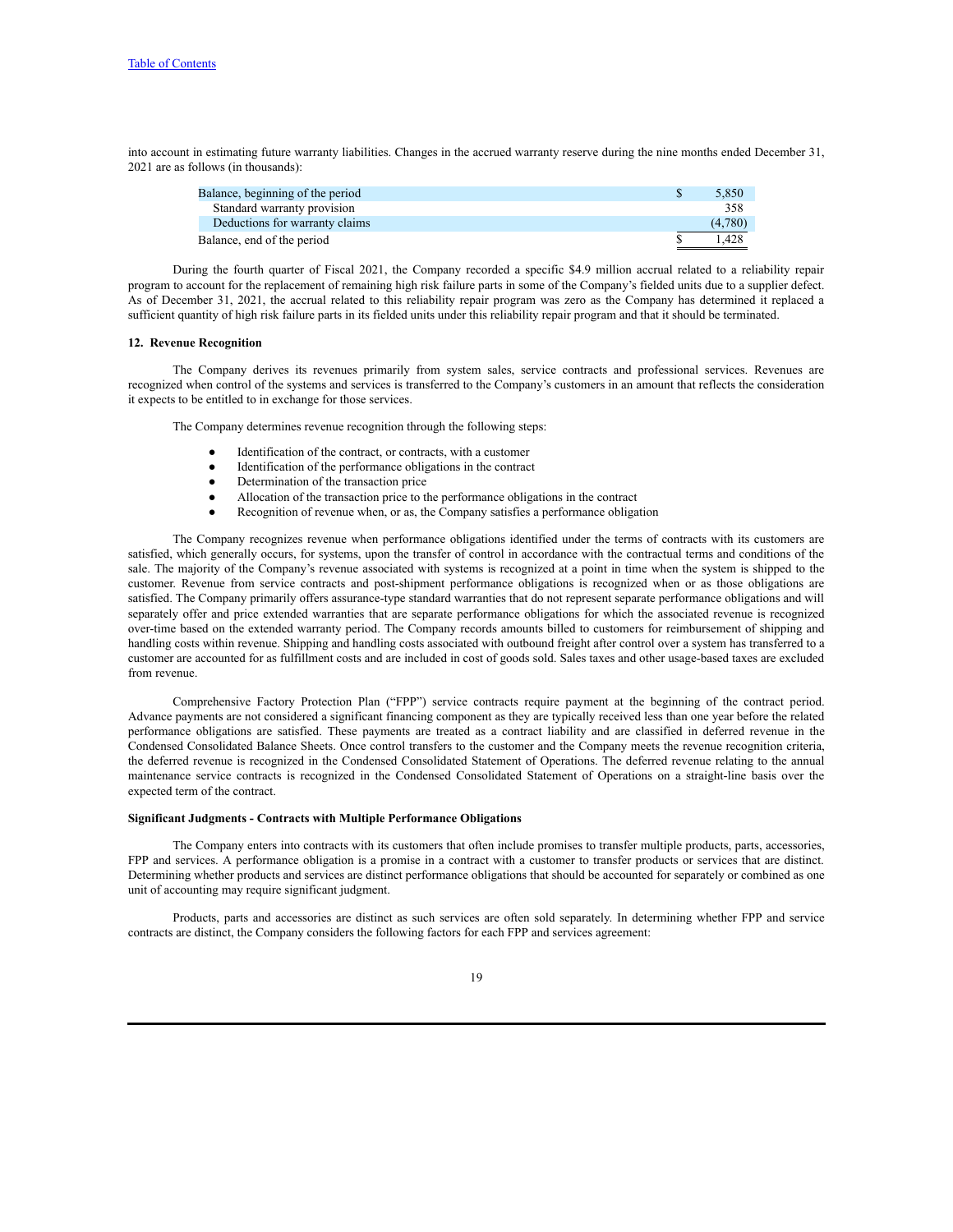availability of the services from other vendors, the nature of the services, the timing of when the services contract was signed in comparison to the product delivery date and the contractual dependence of the product on the customer's satisfaction with the professional services work. To date, the Company has concluded that all of the FPP and services contracts included in contracts with multiple performance obligations are distinct.

The Company allocates the transaction price to each performance obligation on a relative standalone selling price ("SSP") basis. The SSP is the price at which the Company would sell a promised product or service separately to a customer. Judgment is required to determine the SSP for each distinct performance obligation.

The Company determines SSP by considering its overall pricing objectives and market conditions. Significant pricing practices taken into consideration include the Company's discounting practices, the size and volume of the Company's transactions, the customer demographic, the geographic area where systems and services are sold, price lists, its go-to-market strategy, historical sales and contract prices. The determination of SSP is made through consultation with and approval by the Company's management, taking into consideration the go-to-market strategy. As the Company's go-to-market strategies evolve, the Company may modify its pricing practices in the future, which could result in changes to SSP.

In certain cases, the Company is able to establish SSP based on observable prices of products or services sold separately in comparable circumstances to similar customers. The Company uses a single amount to estimate SSP when it has observable prices.

If SSP is not directly observable, for example when pricing is highly variable, the Company uses a range of SSP. The Company determines the SSP range using information that may include market conditions or other observable inputs. The Company typically has more than one SSP for individual products and services due to the stratification of those products and services by customer size and geography.

The following table presents disaggregated revenue by business group (in thousands):

|                                      | Nine Months Ended December 31. |        |  |        |
|--------------------------------------|--------------------------------|--------|--|--------|
|                                      | 2021                           |        |  | 2020   |
| Microturbine Products                |                                | 28.234 |  | 25,396 |
| Accessories                          |                                | 949    |  | 1.176  |
| <b>Total Product and Accessories</b> |                                | 29,183 |  | 26,572 |
| Parts and Service                    |                                | 24.704 |  | 23.202 |
| <b>Total Revenue</b>                 |                                | 53.887 |  | 49.774 |

The following table presents disaggregated revenue by geography based on the primary operating location of the Company's customers (in thousands):

|                            | <b>Nine Months Ended December 31.</b> |        |  |  |
|----------------------------|---------------------------------------|--------|--|--|
|                            | 2021                                  | 2020   |  |  |
| <b>United States</b>       | \$<br>26,052<br><sup>\$</sup>         | 23,237 |  |  |
| Mexico                     | 2,142                                 | 3,017  |  |  |
| All other North America    | 480                                   | 180    |  |  |
| <b>Total North America</b> | 28,674                                | 26,434 |  |  |
| Russia                     | 3,099                                 | 2,725  |  |  |
| All other Europe           | 8,911                                 | 10,780 |  |  |
| <b>Total Europe</b>        | 12,010                                | 13,505 |  |  |
| Asia                       | 1,755                                 | 3,455  |  |  |
| Australia                  | 3,861                                 | 2,319  |  |  |
| All other                  | 7,587                                 | 4,061  |  |  |
| <b>Total Revenue</b>       | 53,887                                | 49,774 |  |  |
|                            |                                       |        |  |  |

# **Contract Balances**

The Company's contract liabilities consist of advance payments for systems as well as deferred revenue on service obligations and extended warranties. The current portion of deferred revenue is included in current liabilities under deferred revenue and the non-current portion of deferred revenue is included in deferred revenue non-current liabilities in the Condensed Consolidated Balance Sheets.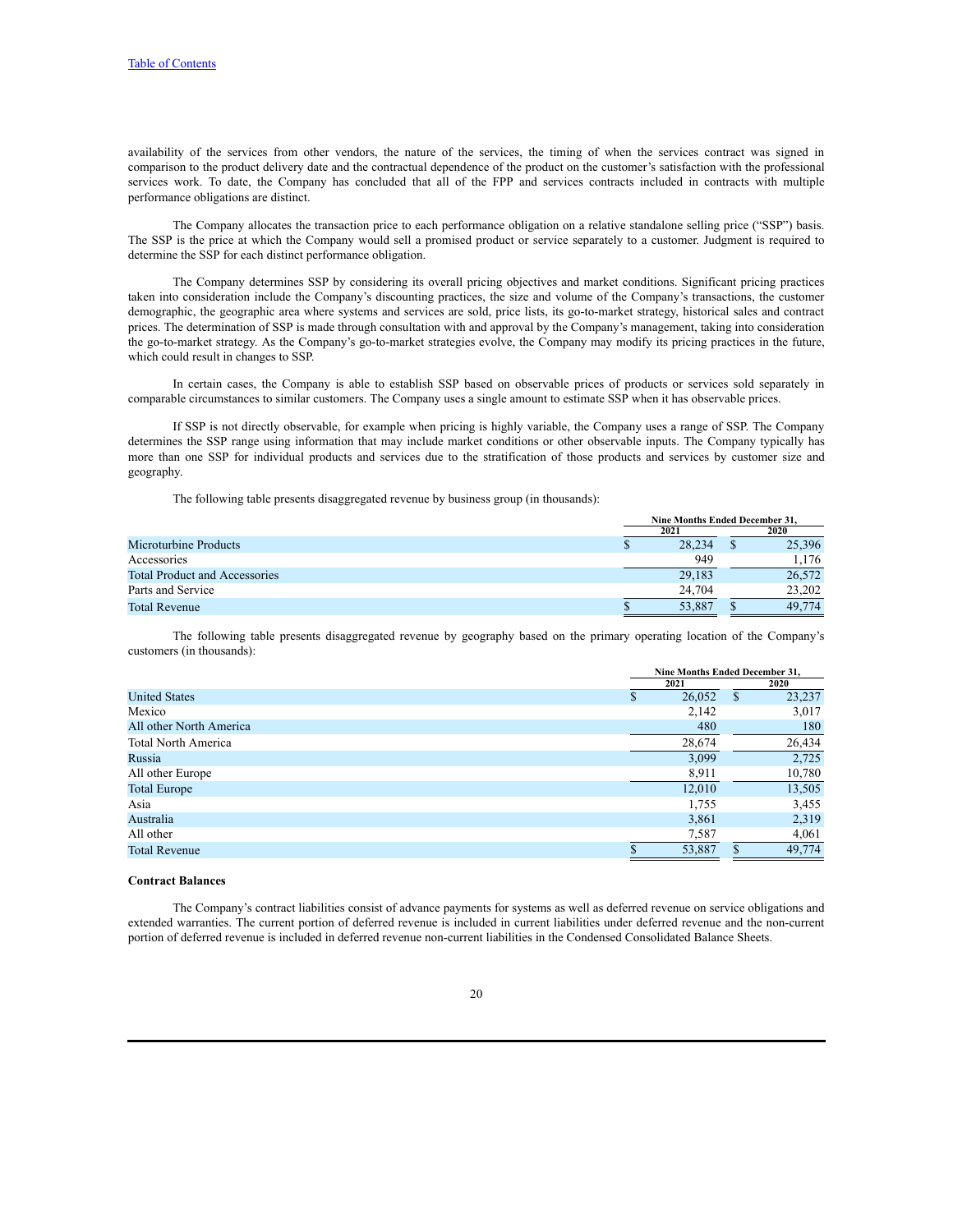As of December 31, 2021, the balance of deferred revenue was approximately \$6.2 million compared to \$7.1 million as of March 31, 2021. The overall decrease of \$0.9 million was due to decreases in Distributor Support System ("DSS program") deferred revenue of \$1.2 million, partially offset by an increase in deposits of \$0.3 million. As of December 31, 2021, deferred revenue consisted of the following (in thousands):

| FPP Balance, beginning of the period        | 4,765    |
|---------------------------------------------|----------|
| <b>FPP Billings</b>                         | 13.272   |
| FPP Revenue recognized                      | (13,346) |
| Balance attributed to FPP contracts         | 4.691    |
| <b>DSS</b> Program                          | 187      |
| Deposits                                    | 1,280    |
| Deferred revenue balance, end of the period | 6.158    |

Deferred revenue attributed to FPP contracts represents the unearned portion of the Company's contracts. FPP contracts are generally paid quarterly in advance with revenue recognized on a straight line basis over the contract period. As of December 31, 2021, approximately \$4.7 million of revenue is expected to be recognized from remaining performance obligations for FPP contracts. The Company expects to recognize revenue on approximately \$3.8 million of these remaining performance obligations over the next 12 months and the balance of \$0.9 million will be recognized thereafter.

The DSS program provides additional support for distributor business development activities, customer lead generation, brand awareness and tailored marketing services for each of the Company's major geography and market vertical. This program is funded by the Company's distributors and was developed to provide improved worldwide distributor training, sales efficiency, website development, company branding and provide funding for increased strategic marketing activities. DSS program revenue is generally paid quarterly with revenue recognized on a straight-line basis over a calendar year period.

Deposits are primarily non-refundable cash payments from distributors for future orders.

#### **Unsatisfied Performance Obligations**

The Company has elected the practical expedient to disclose only the value of unsatisfied performance obligations for contracts with an original expected length greater than one year. The majority of the Company's revenues resulted from sales of inventoried systems with short periods of manufacture and delivery and thus are excluded from this disclosure.

As of December 31, 2021, the FPP backlog was approximately \$77.9 million, which represents the value of the contractual agreement for FPP services that had not been earned and extends through Fiscal 2042.

## **Practical Expedients**

The Company applies a practical expedient to expense costs as incurred for costs to obtain a contract when the amortization period would have been one year or less. These costs are recorded within sales and marketing expenses in the accompanying Condensed Consolidated Statements of Operations.

## **13. Other Assets**

The Company was a party to a Development and License Agreement with Carrier Corporation ("Carrier") regarding the payment of royalties on the sale of each of the Company's 200 kilowatt ("C200") microturbines. In 2013, the Company reached its repayment threshold level and the fixed rate royalty was reduced by 50%. On July 25, 2018, the Company and Carrier entered into a Second Amendment to the Development and License Agreement ("Second Amendment") whereby the Company agreed to pay Carrier approximately \$3.0 million to conclude the Company's current royalty obligation under the Development and License Agreement, dated as of September 4, 2007, as amended ("Development Agreement"), and release the Company from any future royalty payment obligations. The Second Amendment also removed non-compete provisions from the Development Agreement, allowing the Company to design market or sell its C200 System in conjunction with any energy system and compete with Carrier products in the CCHP market.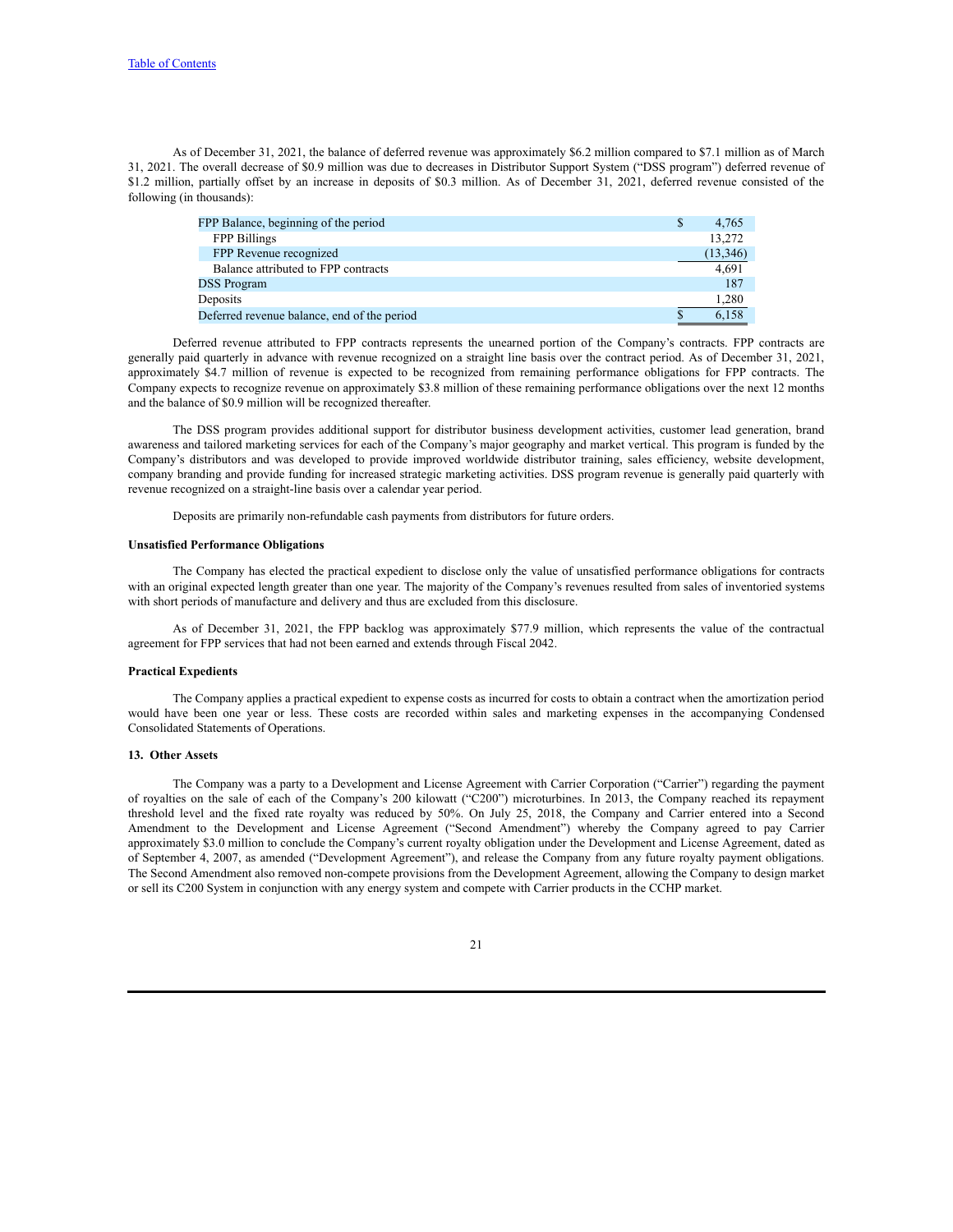On September 19, 2018, the Company paid in full the negotiated royalty settlement of \$3.0 million to Carrier, and as such, there is no further royalty obligation to Carrier. The prepaid royalty of \$3.0 million has been recorded under the captions "Prepaid expenses and other current assets" and "Other assets" in the accompanying condensed consolidated balance sheets and will be amortized in the accompanying condensed consolidated statements of operations over a 15-year amortization period through September 2033 using an effective royalty rate. A 15-year amortization period is the minimum expected life cycle of the current generation of product. The effective royalty rate is calculated as the prepaid royalty settlement divided by total projected C200 System units over the 15-year amortization period. On an annual basis, the Company performs a re-forecast of C200 System unit shipments, to determine if an adjustment to the effective royalty rate is necessary. Accordingly, if the Company's future projections change, its effective royalty rates may also change, which could affect the amount and timing of royalty expense the Company recognizes. If impairment exists, then the prepaid royalty asset would be written down to fair value. Prepaid royalties are classified as current assets to the extent that such amounts will be recognized in the Company's condensed consolidated statements of operations within the next 12 months. The current and long-term portions of prepaid royalties, included in other current assets and other assets, respectively, consisted of (in thousands):

|                        | December 31,<br>2021 | March 31.<br>2021 |  |  |
|------------------------|----------------------|-------------------|--|--|
| Other current assets   | 124                  |                   |  |  |
| Other assets           | າ ເາ<br>لا سارے ک    | 2.613             |  |  |
| Royalty-related assets | 2.645                | 2737              |  |  |
|                        |                      |                   |  |  |

#### **14. Commitments and Contingencies**

#### **Purchase Commitments**

As of December 31, 2021, the Company had firm commitments to purchase inventories of approximately \$40.1 million through Fiscal 2023. Certain inventory delivery dates and related payments are not firmly scheduled; therefore, amounts under these firm purchase commitments will be payable upon the receipt of the related inventories.

## **Lease Commitments**

See Note 15 – *Leases*.

#### **Other Commitments**

The Company has agreements with certain of its distributors requiring that, if the Company renders parts obsolete in inventories the distributors own and hold in support of their obligations to serve fielded microturbines, then the Company is required to replace the affected stock at no cost to the distributors. While the Company has never incurred costs or obligations for these types of replacements, it is possible that future changes in the Company's product technology could result and yield costs to the Company if significant amounts of inventory are held at distributors. As of December 31, 2021, no significant inventories of this nature were held at distributors.

#### **Legal Matters**

## *Capstone Turbine Corporation v. Turbine International, LLC.*

On February 3, 2020, Capstone Turbine Corporation filed suit against its former distributor, Turbine International, LLC ("Turbine Intl."), in the Superior Court of California for the County of Los Angeles under the following caption: Capstone Turbine Corporation v. Turbine International, LLC; Case No. 20STCV04372 ("Capstone-Turbine Intl. Litigation"). The Company has alleged claims against Turbine Intl. for breach of contract and for injunctive relief relating to the parties' prior distributor relationship, which terminated at the end of March of 2018, and Turbine Intl.'s failure to satisfy its payment obligations under certain financial agreements, namely an accounts receivable agreement and promissory note in favor of Capstone. As remedies for these claims, the Company is seeking compensatory, consequential, along with injunctive relief and attorney's fees, interest, and costs.

On March 18, 2020, Turbine Intl. filed its answer and cross-claims in the Capstone-Turbine Intl. Litigation. In its cross-claims, Turbine Intl. asserted claims against Capstone, and individually against Mr. James Crouse, Capstone's Chief Revenue Officer, for breach of contract under the distributor agreement, accounts receivable agreement and promissory note, fraud, breach of the covenant of good faith and fair dealing, unjust enrichment and constructive trust, negligent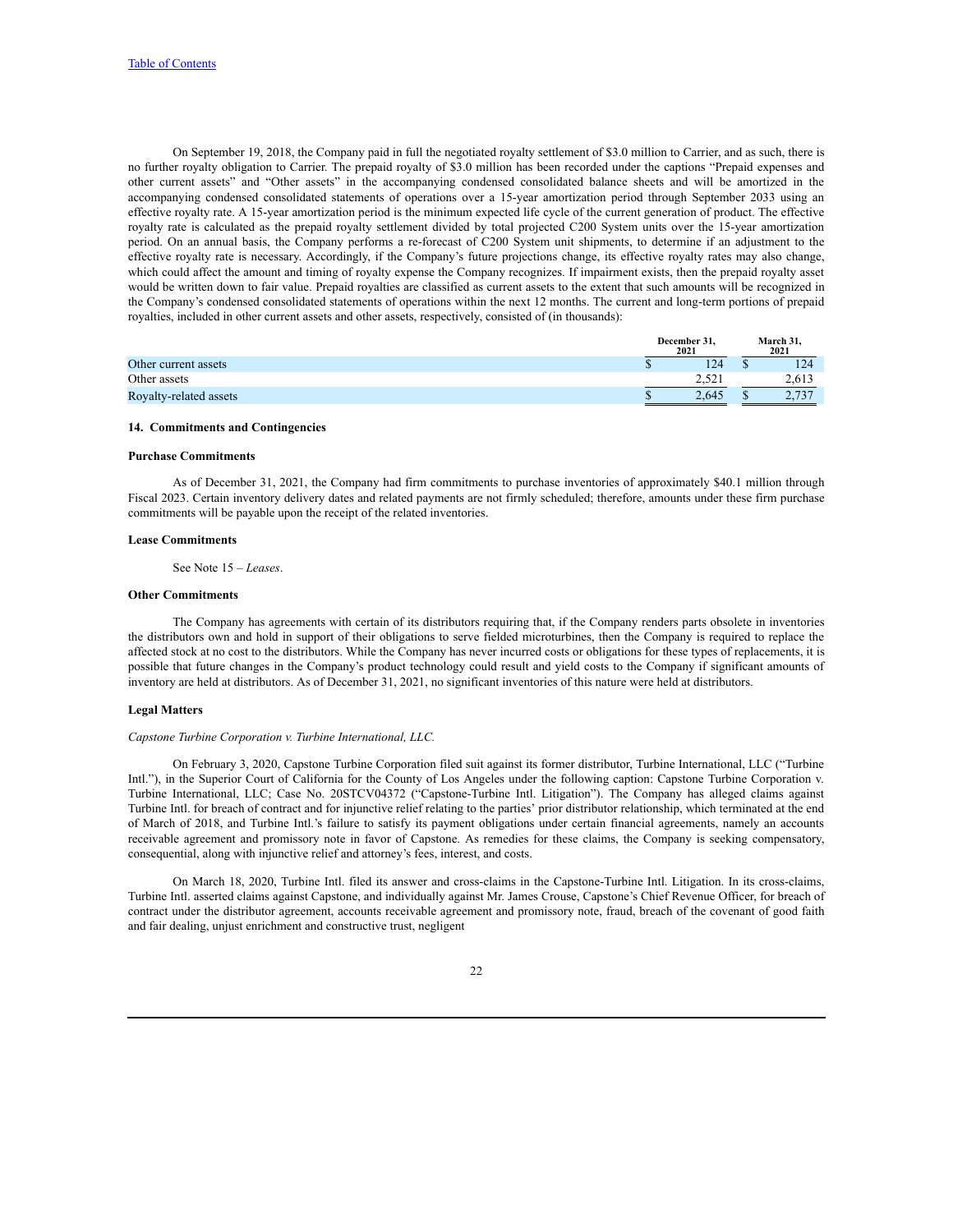misrepresentation, violation of the California unfair practices act, violation of racketeer influenced corrupt organizations act, and conspiracy to commit fraud. As remedies for these alleged claims, Turbine Intl. are seeking compensatory, consequential, and punitive damages along with attorney's fees, interest, and costs. Capstone answered the cross-claims on May 7, 2020.

On June 29, 2020, Capstone filed a motion to file a First Amended Complaint that would add, among other things, a claim for enforcement of a guaranty signed by an entity related to Turbine Intl., Hispania Petroleum, S.A., and personal claims against the principals of Turbine Intl. and Hispania. That motion was granted on August 19, 2020, and the First Amended Complaint ("FAC") is now on file. All of the new defendants have been served and have filed answers. A trial date in the matter has been set for December 12, 2022. Discovery is ongoing. The Company has not recorded any liability as of December 31, 2021, as the matter is too early to estimate.

#### **15. Leases**

In February 2016, the FASB issued ASU 2016-02, *Leases* (Topic 842), requiring lessees to recognize most leases on the balance sheet. The ASU requires lessees to recognize a liability for lease obligations, which represents the discounted obligation to make future lease payments, and a corresponding right-of-use (ROU) asset on the balance sheet.

The Company adopted the new standard on April 1, 2019 using the modified retrospective approach. Upon adoption of the new lease standard on April 1, 2019, the Company recorded approximately \$5.5 million of right-of-use assets, adjusted for the reclassification of deferred rent and lease incentive of approximately \$0.3 million, and \$5.8 million of operating lease liabilities on the Company's Condensed Consolidated Balance Sheets upon adoption. The adoption of this standard did not have an impact on the Company's Condensed Consolidated Statements of Operations or Cash Flows and did not result in a cumulative catch-up adjustment to the opening balance of accumulated deficit. Financed leases are not material to the Company's condensed consolidated financial statements and are therefore not included in the footnote disclosures.

In June 2019, the Company entered into a new lease of approximately 9,216 square feet of warehouse space at 16701 Stagg Street in Van Nuys, California. Upon the lease commencement date in July 2019, the Company recorded \$0.5 million of right-of-use assets and operating lease liabilities.

In May 2021, the Company entered into new lease of office and warehouse spaces at Unit 800 & 810 Fareham Reach, Fareham Road, Gosport, Hampshire, United Kingdom. Upon commencement of the lease, the Company recorded \$1.9 million of right-of-use assets and operating lease liabilities.

The Company leases offices and manufacturing facilities under various non-cancelable operating leases expiring at various times through Fiscal 2037. All of the leases require the Company to pay maintenance, insurance and property taxes. The lease agreements for primary office and manufacturing facilities provide for rent escalation over the lease term and renewal options for five-year periods. Lease expense is recognized on a straight-line basis over the term of the lease.

The components of lease expense were as follows (in thousands):

|                     | hree<br>∵nded .<br>Nine<br>Ended<br>vlonth:<br>December<br>Months |  |      | Jecember |  |               |
|---------------------|-------------------------------------------------------------------|--|------|----------|--|---------------|
|                     | 202                                                               |  | 2020 | 2021     |  | 2020          |
| me<br>cost<br>0.009 | $\Omega$<br>-                                                     |  | ∠∪.  | 700      |  | $330^{\circ}$ |

Supplemental balance sheet information related to the leases was as follows (dollars in thousands):

|                                           |   | <b>December 31, 2021</b> |   | March 31, 2021 |  |
|-------------------------------------------|---|--------------------------|---|----------------|--|
| Operating lease right-of-use assets       |   | 6,066                    |   | 4,741          |  |
| Total operating lease right-of-use assets |   | 6.066                    |   | 4.741          |  |
|                                           |   |                          |   |                |  |
| Operating lease liability, current        | S | 540                      | S | 485            |  |
| Operating lease liability, non-current    |   | 5,777                    |   | 4,456          |  |
| Total operating lease liabilities         |   | 6.317                    |   | 4.941          |  |
|                                           |   |                          |   |                |  |
| Weighted average remaining lease life     |   | 8.54 years               |   | 6.51 years     |  |
|                                           |   |                          |   |                |  |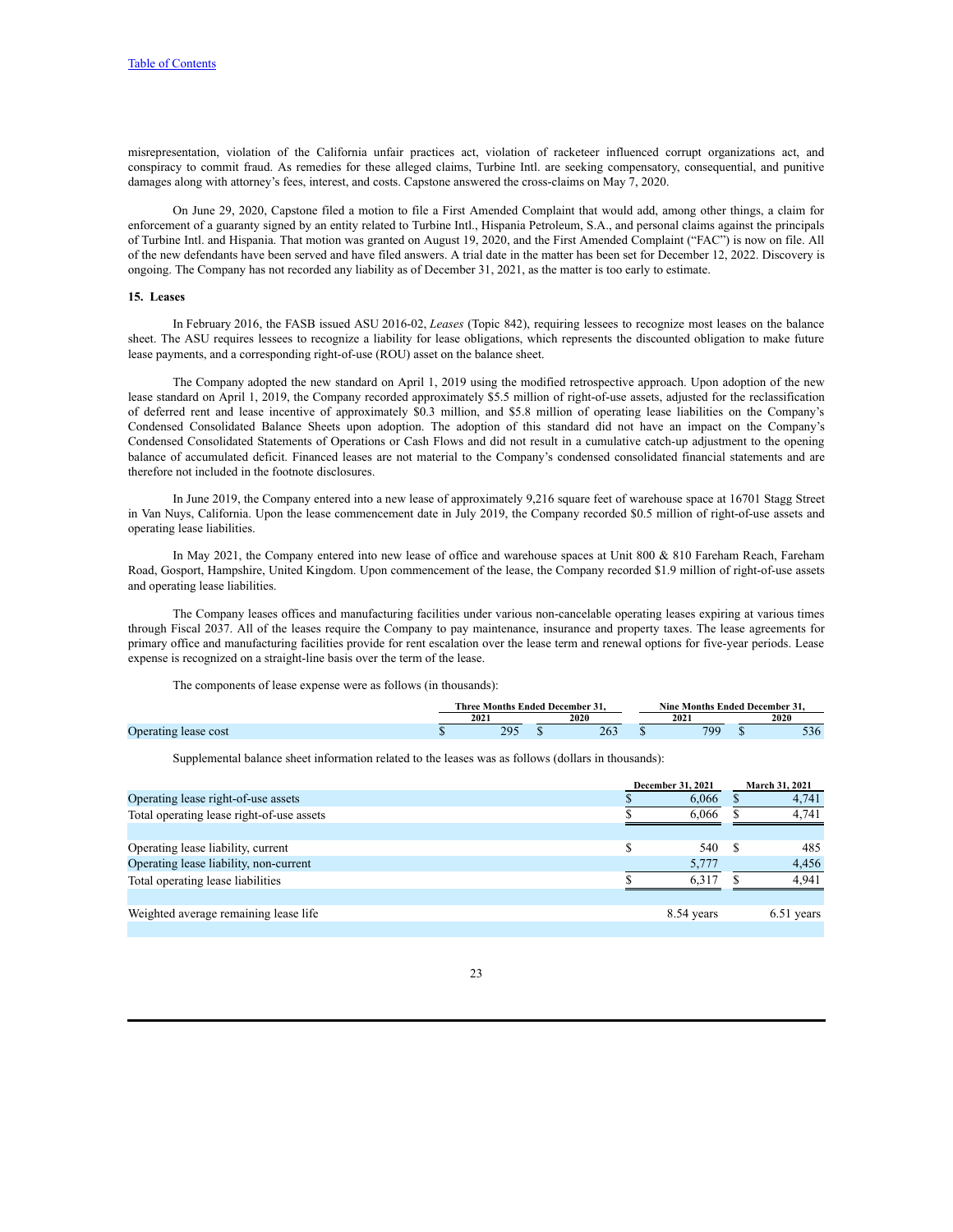# Weighted average discount rate 12.00% 13.00% 13.00% 13.00%

The Company records its right-of-use assets within other assets (non-current) and its operating lease liabilities within current and long-term portion of notes payable and lease obligations.

Supplemental cash flow information related to the leases was as follows (in thousands):

|                                                                        | <b>Nine Months Ended December 31.</b> |  |      |  |
|------------------------------------------------------------------------|---------------------------------------|--|------|--|
|                                                                        | 2021                                  |  | 2020 |  |
| Cash paid for amounts included in the measurement of lease liabilities |                                       |  |      |  |
| Operating cash flows from operating leases                             | 805                                   |  | 843  |  |
| Right-of-use assets obtained in exchange for lease obligations         |                                       |  |      |  |
| Operating leases                                                       |                                       |  |      |  |

Maturities of operating lease liabilities as of December 31, 2021 were as follows (in thousands):

| Year Ending March 31,                        | Operating<br>Leases |
|----------------------------------------------|---------------------|
| 2022 (remainder of fiscal year)              | 301                 |
| 2023                                         | 1,297               |
| 2024                                         | 1,324               |
| 2025                                         | 1,248               |
| 2026                                         | 1,243               |
| Thereafter                                   | 4,637               |
| Total lease payments                         | 10,050              |
| Less: imputed interest                       | (3,733)             |
| Present value of operating lease liabilities | 6,317               |

#### **16. Net Loss Per Common Share**

Basic loss per common share is computed using the weighted-average number of Common Shares outstanding for the period. Diluted loss per share is also computed without consideration to potentially dilutive instruments because the Company incurred losses which would make such instruments anti-dilutive. Outstanding stock options and restricted stock units at December 31, 2021 and 2020 totalled 0.7 million and 0.4 million, respectively. As of December 31, 2021 and 2020, the number of warrants excluded from diluted net loss per common share computations was approximately 0.8 million and 1.8 million, respectively.

## **17. Subsequent Events**

The Company has evaluated subsequent events through the filing date of this Form 10-Q with the SEC, to ensure that this filing includes all appropriate footnote disclosure of events both recognized in the financial statements as of December 31, 2021, and events which occurred subsequently but were not recognized in the financial statements. There were no subsequent events which required recognition, adjustment to or disclosure in the financial statements.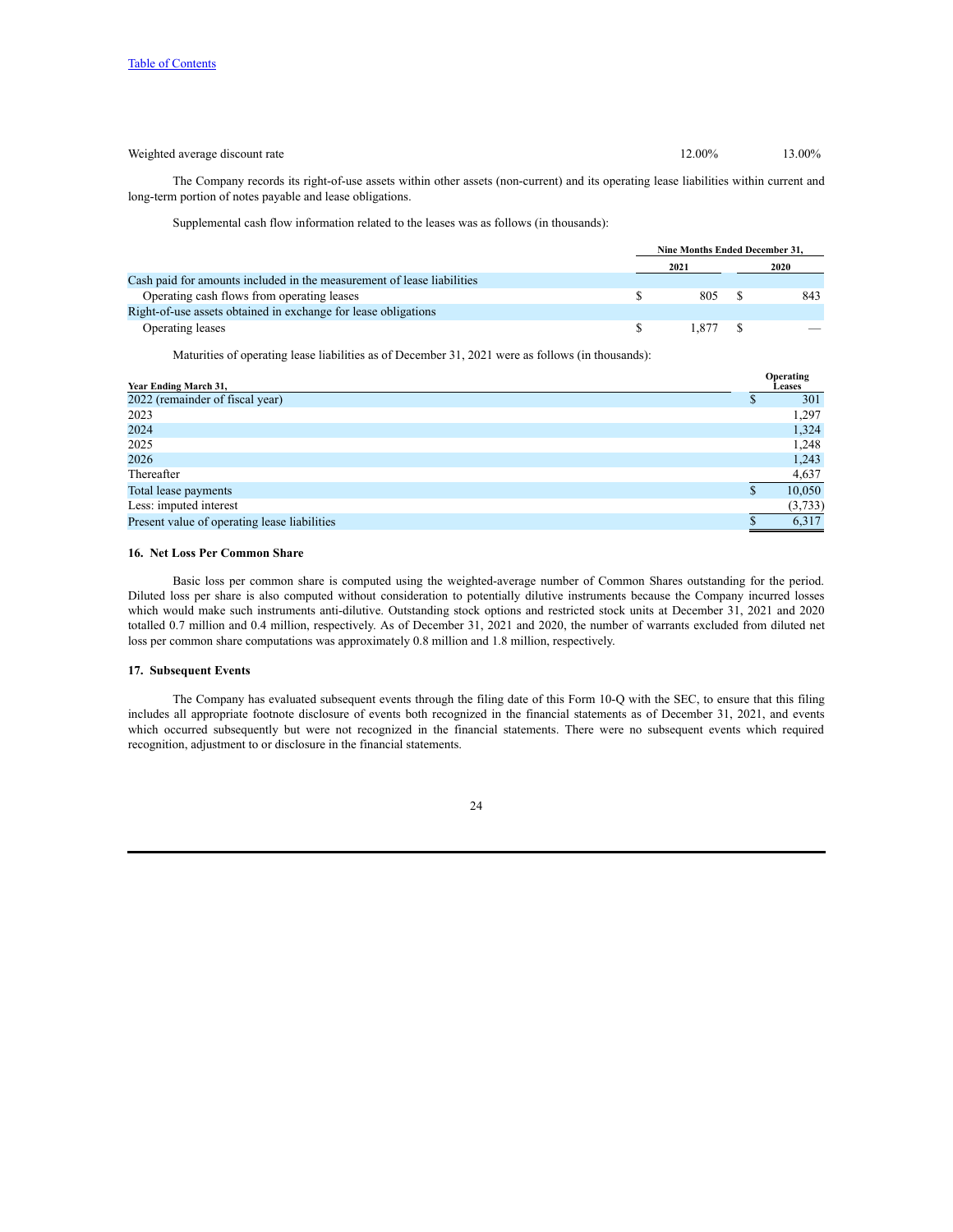#### <span id="page-24-0"></span>**Item 2.** *Management's Discussion and Analysis of Financial Condition and Results of Operations*

The following Management's Discussion and Analysis of Financial Condition and Results of Operations should be read in conjunction with the condensed consolidated financial statements and notes thereto included in this Form 10-Q and in our Annual Report on Form 10-K for Fiscal 2021. All dollar amounts in this Management's Discussion and Analysis of Financial Condition and Results of *Operations are approximate.*

## **Special Note Regarding Forward-Looking Statements**

This Form 10-Q includes certain forward-looking statements (as such term is defined in Section 27A of the Securities Act of 1933, as amended (the "Securities Act") and Section 21E of the Securities Exchange Act of 1934, as amended (the "Exchange Act")). These statements can be identified by the fact that they do not relate strictly to historical or current facts. Words such as "expect," "anticipate," "should," "believe," "target," "project," "goals," "estimate," "potential," "predict," "may," "will," "might," "could," "intend" and variations of these terms and similar expressions are intended to identify these forward-looking statements, although not all forwardlooking statements contain these identifying words. These forward-looking statements include, among others, statements relating to our future financial performance, our business prospects and strategy, anticipated financial position, liquidity and capital needs and other similar matters. These forward-looking statements are based on management's current expectations and assumptions about future events, which are inherently subject to uncertainties, risks and changes in circumstances that are difficult to predict.

Our actual results may differ materially from those expressed in, or implied by, the forward-looking statements included in this Form 10-Q as a result of various factors, including, among others:

- the ongoing effects of the COVID-19 pandemic on our business, financial condition, results of operations and cash flows, and the fact that many of the other factors discussed below may be amplified by the COVID-19 pandemic and the restrictions that have been instituted as a result of the pandemic;
- the availability of credit and compliance with the agreements governing our indebtedness;
- risks related to our history of net losses and ability to raise additional capital and fund future operating requirements;
- the development of the market for and customer uses of our microturbines;
- our ability to develop new products and enhance existing products;
- our ability to produce products on a timely basis in a high quality manner;
- availability of sources for and costs of component parts;
- competition in the markets in which we operate;
- operational interruption by fire, earthquake and other events beyond our control;
- federal, state and local regulations of our markets and products;
- usage of our federal and state net operating loss carryforwards;
- the financial performance of the oil and natural gas industry and other general business, industry and economic conditions applicable to us;
- changes to international trade regulation, quotas, duties or tariffs, and sanctions;
- security and cybersecurity risks related to our electronic processing of sensitive and confidential business and product data;
- our ability to adequately protect our intellectual property rights;
- the impact of pending or threatened litigation; and
- other risks and uncertainties discussed in "Item 1A. Risk Factors" included in our Annual Report on Form 10-K for Fiscal 2021.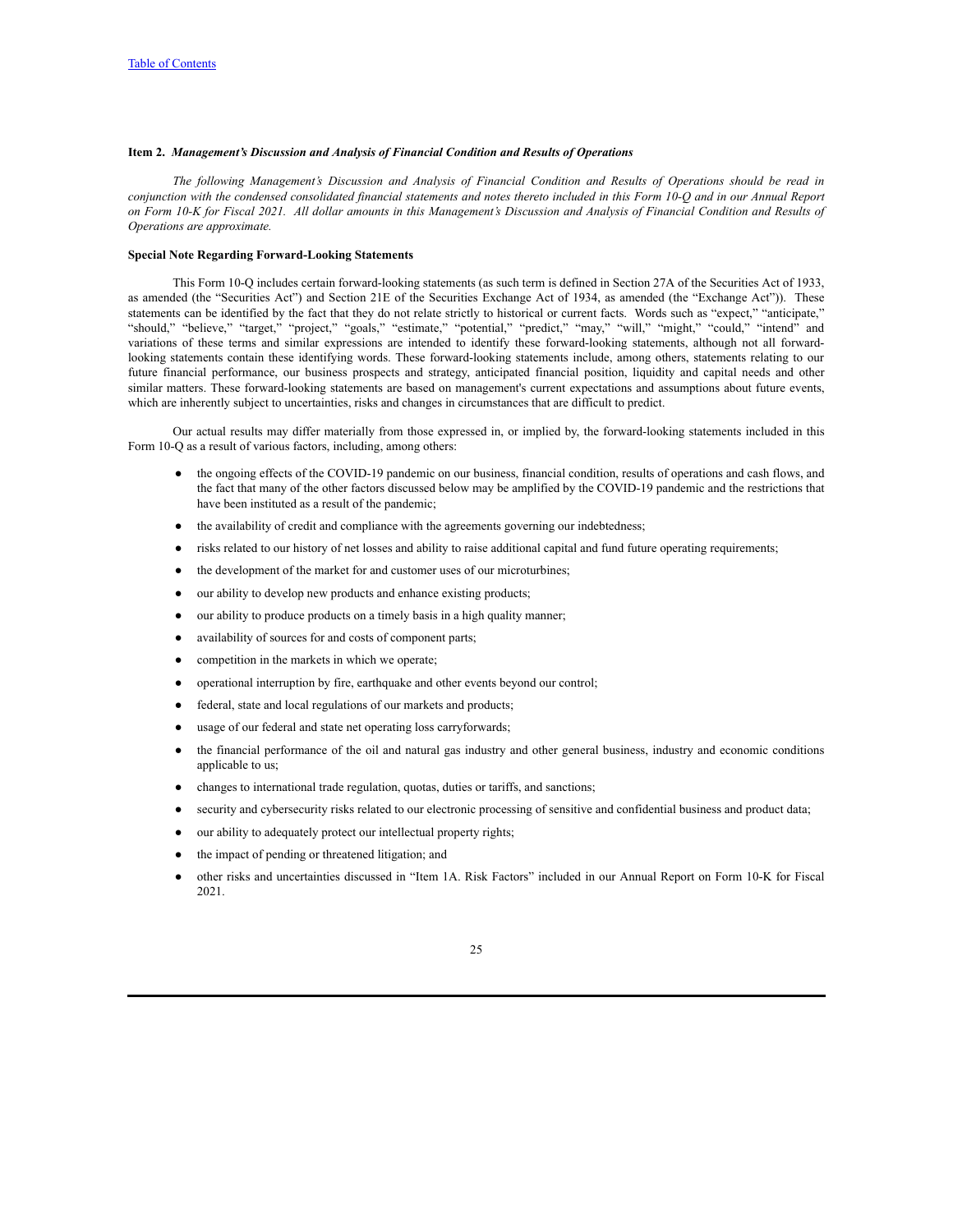Furthermore, new risks may emerge from time to time and it is not possible for us to predict all risks, nor can we assess the impact of all factors on the business or the extent to which any factor, or combination of factors, may cause actual results, performance or achievement to differ materially from those contained in any forward-looking statements. Forward-looking statements speak only as of the date of this Form 10-Q. Except as expressly required under federal securities laws and the rules and regulations of the Securities and Exchange Commission (the "SEC"), we do not have any obligation, and do not undertake, to update any forward-looking statements to reflect events or circumstances arising after the date of this Form 10-Q, whether as a result of new information or future events or otherwise. Readers should not place undue reliance on the forward-looking statements included in this Form 10-Q or that may be made elsewhere from time to time by us, or on our behalf. All forward-looking statements attributable to us are expressly qualified by these cautionary statements.

## **Overview**

We are the market leader in microturbines based on the number of microturbines sold. Generally, power purchased from the electric utility grid is less costly than power produced by distributed generation technologies. Utilities may also charge fees to interconnect to their power grids. However, we can provide economic benefits to end users in instances where the waste heat from our microturbine has value (CHP and CCHP), where fuel costs are low (renewable energy/renewable fuels), where the costs of connecting to the grid may be high or impractical (such as remote power applications), where reliability and power quality are of critical importance, or in situations where peak shaving could be economically advantageous because of highly variable electricity prices. Our microturbines can be interconnected to other distributed energy resources to form "microgrids" (also called "distribution networks") located within a specific geographic area and provide power to a group of buildings. Because our microturbines can provide a reliable source of power and can operate on multiple fuel sources, management believes they offer a level of flexibility not currently offered by other technologies such as reciprocating engines. In addition to our existing microturbine products, since September 2020, we have offered additional energy conversion products in the form of Baker Hughes 5 MW, 12 MW, and 16 MW industrial gas turbines, where we will purchase and resell their product (although there was no revenue from sales of additional energy conversion products in the form of Baker Hughes industrial gas turbines for the three and nine months ended December 31, 2021 or 2020). We are currently exploring energy conversion options for the smaller end of the power spectrum. We intend to begin to manufacture modular hybrid energy stations and lithium-ion battery energy storage systems ("BESS") to be sold either individually or combined as part of a custom microturbine-battery storage solution. We consider our microturbines, Baker Hughes turbines, and hybrid energy stations to be a part of our Energy conversion products business line. We also added a new Energy Storage Products business line in Fiscal 2022 and there has not yet been any revenue from this business line.

Our goals for Fiscal 2022 are to:

- broaden our diverse energy products and service offerings,
- focus on growing top line revenue through our new Direct Solutions Sales team and growing the DSS subscription program, and expanding the rental fleet to 21.1 MW,
- increase aftermarket margins and escalate parts availability, and
- focus on managing working capital and inventory turns.

For the third quarter of Fiscal 2022 our net loss was \$5.1 million and our basic and diluted net loss per share was \$0.34, compared to \$7.6 million and \$0.69, respectively, for the same period of the previous fiscal year. The \$2.5 million decrease in the net loss during the third quarter of Fiscal 2022 compared to the same period the previous year was primarily attributable to loss on extinguishment of debt as a result of the Amended & Restated Note Purchase Agreement with Goldman Sachs (see Note 10 – *Term Note Payable* for further discussion of the note), which negatively impacted our operating results in the same period last year. This decrease was partially offset by increases in selling, general and administrative expense driven by the impacts of the enactment of our Business Continuity Plan, which favorably impacted our operating results in the same period last year, as well as additional expense related to the growth of the Direct Solution Sales team during Fiscal 2022.

Our products continue to gain interest in all our major vertical markets (energy efficiency, renewable energy, natural resources, critical power supply, and microgrids). In the energy efficiency market, we continue to expand our market presence in hotels, office buildings, hospitals, retail, and industrial applications globally. The renewable energy market is fueled by landfill gas, biodiesel, and biogas from sources such as food processing, agricultural waste and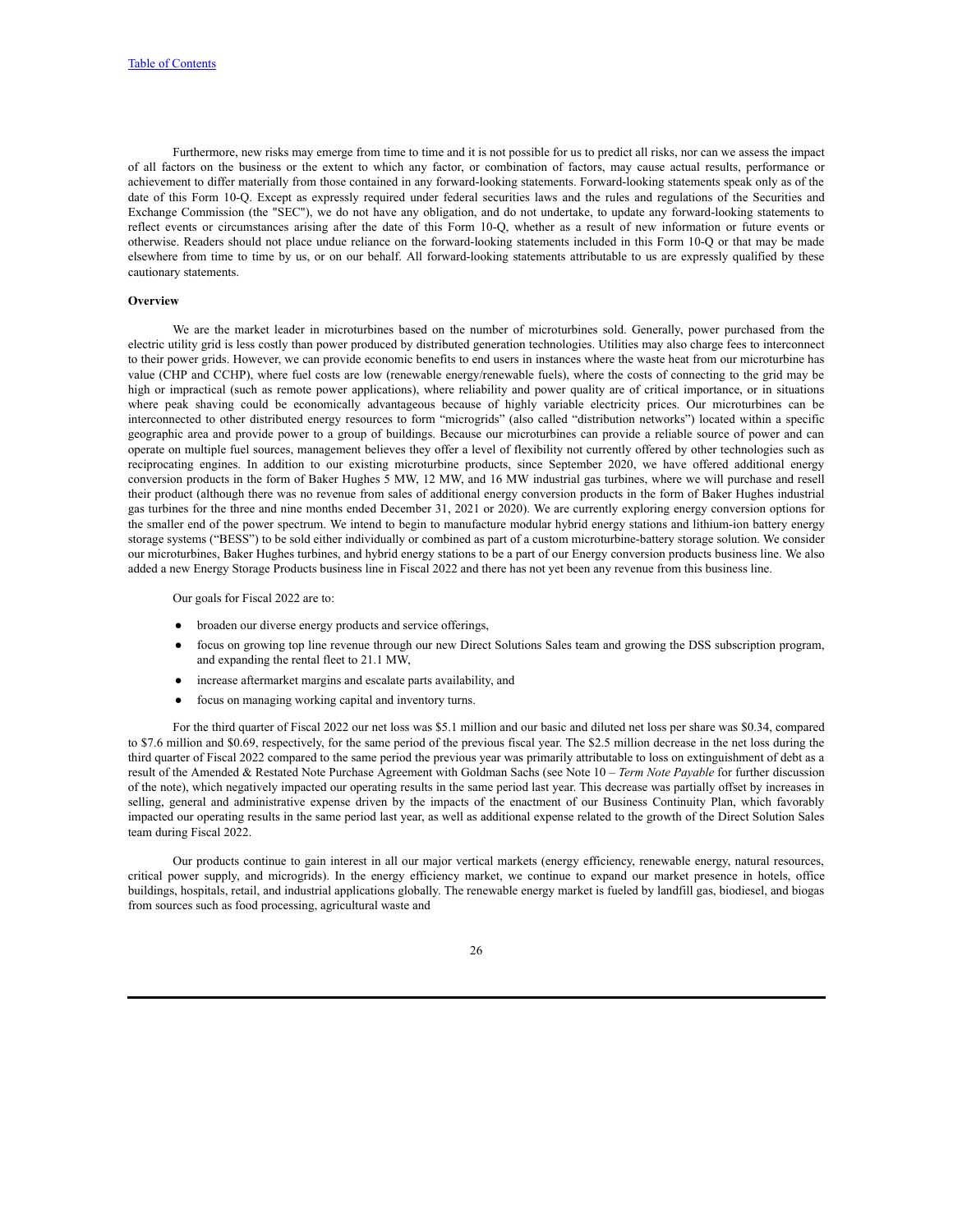livestock manure. Our product sales in the oil and gas and other natural resources market is driven by our microturbines' reliability, emissions profile and ease of installation. Given the volatility of the oil and gas market, our business strategy is to ensure diversification by also targeting projects within the energy efficiency and renewable energy markets.

We continue to focus on improving our products based on customer input, building brand awareness and new channels to market by developing a diversified network of strategic distribution partners. Our focus is on products and solutions that provide near term opportunities to drive repeatable business rather than discrete projects for niche markets. In addition, management closely monitors operating expenses and strives to improve manufacturing efficiencies while simultaneously lowering direct material costs and increasing average selling prices. The key drivers of our success are expected to be revenue growth, higher average selling prices, lower direct material costs, positive new order flow and reduced cash usage.

An overview of our direction, targets and key initiatives are as follows:

*1.* Our Energy Conversion Products business line is driven by our industry-leading, highly efficient, low-emission, resilient microturbine energy systems offering scalable solutions in addition to a broad range of customer-tailored solutions. We target specific market verticals for these products.

*Focus on Vertical Markets* Within the distributed generation markets that we serve, we focus on vertical markets that we identify as having the greatest near-term potential. In our primary products and applications (energy efficiency, renewable energy, natural resources, critical power supply, and microgrid products), we identify specific targeted vertical market segments. Within each of these segments, we identify what we believe to be the critical factors to success and base our plans on those factors. Given the volatility of the oil and gas market, we have refocused our business strategy to target projects within the energy efficiency and renewable energy markets.

The following table summarizes our percentage or product revenues by vertical markets for which we had product revenues for the periods presented:

|                       |      | <b>Three Months Ended</b><br>December 31. |       | <b>Nine Months Ended</b><br>December 31. |
|-----------------------|------|-------------------------------------------|-------|------------------------------------------|
|                       | 2021 | 2020                                      | 2021  | 2020                                     |
| Energy efficiency     | 83%  | 67%                                       | 66%   | 65%                                      |
| Natural resources     | 4%   | 24%                                       | 16%   | 22%                                      |
| Renewable energy      | 7%   | 8%                                        | 16%   | 12%                                      |
| Critical Power Supply |      |                                           |       |                                          |
| Microgrid             | 6%   | $1\%$                                     | $2\%$ | $1\%$                                    |

# *Energy Ef iciency—CHP/CCHP*

Energy efficiency refers to the proper utilization of both electrical and thermal energies in the power production process. In such applications, our microturbines are able to maximize the availability of usable energy to provide a significant economic advantage to customers while reducing their onsite emissions. CHP and CCHP can improve site economics by capturing the waste heat created from a single combustion process to increase the efficiency of the total system, from approximately 30 percent to 80 percent or more. Compared with more traditional, independent generation sources, the increase in operational efficiency also reduces greenhouse gas emissions through the displacement of other separate systems, which can also reduce operating costs.

## *Natural Resources—Crude Oil, Natural Gas, Shale Gas & Mining*

Our microturbines are installed in the natural resource market for use in both onshore and offshore applications, including oil and gas exploration, production, and at compression and transmission sites as a highly efficient and reliable source of power. In some cases, these oil and gas or mining operations have no electric utility grid and rely solely on power generated onsite. There are numerous locations, on a global scale, where the drilling, production, compression and transportation of natural resources and other extraction and production processes create fuel byproducts, which are traditionally burned or released into the atmosphere. Our microturbines can turn these fuel byproducts - flare gas, or associated gas, into a useable fuel to provide prime power to these sites.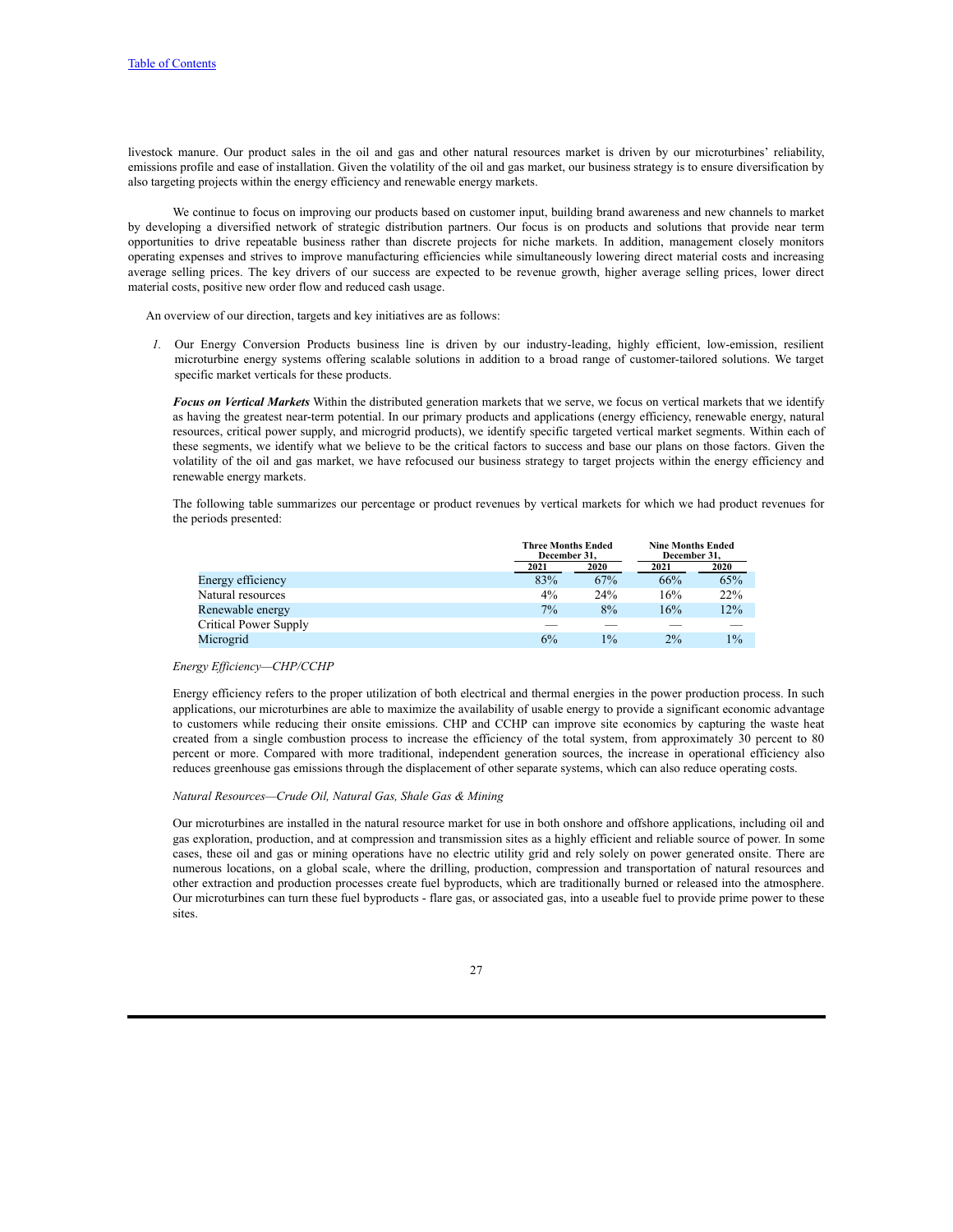## *Renewable Energy*

There is a growing transition to renewable energy sources and technologies on a global scale. Our microturbines run efficiently on renewable fuels such as methane and other biogases from landfills, wastewater treatment facilities and renewable natural gas. They also run efficiently on other small biogas applications like food processing plants, livestock farms and agricultural green waste operations. Microturbines can burn these renewable fuels with minimal emissions, thereby, in some cases, avoiding the imposition of penalties incurred for pollution while simultaneously producing electricity from this "free" renewable fuel source for use at the site or in the surrounding areas. Our microturbines have demonstrated effectiveness in these smaller applications and may outperform conventional combustion engines in some situations, including when the gas contains a high amount of sulfur, as the sulfur can contaminate combustion engines lube oil leading to equipment breakdowns and higher lifecycle costs.

#### *Microgrid*

Microgrid is a group of interconnected loads and distributed energy resources that acts as a single controllable energy entity with respect to the grid. Distributed energy resources typically include other dual-mode microturbines, reciprocating engines, solar photovoltaic (PV), wind turbine, fuel cells and battery storage. Microgrids can be connected to larger electricity grids; however, in the event of a widespread outage, the microgrid will disconnect from the main grid and continue to operate independently to maintain the electricity supply to the homes and businesses that are connected to the microgrid's electricity network. Our microturbines have the ability to meet the needs of microgrid end-users by lowering their overall cost to operate and by providing a versatile dispatchable technology that is fuel flexible and scalable enough to fit a wide variety of applications. We have seen continued development in the microgrid market segment. There was \$0.7 million in revenue in the Microgrid market vertical for both the three and nine months ended December 31, 2021. There was \$0.1 million and \$0.2 million in revenue in the Microgrid market vertical for the three and nine months ended December 31, 2020, respectively.

#### *Critical Power Supply*

Because of the potentially catastrophic consequences of system failure, momentary or otherwise, certain high demand power users, including high technology, health care and information systems facilities require higher levels of reliability in their power generation service. To meet these customer requirements, traditional solutions utilize Uninterruptible Power Supplies ("UPS") to protect critical loads from power disturbances along with back-up diesel generators for extended outages. We offer an alternative solution that can both meet customer reliability requirements and reduce operating costs. We have seen continued development in the critical market segment as it relates to heath care facilities. There was no revenue in the Critical Power Supply market vertical for the three and nine months ended December 31, 2021 and 2020.

#### *Transportation*

Our technology can also be used in Hybrid Electric Vehicle ("HEV") applications. Our customers have applied our products in HEV applications such as transit buses and Class 7 and 8 work trucks. In these applications, the microturbine acts as an onboard battery charger to recharge the battery system as needed. The benefits of microturbine-powered HEV hybrids include extended range, fuel economy gains, quieter operation, reduced emissions, and higher reliability when compared with traditional internal combustion engines.

Additionally, our technology has been used in marine applications. Our customers have applied our products in the commercial vessel and luxury yacht market segments. The application for our marine products is for use as a ship auxiliary engine. In this application, the microturbines provide power to the vessel's electrical loads and, in some cases, the vessel can utilize the exhaust energy to increase the overall efficiency of the application, thereby reducing overall fuel consumption and emissions. Another feasible application is similar to our HEV application where the vessel is driven by an electric propulsion system and the microturbine serves as an on board range extender. Transportation is a developing market segment for us. In Fiscal 2020 and Fiscal 2021, transportation products were only for customer demonstrations. We have experienced continued development in these vertical markets and remain focused on the development of these applications. There was no revenue in the Transportation market vertical for the three and nine months ended December 31, 2021 and 2020.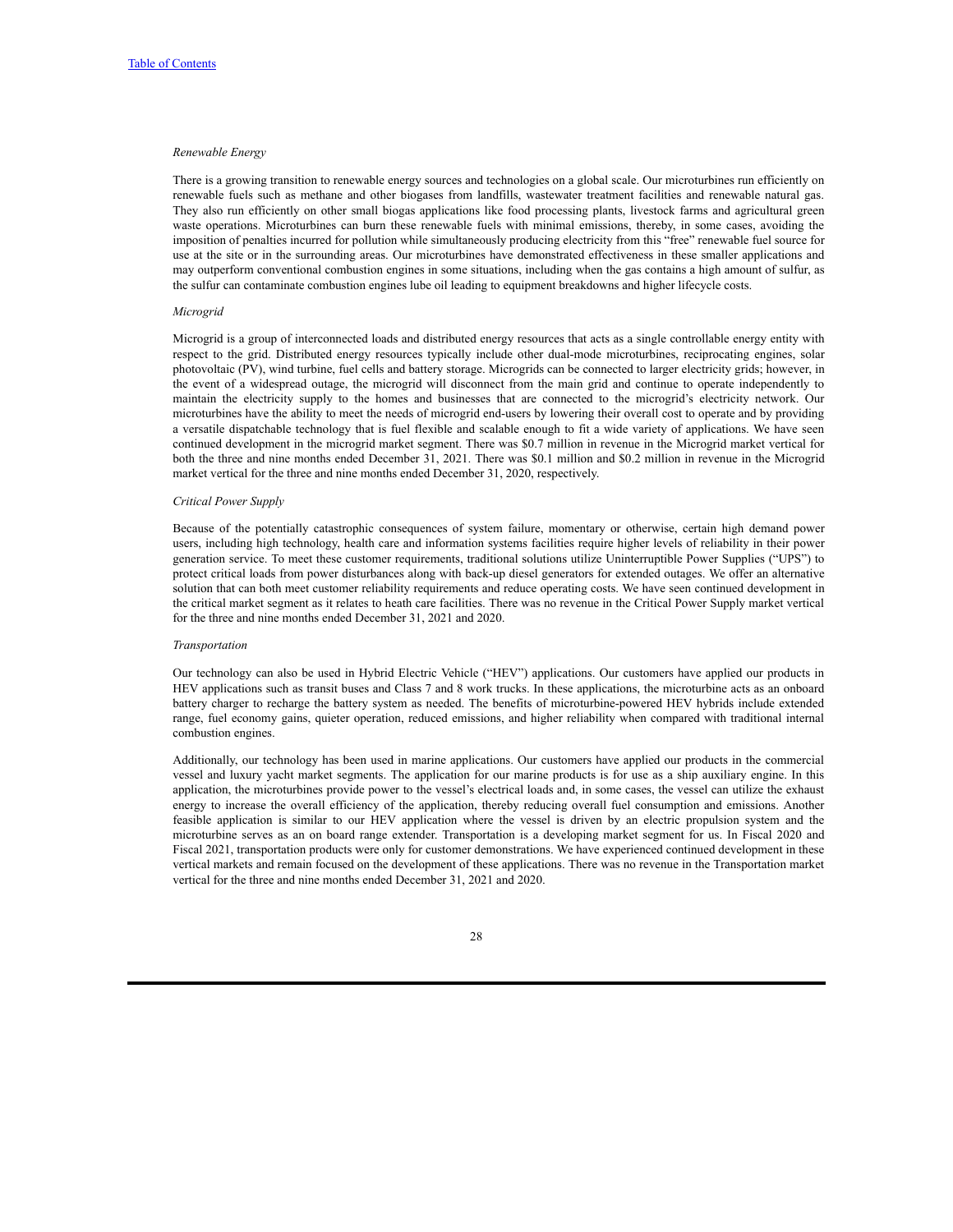# *Backlog*

Net product orders were approximately \$4.5 million and \$7.9 million for the three months ended December 31, 2021 and 2020, respectively. Ending backlog was approximately \$20.6 million at December 31, 2021 compared to \$29.4 million at March 31, 2021. The gross book-to-bill ratio was 0.5:1 and 0.9:1 for the three months ended December 31, 2021 and 2020, respectively. Book-to-bill ratio is the ratio of new orders we received to units shipped and billed during a period. The decrease in the book-tobill ratio was partially due to the timing of orders received, as several expected orders were placed in January 2022 instead of December 2021.

A portion of our backlog is concentrated in the oil and gas market which may impact the overall timing of shipments or the conversion of backlog to revenue. The timing of the backlog is based on the requirement date indicated by our customers. However, based on historical experience, management expects that a significant portion of our backlog may not be shipped within the next 18 months. Additionally, the timing of shipments is subject to change based on several variables (including customer deposits, payments, availability of credit and customer delivery schedule changes), most of which are not in our control and can affect the timing of our revenue. As a result, management believes the book-to-bill ratio demonstrates the current demand for our products in the given period.

*2. Sales and Distribution Channels* We seek out distributors that have business experience and capabilities to support our growth plans in our targeted markets. A significant portion of our revenue is derived from sales to distributors that resell our products to end users. We have a total of 66 distributors, OEMs and national accounts. In the United States and Canada, we currently have 10 distributors, OEMs and national accounts. Outside of the United States and Canada, we currently have 56 distributors, OEMs and national accounts. We continue to refine our distribution channels to address our specific targeted markets.

Our Distributor Support System ("DSS program") provides additional support for distributor business development activities, customer lead generation, brand awareness and tailored marketing services for each of our major geography and market vertical. This program is funded by our distributors and was developed to provide improved worldwide distributor training, sales efficiency, website development, company branding and provide funding for increased strategic marketing activities. See Note 12 – *Revenue Recognition* for additional discussion of revenue recognition for this program.

*3. Service* As part of our Energy as a Service business line, we provide service primarily through our global distribution network. Together with our global distribution network we offer a comprehensive factory protection plan for a fixed fee to perform regularly scheduled and unscheduled maintenance as needed. We provide factory and on-site training to certify all personnel that are allowed to perform service on our microturbines. Factory protection plans are generally paid quarterly in advance.

Our FPP backlog as of December 31, 2021 was approximately \$77.9 million, which represents the value of the contractual agreement for FPP services that had not been earned and extends through Fiscal 2042. Our FPP backlog as of March 31, 2021 was approximately \$75.1 million, which represents the value of the contractual agreement for FPP services that then had not been earned and extends through Fiscal 2041. Additionally, we offer new and remanufactured parts through our global distribution network.

- *4. Product Robustness and Life Cycle Maintenance Costs* We continue to invest in enhancements that relate to high performance and high reliability. An important element of our continued innovation and product strategy is to focus on the engineering of our product hardware and electronics to make them work together more effectively and deliver improved microturbine performance, reliability and low maintenance cost to our customers.
- *5. New Product Development* Our new product development is targeted specifically to meet the needs of our selected vertical markets. We expect that our existing product platforms, the C30, C65, C200 and C1000 Series microturbines, will be our foundational product lines for the foreseeable future. Our research and development project portfolio is centered on enhancing the features of these base products.

During Fiscal 2021, we continued to expand and develop our new hydrogen products. We released our first commercially available hydrogen-based combined heat and power (CHP) product, which can safely run on a 10% hydrogen-90% natural gas mix, and we are targeting a commercial release of a product that will run on a 30% hydrogen-70% natural gas mix product by March 31, 2022. In continuing these efforts, we are testing a 100%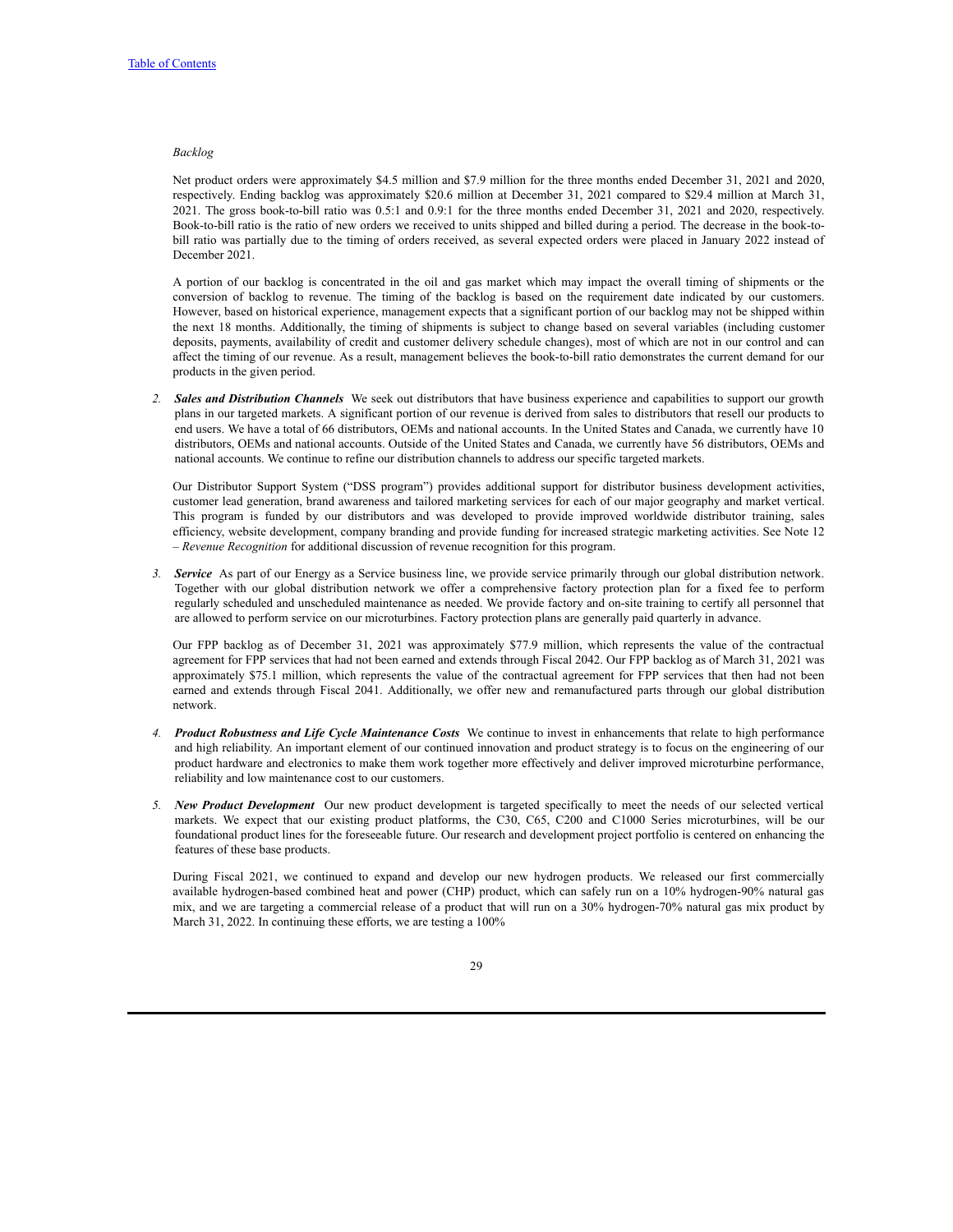hydrogen gas combustion system through our research and development partnership with Argonne National Laboratory.

*6. Cost and Core Competencies* We believe that the core competencies of our products are air-bearing technology, advanced combustion technology and sophisticated power electronics to form efficient and ultra-low emission electricity and cooling and heat production systems. Our core intellectual property is contained within our air-bearing technology. We continue to review avenues for cost reduction by sourcing to the best value supply chain option. In order to utilize manufacturing facilities and technology more effectively, we are focused on continuous improvements in manufacturing processes. Additionally, considerable effort is being directed to manufacturing cost reduction through process improvement, product design, advanced manufacturing technology, supply management and logistics. Management expects to be able to leverage our costs as product volumes increase.

Our manufacturing designs include the use of conventional technology, which has been proven in high- volume automotive and turbocharger production for many years. Many components used in the manufacture of our products are readily fabricated from commonly available raw materials or off the shelf items available from multiple supply sources; however, certain items are custom made to meet our specifications and require longer lead time. We believe that in most cases, adequate capacity exists at our suppliers and that alternative sources of supply are available or could be developed within a reasonable period of time; however, single source suppliers with long lead times may be more challenging to transition to another supplier. We regularly reassess the adequacy and abilities of our suppliers to meet our future needs.

We believe that effective execution in each of these key areas will be necessary to leverage Capstone's promising technology and early market leadership into achieving positive cash flow with growing market presence and improving financial performance.

We currently occupy warehouse and office space in Van Nuys, California with a production capacity of approximately 2,000 units per year, depending on product mix. We believe we will be able to support this production capacity level by adding additional shifts, which would increase working capital requirements, and by making some additional capital expenditures when necessary.

## **Critical Accounting Policies and Estimates**

The preparation of our condensed consolidated financial statements requires management to make estimates and assumptions that affect the reported amounts of assets, liabilities, revenue and expenses. Management believes the most complex and sensitive judgments, because of their significance to the condensed consolidated financial statements, result primarily from the need to make estimates about the effects of matters that are inherently uncertain. Actual results could differ from management's estimates. Management believes the critical accounting policies listed below affect our more significant accounting judgments and estimates used in the preparation of the condensed consolidated financial statements. These policies are described in greater detail in our Annual Report on Form 10-K for Fiscal 2021 and continue to include the following areas:

- Revenue recognition;
- Inventory write-downs and classification of inventories;
- Estimates of warranty obligations;
- Accounts receivable allowances;
- Deferred tax assets and valuation allowance;
- Impairment of long-lived assets, including intangible assets with finite lives; and
- Stock-based compensation expense.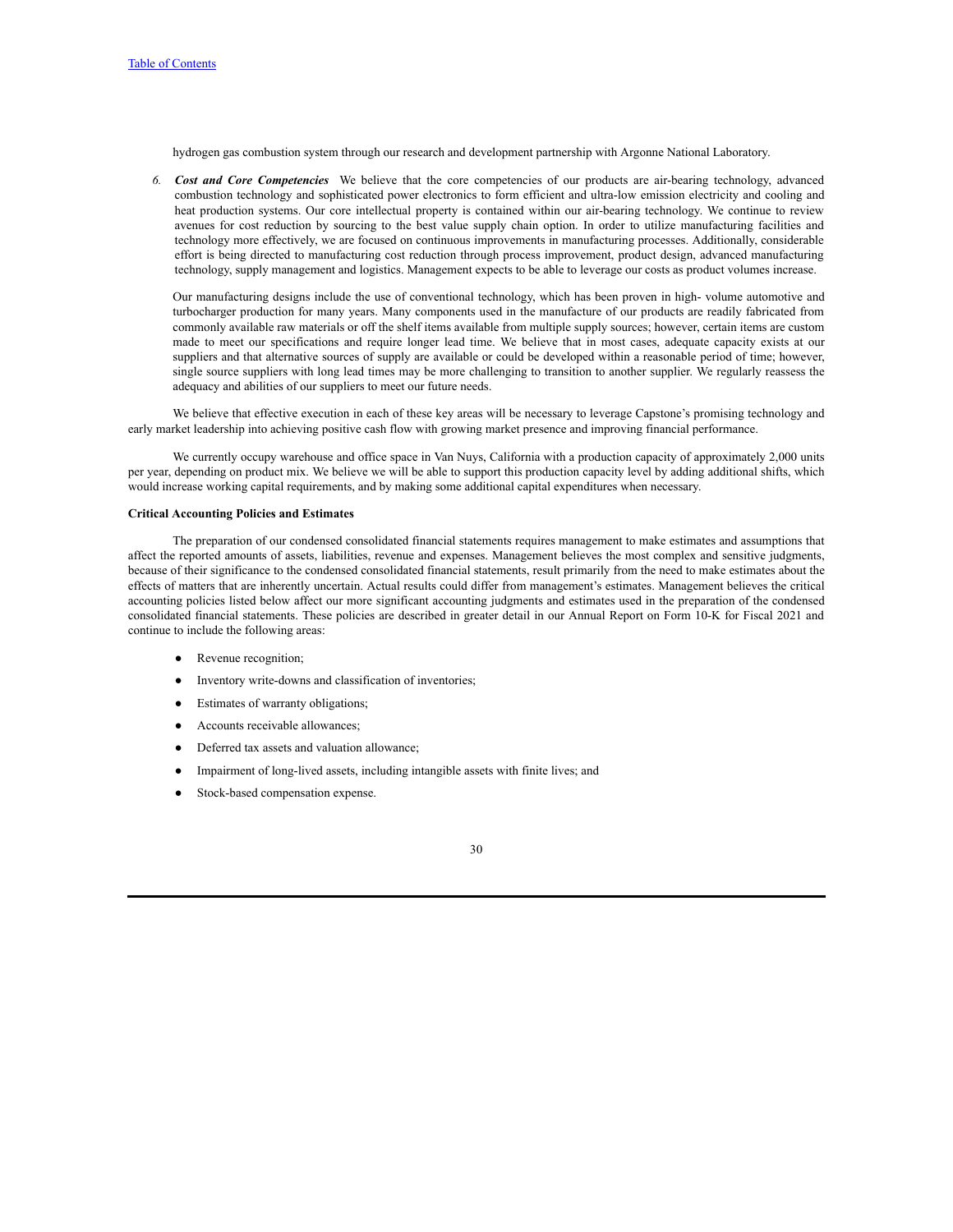# **Results of Operations**

## *Three Months Ended December 31, 2021 and 2020*

The following table summarizes our revenue by geographic markets (amounts in millions):

|                          | Three Months Ended December 31. |      |  |      |
|--------------------------|---------------------------------|------|--|------|
|                          |                                 | 2021 |  | 2020 |
| United States and Canada |                                 | 10.9 |  |      |
| Europe and Russia        |                                 | 4.2  |  | 4.4  |
| Latin America            |                                 | 1.8  |  |      |
| Asia and Australia       |                                 | 1.5  |  | 2.4  |
| Middle East and Africa   |                                 | 2.2  |  | 0.5  |
| Total                    |                                 | 20.6 |  | 20.7 |

*Revenue* for the three months ended December 31, 2021 decreased \$0.1 million to \$20.6 million from \$20.7 million for the three months ended December 31, 2020. The \$0.1 million decrease was primarily driven by a \$1.9 million decrease in Latin America, \$0.9 million decrease in Asia and Australia, and \$0.2 million decrease in Europe and Russia, offset by increases of \$1.7 million in the Middle East and Africa and \$1.2 million in the United States and Canada. The decrease in Latin America, Asia and Australia, Europe and Russia was primarily attributable to a decrease in product shipments into the natural resources and renewable energy vertical markets compared to the same period last year. The increase in the Middle East and Africa, the United States and Canada was primarily due to increases in product shipments into the energy efficiency and microgrid vertical markets compared to the same period last year.

The following table summarizes our revenue (revenue amounts in millions):

|                                      | <b>Three Months Ended December 31.</b> |           |       |         |           |       |
|--------------------------------------|----------------------------------------|-----------|-------|---------|-----------|-------|
|                                      | 2020<br>2021                           |           |       |         |           |       |
|                                      | Revenue                                | Megawatts | Units | Revenue | Megawatts | Units |
| Microturbine Product                 | \$11.6                                 | 10.3      | 54    | 12.2    | 13.1      | 62    |
| Accessories                          | 0.7                                    |           |       | 0.6     |           |       |
| <b>Total Product and Accessories</b> | 12.3                                   |           |       | 12.8    |           |       |
|                                      |                                        |           |       |         |           |       |
| Parts and Service                    | 8.3                                    |           |       | 7.9     |           |       |
| Total                                | 20.6                                   |           |       | 20.7    |           |       |

For the three months ended December 31, 2021, revenue from microturbine products and accessories decreased \$0.5 million, or 4%, to \$12.3 million from \$12.8 million for the three months ended December 31, 2020. The \$0.5 million decrease was primarily driven by a decrease in megawatts and units shipped, specifically our C1000 Signature Series microturbine systems during the three months ended December 31, 2021 compared to the same period last year. Megawatts shipped were 10.3 megawatts and 13.1 megawatts during the three months ended December 31, 2021 and 2020, respectively. Average revenue per megawatt shipped was approximately \$1.1 million and \$0.9 million during the three months ended December 31, 2021 and 2020, respectively. The timing of shipments is variable and based on several factors (including customer deposits, payments, availability of credit and delivery schedule changes), most of which are not within our control and can affect the timing of revenue recognition.

Parts and service revenue (which are part of our Energy as a Service business line and includes revenue from our parts shipments, FPP contracts, rentals, Distributor Support Subscription fees, and other service revenue) increased \$0.4 million, or 5%, to \$8.3 million for three months ended December 31, 2021 from \$7.9 million for the three months ended December 31, 2020. The \$0.4 million increase was primarily driven by an increase in rental revenue during the three months ended December 31, 2021 compared to the same period last year.

Sales to E-Finity, RSP Systems, and Radian Oil & Gas Services Co, accounted for 13%, 10%, and 10% of our revenue for the three months ended December 31, 2021, respectively. Sales to Cal Microturbine and Supernova Energy Services accounted for 24% and 12% of our revenue for the three months ended December 31, 2020, respectively.

*Gross Margin* Cost of goods sold includes direct material costs, production and service center labor and overhead, inventory charges and provision for estimated product warranty expenses. Gross margin was \$2.2 million, or 11% of revenue, for the three months ended December 31, 2021 compared to a gross margin of \$3.5 million, or 17% of revenue,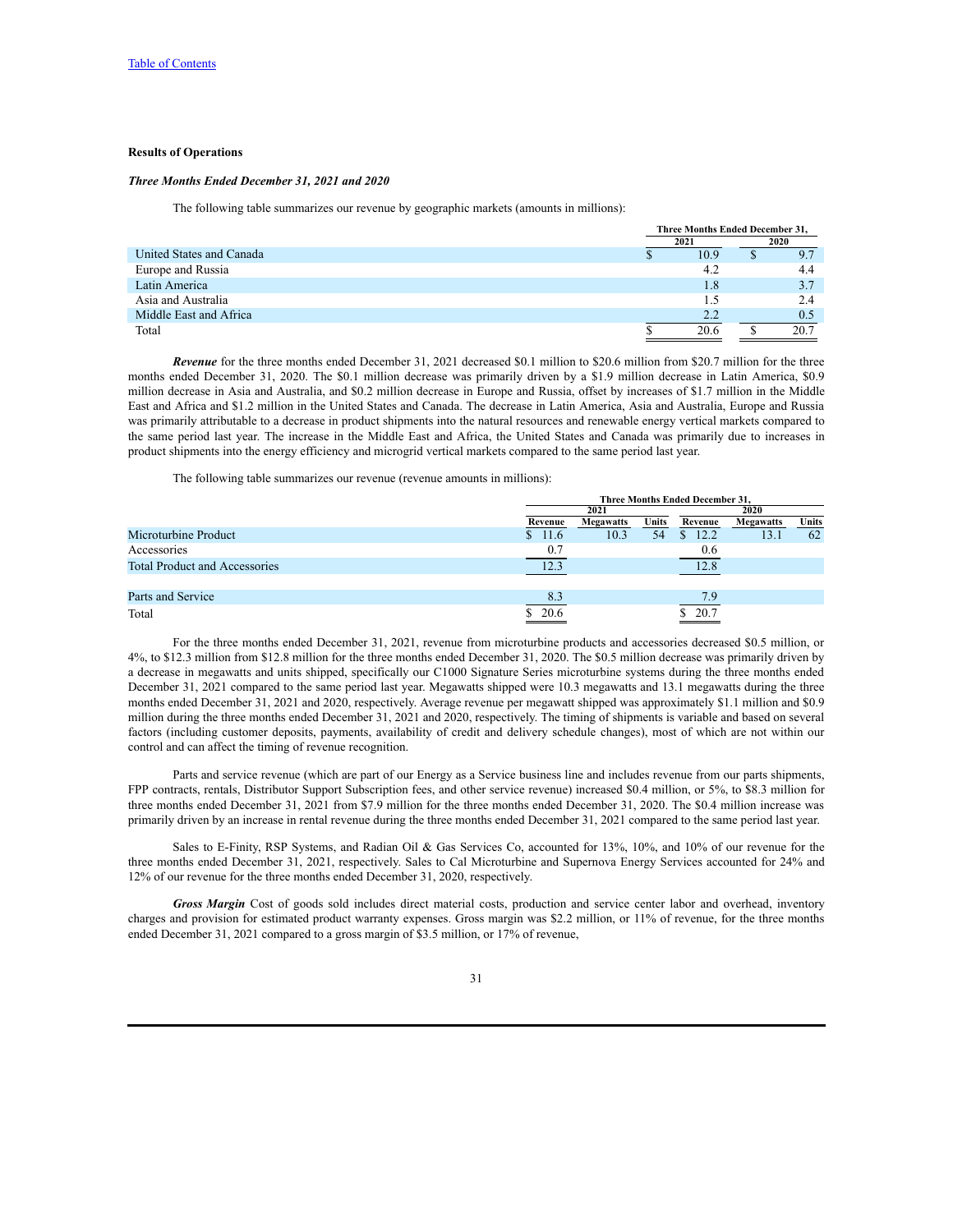for the three months ended December 31, 2020. The decrease of \$1.3 million was primarily a result of \$0.4 million lower direct material costs margin as a result of increasing component costs, an increase in our production and service center labor and overhead expense of \$0.9 million, and higher inventory charges of \$0.1 million, partially offset by lower warranty expense of \$0.1 million.

Warranty expense is a combination of a standard warranty provision recorded at the time revenue is recognized and changes, if any, in estimates for reliability repair programs. Reliability repair programs are based upon estimates that are recorded in the period that new information becomes available, including design changes, cost of repair and product enhancements, which can include both inwarranty and out-of-warranty systems. The decrease in warranty expense of \$0.1 million reflects warranty accommodations and timing of warranty claims in the current period. During the three months ended December 31, 2021, we shipped approximately \$0.4 million of parts to replace high risk failure parts in some of our fielded units due to a previously identified supplier defect and recorded it against the \$4.9 million reserve established during the three months ended March 31, 2021.

Production and service center labor and overhead expense increased by \$0.9 million primarily because of increases of approximately \$0.5 million in facilities costs, \$0.4 million in supplies expense, \$0.2 million in subcontract labor expense and \$0.1 million in labor costs, primarily as a result of lower costs from actions taken in our Business Continuity Plan in the same period last year, partially offset by \$0.3 million in overhead allocated to finished goods inventory.

The following table summarizes our gross margin (in millions except percentages):

|                                                    |    | Three Months Ended December 31, |      |        |  |
|----------------------------------------------------|----|---------------------------------|------|--------|--|
|                                                    |    | 2021                            | 2020 |        |  |
| <b>Gross Margin</b>                                |    |                                 |      |        |  |
| Product and accessories                            | S  | (0.4)                           |      | 0.5    |  |
| As a percentage of product and accessories revenue |    | $(3)\%$                         |      | $4\%$  |  |
|                                                    |    |                                 |      |        |  |
| Parts and service                                  | S. | 2.6                             |      | 3.0    |  |
| As a percentage of parts and service revenue       |    | $31\%$                          |      | 38 %   |  |
|                                                    |    |                                 |      |        |  |
| <b>Total Gross Margin</b>                          |    | 2.2                             |      | 3.5    |  |
| As a percentage of total revenue                   |    | $11\%$                          |      | $17\%$ |  |

The decrease in product and accessories gross margin was primarily the result of lower overhead costs in the three months ended December 31, 2020 due to cost savings from the Business Continuity Plan.

Product and accessories gross margin as a percentage of product and accessories revenue decreased to (3)% during the three months ended December 31, 2021, from 4% during the three months ended December 31, 2020, primarily driven by higher product material costs in the three months ended December 31, 2021 and lower overhead costs in the three months ended December 31, 2020 due to enactment of the Business Continuity Plan. Parts and service gross margin as a percentage of parts and service revenue decreased to 31% during the three months ended December 31, 2021, compared to 38% during the three months ended December 31, 2020 primarily as a result of lower overhead costs in the three months ended December 31, 2020 due to the Business Continuity Plan.

*Research and Development ("R&D") Expenses* increased \$0.1 million, or 14%, to \$0.8 million from \$0.7 million as a result of lower costs from actions taken in our Business Continuity Plan in the same period last year.

*Selling, General, and Administrative ("SG&A") Expenses* increased \$0.5 million, or 10%, to \$5.3 million from \$4.8 million primarily as a result of a \$0.3 million increase in consulting expense, \$0.1 million increase in labor expense, \$0.1 million increase in business travel expense and \$0.1 million in facility costs, offset by a decrease of \$0.1 million in marketing expense. These increases were primarily due to an increase in selling costs as a result of growing the Direct Solutions Sales team.

*Interest Expense* for the three months ended December 31, 2021 and 2020 was \$1.3 million and \$1.2 million, respectively. See Liquidity and Capital Resources below for additional discussion on our interest expense.

*Loss on Extinguishment of Debt* We recognized a loss on extinguishment of debt of approximately \$4.3 million during the three months ended December 31, 2020. The loss on extinguishment of debt comprised of the write-off of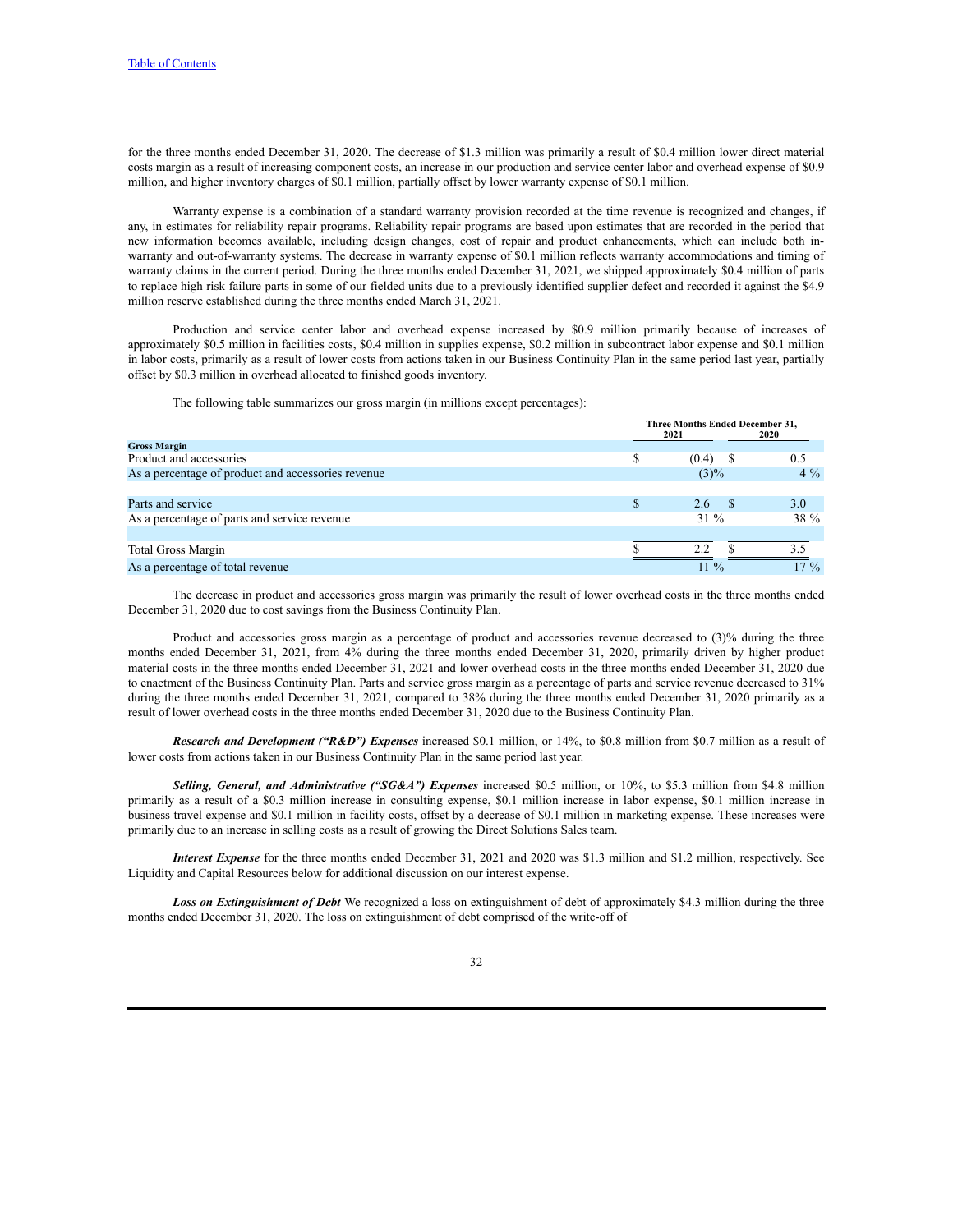approximately \$1.5 million of unamortized debt issuance costs, a facility fee in the amount of \$1.0 million paid to the lender, an accrual of \$1.0 million for anticipated exit fees due upon repayment of the principal balance to the lender, and the fair value of common stock warrants issued to the warrant holder in connection with Amendment No. 3 to the Purchase Warrant of \$0.8 million. There was no comparable Loss on Extinguishment of Debt in the three month period ended December 31, 2021.

#### *Nine Months Ended December 31, 2021 and 2020*

The following table summarizes our revenue by geographic markets (amounts in millions):

|                          | Nine Months Ended December 31. |      |  |      |
|--------------------------|--------------------------------|------|--|------|
|                          |                                | 2021 |  | 2020 |
| United States and Canada |                                | 26.5 |  | 23.4 |
| Europe and Russia        |                                | 12.0 |  | 13.5 |
| Latin America            |                                | 6.9  |  | 6.1  |
| Asia and Australia       |                                | 5.7  |  | 5.8  |
| Middle East and Africa   |                                | 2.8  |  |      |
| Total                    |                                | 53.9 |  | 49.8 |

*Revenue* for the nine months ended December 31, 2021 increased \$4.1 million, or 8%, to \$53.9 million from \$49.8 million for the nine months ended December 31, 2020. The \$4.1 million increase was primarily driven by a \$3.1 million increase in the United States and Canada, \$1.8 million increase in the Middle East and Africa, and \$0.8 million increase in Latin America, offset by decreases of \$1.5 million in Europe and Russia and \$0.1 million in Asia and Australia. The increase in the United States and Canada, Latin America, and the Middle East and Africa was primarily due to increases in product shipments into the energy efficiency and renewable energy vertical markets, as well as an increase in parts shipments, compared to the same period last year. The decrease in Europe and Russia, Asia and Australia was primarily attributable to a decrease in product shipments into the natural resources vertical markets compared to the same period last year.

The following table summarizes our revenue (revenue amounts in millions):

|                                      | <b>Nine Months Ended December 31.</b> |           |       |         |                  |              |
|--------------------------------------|---------------------------------------|-----------|-------|---------|------------------|--------------|
|                                      |                                       | 2021      |       |         | 2020             |              |
|                                      | Revenue                               | Megawatts | Units | Revenue | <b>Megawatts</b> | <b>Units</b> |
| Microturbine Product                 | \$28.3                                | 25.2      | 143   | \$25.4  | 25.7             | 171          |
| Accessories                          | 0.9                                   |           |       | 1.2     |                  |              |
| <b>Total Product and Accessories</b> | 29.2                                  |           |       | 26.6    |                  |              |
|                                      |                                       |           |       |         |                  |              |
| Parts and Service                    | 24.7                                  |           |       | 23.2    |                  |              |
| Total                                | 53.9                                  |           |       | 49.8    |                  |              |
|                                      |                                       |           |       |         |                  |              |

For the nine months ended December 31, 2021, revenue from microturbine products and accessories increased \$2.6 million, or 10%, to \$29.2 million from \$26.6 million for the nine months ended December 31, 2020. The \$2.6 million increase was primarily due to the mix of products sold during the nine months ended December 31, 2021 compared to the same period last year. Megawatts shipped were 25.2 megawatts and 25.7 megawatts during the nine months ended December 31, 2021 and 2020, respectively. Average revenue per megawatt shipped was approximately \$1.1 million and \$1.0 million during the nine months ended December 31, 2021 and 2020, respectively.

Parts and service revenue increased \$1.5 million, or 6%, to \$24.7 million for nine months ended December 31, 2021 from \$23.2 million for the nine months ended December 31, 2020. The \$1.5 million increase was primarily driven by an increase in parts shipped during the nine months ended December 31, 2021 compared to the same period last year.

E-Finity accounted for 15% of our revenue for the nine months ended December 31, 2021. Cal Microturbine accounted for 16% of our revenue for the nine months ended December 31, 2020.

*Gross Margin* was approximately \$7.6 million, or 14% of revenue, for the nine months ended December 31, 2021 compared to a gross margin of \$9.4 million, or 19% of revenue, for the nine months ended December 31, 2020. The decrease of \$1.8 million was primarily due to \$2.1 million higher production and service labor and overhead expenses in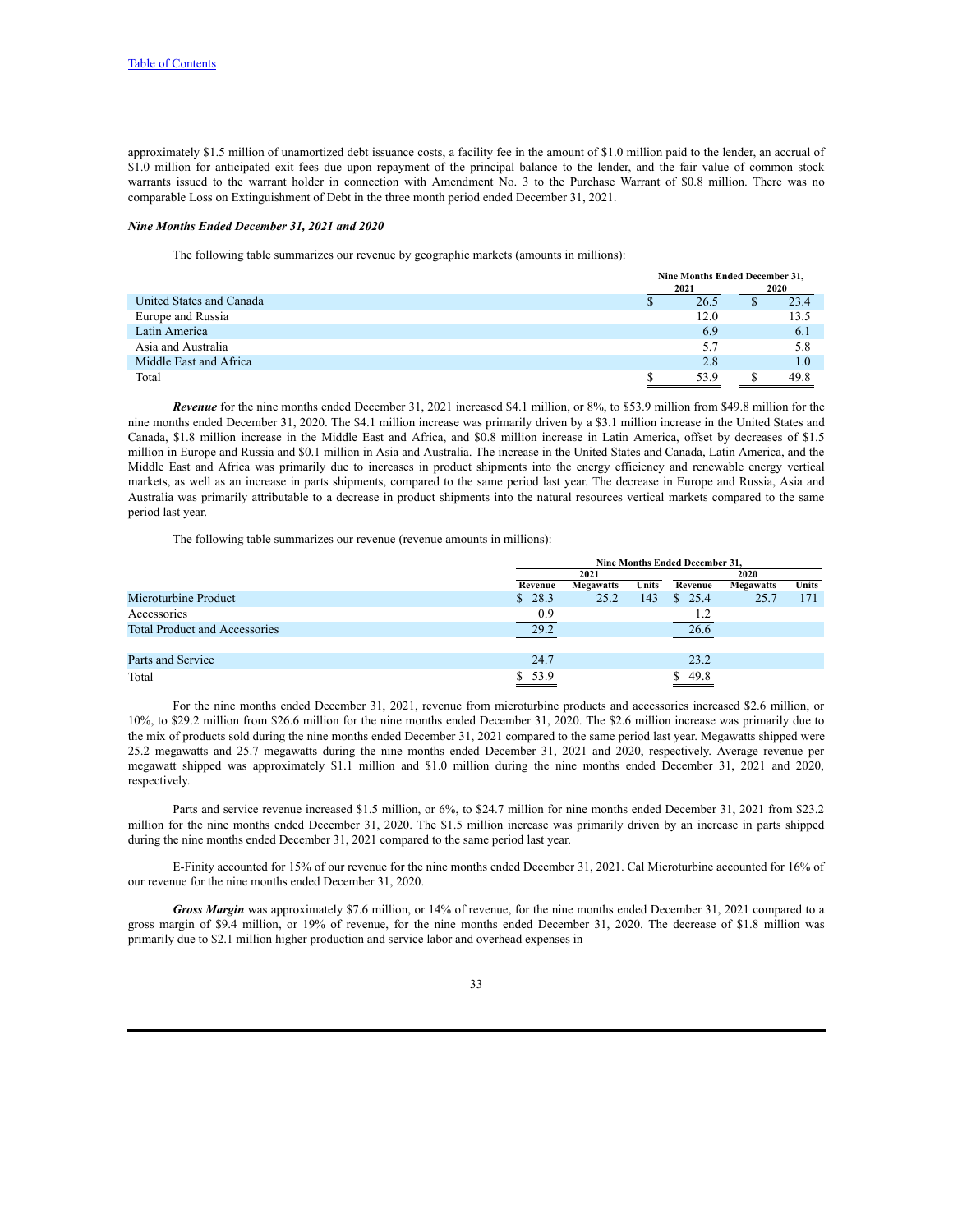the nine months ended December 31, 2021, as well as inventory charges of \$0.4 million, which were partially offset by a higher direct material costs margin of \$0.5 million and lower warranty expense of \$0.2 million.

Direct material costs margin increased \$0.5 million during the nine months ended December 31, 2021 compared to the nine months ended December 31, 2020 primarily due to an increase in the volume and mix of product and parts shipments.

Production and service center labor and overhead expense increased \$2.1 million in the nine months ended December 31, 2021 compared to the nine months ended December 31, 2020 primarily due to an increase of approximately \$1.2 million in facilities costs, \$0.7 million in labor costs, \$0.7 million in supplies expense and \$0.3 million in consulting expense, offset by \$0.8 million in overhead allocated to finished goods inventory primarily as a result of lower costs from actions taken in our Business Continuity Plan during the nine months ended December 31, 2020.

Inventory charges increased \$0.4 million primarily as the result of an increase in the provision for excess and obsolete inventory.

The following table summarizes our gross margin (in millions except percentages):

|                                                    | Nine Months Ended December 31, |         |      |       |
|----------------------------------------------------|--------------------------------|---------|------|-------|
|                                                    | 2021                           |         | 2020 |       |
| <b>Gross Margin</b>                                |                                |         |      |       |
| Product and accessories                            | \$                             | (1.3)   |      | 0.1   |
| As a percentage of product and accessories revenue |                                | $(4)\%$ |      | $-$ % |
| Parts and service                                  | ъ                              | 89      | -S   | 9.3   |
| As a percentage of parts and service revenue       |                                | $36\%$  |      | 40 %  |
|                                                    |                                |         |      |       |
| <b>Total Gross Margin</b>                          |                                | 7.6     |      | 94    |
| As a percentage of total revenue                   |                                | $14\%$  |      | 19 %  |

The \$1.4 million decrease in product and accessories gross margin was primarily due to lower overhead costs in the nine months ended December 31, 2020 due to cost savings from the enactment of the Business Continuity Plan.

Product and accessories gross margin as a percentage of product and accessories revenue decreased to (4)% during the nine months ended December 31, 2021, primarily driven by lower overhead costs in the nine months ended December 31, 2020 due to the enactment of the Business Continuity Plan. Parts and service gross margin as a percentage of parts and service revenue decreased to 36% during the nine months ended December 31, 2021, compared to 40% during the nine months ended December 31, 2020, primarily driven by lower overhead costs in the nine months ended December 31, 2020 due to the enactment of the Business Continuity Plan, as well as lower FPP costs in the nine months ended December 31, 2020 driven by the timing of shipments.

*Research and Development ("R&D") Expenses* increased \$0.9 million, or 53%, to \$2.6 million from \$1.7 million as a result of lower costs from actions taken in our Business Continuity Plan during the nine months ended December 31, 2020.

*Selling, General, and Administrative ("SG&A") Expenses* increased \$3.9 million, or 30%, to \$17.1 million from \$13.2 million primarily as a result of increases of approximately \$1.7 million labor costs, \$0.6 million in marketing related costs, \$0.5 million in consulting expense, \$0.4 million in business travel expense, \$0.3 million in facilities costs, \$0.2 million in shareholder costs, and lower bad debt recovery of \$0.2 million. Employer legal settlement costs in Fiscal 2022 were offset by higher legal costs in Fiscal 2021 related to supplier reliability repair program. These increases, except for the lower bad debt recovery of \$0.2 million were primarily a result of the actions taken in our Business Continuity Plan in the nine months ended December 31, 2020.

*Interest Expense* for the nine months ended December 31, 2021 and 2020 were each \$3.8 million. See Liquidity and Capital Resources below for additional discussion on our interest expense.

*Gain and Loss on Extinguishment of Debt* of approximately \$1.9 million during the nine months ended December 31, 2021 was the result of the forgiveness of the PPP Loan. See Note 10 – *Term Note Payable*. We recognized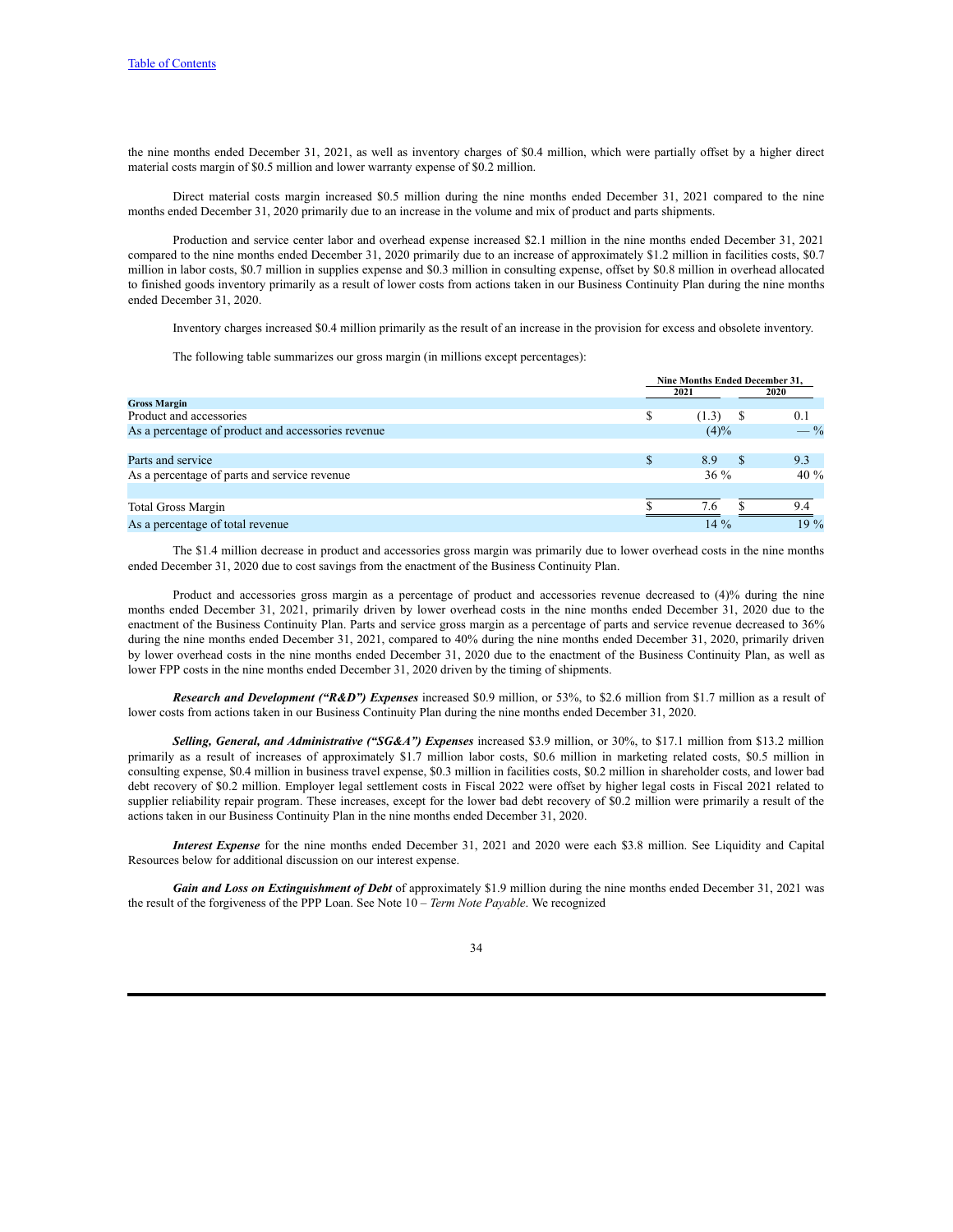a loss on extinguishment of debt of approximately \$4.3 million during the nine months ended December 31, 2020. The loss on extinguishment of debt comprised of the write-off of approximately \$1.5 million of unamortized debt issuance costs, a facility fee in the amount of \$1.0 million paid to the lender, an accrual of \$1.0 million for anticipated exit fees due upon repayment of the principal balance to the lender, and the fair value of common stock warrants issued to the warrant holder in connection with Amendment No. 3 to the Purchase Warrant of \$0.8 million.

*Other Income* for the nine months ended December 31, 2021 includes the payment to the Company of \$0.6 million of PPP Loan proceeds previously repaid in accordance with the Fourth Amendment to the Note Purchase Agreement between the Company and Goldman Sachs Specialty Lending Group, L.P. See Note 10 – *Term Note Payable*.

#### **Liquidity and Capital Resources**

#### **Cash Flows**

Our cash requirements depend on many factors, including the execution of our business strategy and plan. We have invested our cash in institutional funds that invest in high quality short-term money market instruments to provide liquidity for operations and for capital preservation. Our cash and cash equivalents balances decreased \$18.3 million during the nine months ended December 31, 2021, primarily due to an increase in cash used in operating activities, as well as delays in accounts receivable collections primarily related to the COVID-19 pandemic in the current period, an increase in inventory for the rental fleet and to continue to produce product despite supply chain challenges, partially offset by increasing revenue and delays in accounts payable payments. Cash used in investing activities was primarily to continue the expansion of the rental fleet, which was partially offset by cash provided by financing activities from the issuance of Common Stock through the June 2021 Common Stock offering and our at-the-market offering program.

*Operating Activities* During the nine months ended December 31, 2021, we used \$23.0 million in cash in our operating activities, which consisted of a net loss for the period of \$13.3 million, cash used for working capital of \$11.4 million and non-cash adjustments (primarily gain on extinguishment of debt, warranty provision, depreciation and amortization, stock based compensation and inventory provision) of \$1.7 million. During the nine months ended December 31, 2020, we used \$3.4 million in cash in our operating activities, which consisted of a net loss for the period of \$13.6 million, partially offset by cash provided from working capital of \$2.9 million and non-cash adjustments (primarily warranty provision, accounts receivable allowance, depreciation and amortization, stock based compensation and inventory provision) of \$7.4 million.

The following is a summary of the significant sources (uses) of cash from operating activities (amounts in thousands):

|                                                         | <b>Nine Months Ended December 31.</b> |          |  |             |
|---------------------------------------------------------|---------------------------------------|----------|--|-------------|
|                                                         |                                       | 2021     |  | <b>2020</b> |
| Net loss                                                |                                       | (13,322) |  | (13,630)    |
| Non-cash operating activities $(1)$                     |                                       | 1.682    |  | 7,379       |
| Changes in operating assets and liabilities:            |                                       |          |  |             |
| Accounts receivable                                     |                                       | (6,249)  |  | (2,612)     |
| Inventories                                             |                                       | (5,637)  |  | 9,402       |
| Accounts payable and accrued expenses                   |                                       | 5.953    |  | (774)       |
| Prepaid expenses, other current assets and other assets |                                       | 509      |  | 898         |
| Other changes in operating assets and liabilities       |                                       | (5,929)  |  | (4,029)     |
| Net cash used in operating activities                   |                                       | (22,993) |  | (3,366)     |
|                                                         |                                       |          |  |             |

(1) Represents change in gain on extinguishment of debt, warranty provision, depreciation and amortization, stock-based compensation expense, inventory provision and accounts receivable allowances.

The change in non-cash operating activities during the nine months ended December 31, 2021, compared to the same period the previous year was primarily driven by the loss on extinguishment of debt accounting resulting from entering into the A&R Note Purchase Agreement with Goldman Sachs during the third quarter of Fiscal 2021 and the gain on extinguishment of debt resulting from the forgiveness of the PPP Loan during the first quarter of Fiscal 2022. The change in accounts receivable was primarily the result of slower collections in Fiscal 2022 due to delays from the COVID-19 pandemic. The change in inventory was primarily the result of an increase in raw materials during the nine months ended December 31, 2021 due to the expansion of our rental fleet and continuance to produce product despite supply chain

<sup>35</sup>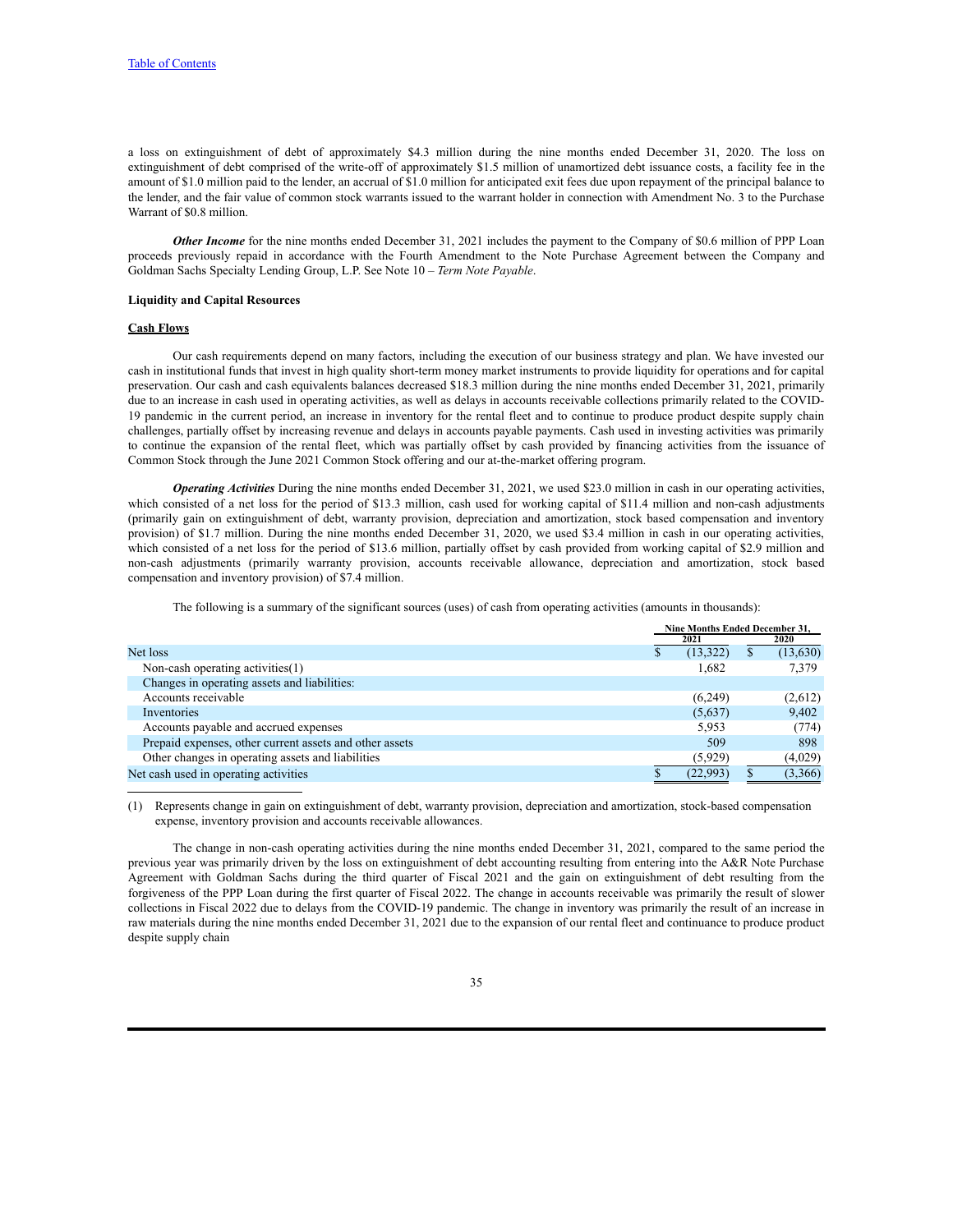challenges, compared to the nine months ended December 31, 2020. The change in accounts payable and accrued expenses was primarily the result of the level of inventory receipts and timing of payments made by us during the nine months ended December 31, 2021 compared to the same period the previous fiscal year. The change in other operating assets and liabilities during the nine months ended December 31, 2021 compared to the same period in the previous fiscal year, was primarily the result of additional spend for the reliability repair program.

*Investing Activities* Net cash used in investing activities of \$5.7 million and \$1.3 million during the nine months ended December 31, 2021 and 2020, respectively, related primarily to the additions to our rental fleet of approximately \$5.1 million and \$0.8 million, respectively. The remaining amounts were primarily for sustaining our production and facilities.

*Financing Activities* During the nine months ended December 31, 2021, we generated cash of approximately \$10.5 million from financing activities compared to cash generated during the nine months ended December 31, 2020 of approximately \$21.5 million. The funds generated from financing activities during the nine months ended December 31, 2021 were primarily the result of net proceeds from the June 2021 Common Stock offering and proceeds from the at-the-market offering program described below. The funds generated from financing activities during the nine months ended December 31, 2020 were primarily the result of net proceeds from our A&R Note Purchase Agreement with Goldman Sachs, net borrowings under the PPP Loan, as well as proceeds from the at-the-market offering program described below.

#### *At-the-market of erings*

On June 7, 2018, we entered into a sales agreement with H.C. Wainwright & Co., LLC (the "Sales Agreement") with respect to an at-the-market offering program (the "ATM Program") pursuant to which we may offer and sell, from time to time at our sole discretion, shares of our Common Stock, having an aggregate offering price of up to \$25.0 million. We will set the parameters for sales of the shares, including the number to be sold, the time period during which sales are requested to be made, any limitation on the number that may be sold in one trading day and any minimum price below which sales may not be made. On July 15, 2020, we entered into an amendment to the Sales Agreement, which modified the Sales Agreement to, among other things, amend the termination provisions of the Agreement and amend the maximum amount of shares of our Common Stock that we may offer and sell through or to H.C. Wainwright & Co., LLC from time to time under the ATM Program. On March 19, 2021, we entered into a second amendment to the Sales Agreement, which modified the Sales Agreement to, among other things, reflect our filing of a new Registration Statement on Form S-3 with the SEC on March 22, 2021 and set the maximum amount of shares of our Common Stock that we may offer and sell through or to H.C. Wainwright at \$50 million from the date of the amendment to the Sales Agreement, subject to certain limitations set forth in the amendment. During the nine months ended December 31, 2021, we issued 89,633 shares of our Common Stock under the at-the-market offering program and the net proceeds to the Company from the sale of our Common Stock were approximately \$0.7 million after deducting commissions paid of approximately \$23,000. As of December 31, 2021, approximately \$49.3 million remained available for issuance with respect to this ATM Program.

#### *Common Stock Of ering*

On June 17, 2021, we entered into an amended and restated underwriting agreement (the "Underwriting Agreement") with H.C. Wainwright & Co., LLC (the "Underwriter") whereby we agreed to sell to the Underwriter, and the Underwriter agreed to purchase, in a firm commitment underwritten public offering 1,904,763 shares (the "Shares") of our common stock, \$0.001 par value per share (the "Offering"). The offering price to the public in the Offering was \$5.25 per share of Common Stock, and the Underwriter agreed to purchase the Shares from the Company pursuant to the Underwriting Agreement at a price of \$4.91 per share, representing an underwriting discount of 6.5%. Pursuant to the Underwriting Agreement, we also granted the Underwriter an option to purchase, for a period of 30 days from the date of the Underwriting Agreement, up to an additional 285,714 shares of Common Stock (the "Option Shares"). On June 21, 2021, the Underwriter exercised the option in full. The Offering closed on June 22, 2021, and we received net proceeds of \$10.5 million after deducting \$1.0 million underwriting discounts, commissions and offering expenses paid by the Company.

#### *Warrants*

#### *Goldman Warrant*

On February 4, 2019, we sold to Goldman Sachs & Co. LLC (the "Holder"), a Purchase Warrant for shares of our Common Stock (the "Warrant") pursuant to which the Holder may purchase shares of our Common Stock in an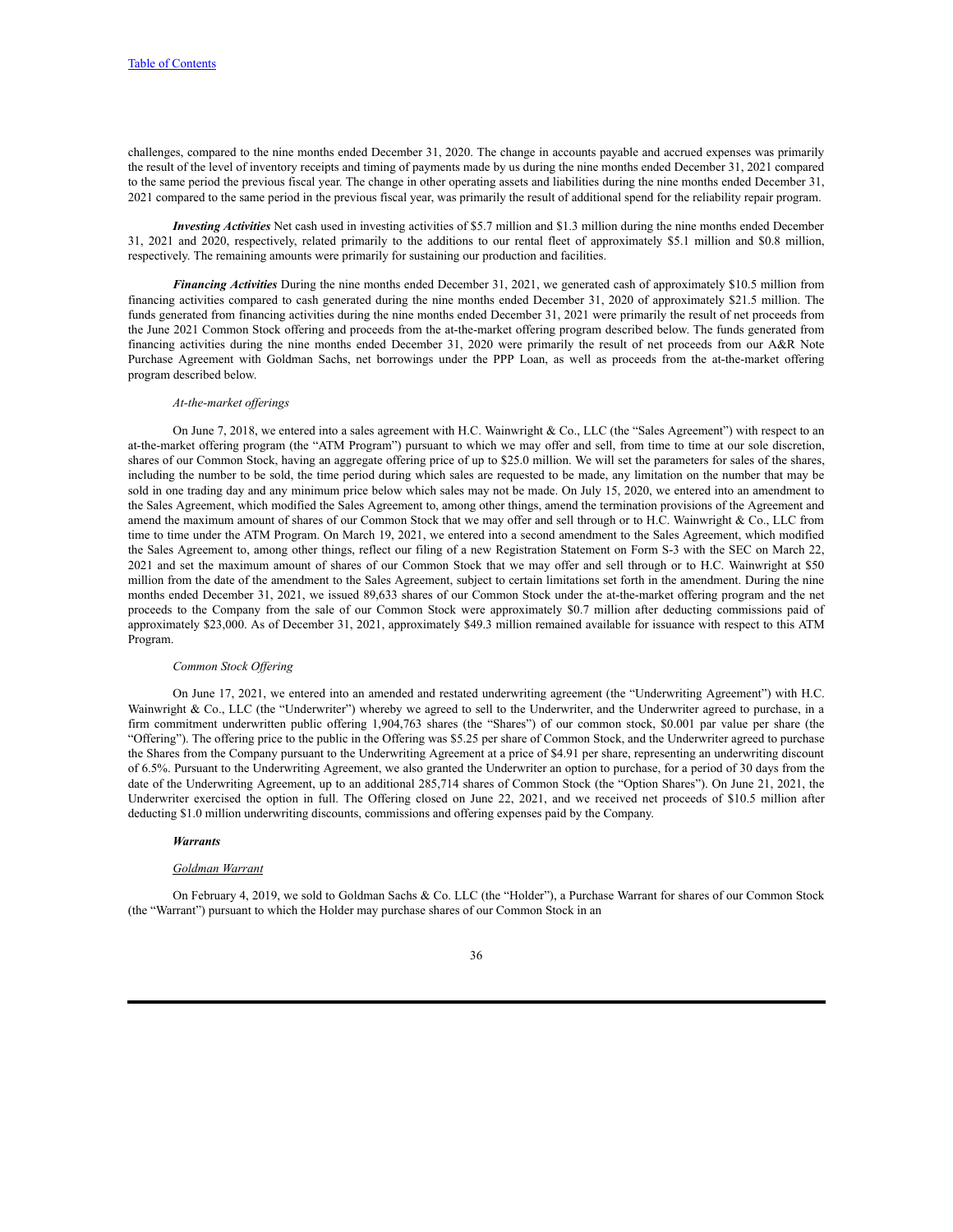aggregate amount of up to 404,634 shares (the "Warrant Shares"). Our Common Stock and warrant transactions during Fiscal 2021 triggered certain anti-dilution provisions in the warrants outstanding. As of December 31, 2021, the Holder may purchase shares of our Common Stock in an aggregate amount of up to 463,067 shares at an exercise price of \$2.61.

## *Goldman "2020 Warrant"*

On October 1, 2020, we entered into an Amendment No. 3 to the Purchase Warrant for shares of our Common Stock (the "Amendment No. 3") with Special Situations Investing Group II, LLC (as successor in interest to Goldman Sachs & Co. LLC) (the "Warrant Holder") that amended that certain Purchase Warrant for shares of our Common Stock originally issued by the Company to Goldman Sachs & Co. LLC, dated February 4, 2019, as amended (the "Original Warrant"). As of December 31, 2021, the holder may purchase shares of our Common Stock in an aggregate amount of up to 291,295 shares at an exercise price of \$4.76.

#### *September 2019 Pre-Funded and Series D Warrants*

On September 4, 2019, we entered into a Securities Purchase Agreement (the "Securities Purchase Agreement") with certain institutional and accredited investors pursuant to which we agreed to issue and sell in a registered direct offering (the "Registered Direct Offering") an aggregate of 580,000 shares of our Common Stock at a negotiated purchase price of \$5.00 per share, and pre-funded warrants to purchase up to an aggregate of 440,000 shares of our Common Stock at a negotiated purchase price of \$5.00 per Pre-Funded Warrant, for aggregate gross proceeds of approximately \$5.1 million (580,000 shares of common stock plus 440,000 pre-funded warrants at a \$5.00 per share purchase price), before deducting placement agent fees and other offering expenses.

In a concurrent private placement, we agreed to issue to the purchasers warrants to purchase 765,000 shares of Common Stock, which represent 75% of the number of shares of Common Stock and shares underlying the Pre-Funded Warrants purchased in the Registered Direct Offering, pursuant to the Securities Purchase Agreement. The Common Warrants are exercisable for shares of Common Stock at an initial exercise price of \$6.12 per share for a period of five years, starting on April 2, 2020 and expiring on April 2, 2025. In January 2021, three warrant holders exercised their rights to the warrant agreement to exercise on a cashless basis 690,000 Series D warrants at an exercise price of \$6.12 per share under the warrant agreement. In accordance with terms of the warrant agreement, after taking into account the shares withheld to satisfy the cashless exercise option, we issued 352,279 shares of Common Stock. As of December 31, 2021, there were 75,000 Series D warrants outstanding at an exercise price of \$6.12.

There were no stock options exercised during the nine months ended December 31, 2021 and 2020. Repurchases of shares of our Common Stock for employee taxes due on vesting of restricted stock units, net of employee stock purchases, resulted in approximately \$0.1 million and \$43,000 of net cash used during the nine months ended December 31, 2021 and 2020, respectively.

*Three-year Term Note* On February 4, 2019, we entered into a Note Purchase Agreement, by and among us, certain subsidiaries of us as guarantors, Goldman Sachs Specialty Lending Holdings, Inc., as collateral agent and any other Purchasers party thereto from time to time, in connection with the sale of our senior secured notes in a private placement exempt from registration under the Securities Act of 1933, as amended. Under the Note Purchase Agreement, we sold to the Purchaser \$30.0 million aggregate principal amount of senior secured notes (the "Notes"). The first interest payment on the Notes was on March 31, 2019. On October 1, 2020, pursuant to A&R Note Purchase Agreement, we issued an additional \$20 million in Notes, increasing total borrowings to \$50.0 million. Following entry into the A&R Note Purchase Agreement, all outstanding Notes bear interest at the Adjusted (London Interbank Offer) LIBO Rate (as defined in the A&R Note Purchase Agreement) plus 8.75% per annum. The Notes do not amortize and the entire principal balance is due in a single payment on the maturity date. As of December 31, 2021, \$50.9 million in borrowings were outstanding under the Notes, which includes the accrual for an exit fee to be paid at maturity or upon pre-payment. Pursuant to the First Amendment to the A&R Note Purchase dated as of May 13, 2021, the minimum consolidated liquidity requirement increased from \$9.0 million to \$12.0 million. As of December 31, 2021, we were in compliance with the covenants contained in the A&R Note Purchase Agreement.

*Paycheck Protection Program Loan* On April 15, 2020, we applied for an unsecured PPP Loan in the principal amount of \$2,610,200 under the Small Business Administration Paycheck Protection Program enabled by the Coronavirus Aid, Relief and Economic Security Act of 2020. On April 24, 2020, we entered into a promissory note with Western Alliance Bank. We received the full amount of the PPP Loan on April 24, 2020. In accordance with the requirements of the CARES Act, we used the proceeds from the PPP Loan to support fixed costs such as payroll costs, rent and utilities.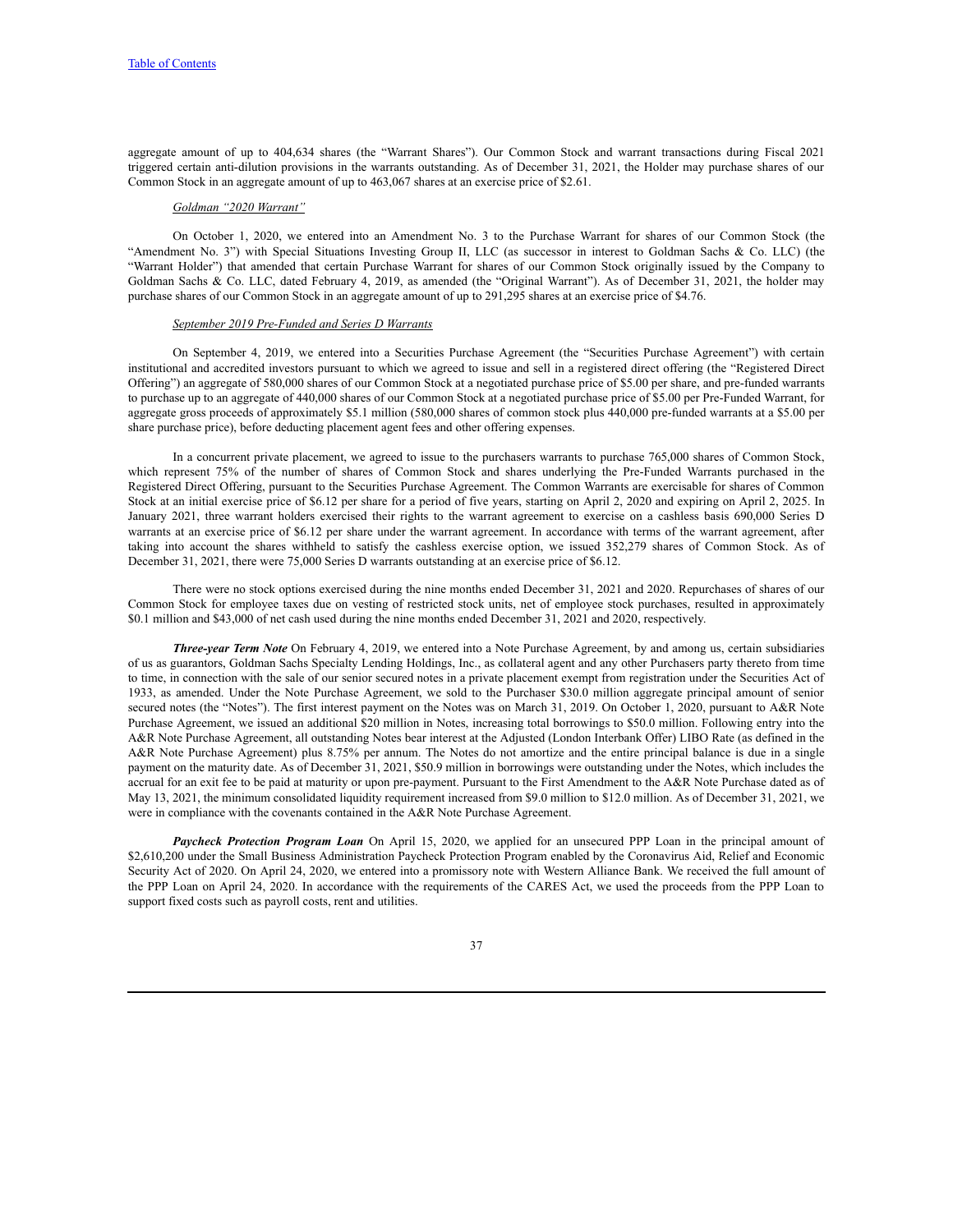On May 13, 2020, we repaid \$660,200 of the PPP Loan in accordance with the Fourth Amendment to the Note Purchase Agreement between the Company and Goldman Sachs Specialty Lending Group, L.P.

In February 2021, we applied for forgiveness of the PPP Loan. In June 2021, we received notification that our request for forgiveness of the PPP Loan was approved in full. In June 2021, we also received a refund of the \$660,200 previously repaid in accordance with the Fourth Amendment to the Note Purchase Agreement between the Company and Goldman Sachs Specialty Group, L.P.

*Working Capital and Other Operating Assets and Liabilities* Cash used for working capital was \$11.4 million during the nine months ended December 31, 2021, an increase of \$14.3 million from the cash provided from working capital of \$2.9 million during the nine months ended December 31, 2020. These increases in cash used for working capital and other operating assets and liabilities were primarily due to increases in inventory and accounts receivable, partially offset by changes in accounts payable and accrued expenses.

*Evaluation of Ability to Maintain Current Level of Operations* In connection with the preparation of these condensed consolidated financial statements for the nine months ended December 31, 2021, management evaluated whether there were conditions and events, considered in the aggregate, that raised substantial doubt about our ability to meet obligations as they became due over the next twelve months from the date of issuance of our third quarter of Fiscal 2022 interim condensed consolidated financial statements. Management assessed that there were such conditions and events, including a history of recurring operating losses, negative cash flows from operating activities, the continued impact of the COVID-19 pandemic, volatility of the global oil and gas markets, a strong U.S. dollar in certain markets (making its products more expensive in such markets and ongoing global geopolitical tensions). We incurred a net loss of \$13.3 million and used net cash in operating activities of \$23.0 million for the nine months ended December 31, 2021. Our net loss improved during the nine months ended December 31, 2021 compared to the nine months ended December 31, 2020, primarily due to the gain on extinguishment of debt as a result of forgiveness of the Paycheck Protection Program ("PPP") loan (see Note 10 – *Term Note Payable* for further discussion of the PPP loan), partially offset by increases in selling, general and administrative expense driven by the impacts of the enactment of our Business Continuity Plan in the same period last year. Cash used for working capital requirements during the quarter were primarily for increases in inventory related to our intent to grow our long-term rental fleet from 10.6 MW to 21.1 MW, as well as the delayed timing of accounts receivable collections due to the COVID-19 pandemic. Additionally, we used cash to replace parts under our reliability repair program established during the fourth quarter for Fiscal 2021. As of December 31, 2021, we had cash and cash equivalents of \$31.3 million, working capital of \$45.2 million, outstanding debt of \$50.9 million at fair value (see Note 10 – *Term Note Payable* for further discussion of the outstanding debt), and inventory purchase commitments of approximately \$40.1 million through Fiscal 2023. Certain inventory delivery dates and related payments are not firmly scheduled; therefore, amounts under these firm purchase commitments will be payable upon the receipt of the related inventories and consequently may extend beyond 2023.

Depending on the timing of our future sales and collection of related receivables, managing inventory costs and the timing of inventory purchases and deliveries required to fulfill the backlog, our future capital requirements may vary materially from those now planned. The amount of capital that we will need in the future will require us to achieve significantly increased sales volume which is dependent on many factors, including:

- the continuing impact of the COVID-19 pandemic on the global economy and specifically on oil and gas markets;
- the market acceptance of our products and services;
- our business, product and capital expenditure plans;
- capital improvements to new and existing facilities;
- our competitors' response to our products and services;
- our relationships with customers, distributors, dealers and project resellers; and
- our customers' ability to afford and/or finance our products.

Our accounts receivable balance, net of allowances, was \$26.8 million and \$20.6 million as of December 31, 2021 and March 31, 2021, respectively. Days sales outstanding in accounts receivable ("DSO") increased by 8 days to 119 days as of December 31, 2021 compared to 111 days as of March 31, 2021, primarily due to delays in accounts receivable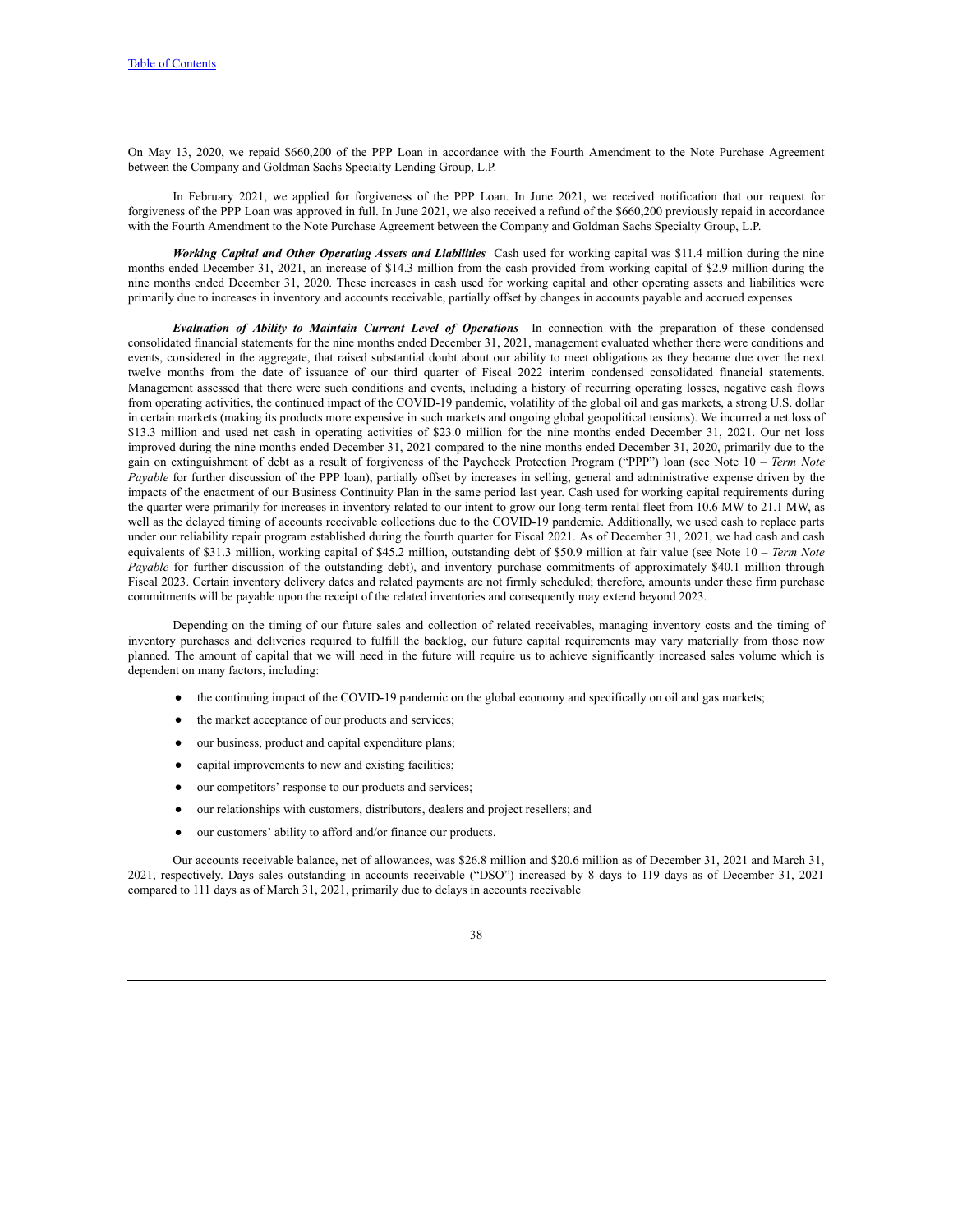collections related to project delays due to the COVID-19 pandemic. DSO decreased by 16 days to 119 days as of December 31, 2021 compared to 135 days as of September 30, 2021, primarily due to an increase in accounts receivable collections as our Distributors saw improved cash flows as the COVID-19 pandemic subsides. In the Energy Efficiency market vertical we sell to end users that have been significantly, economically impacted by the pandemic, such as in the Hospitality and Health Care industries. Additionally, the COVID-19 Pandemic heavily impacted our natural resources market vertical, where we primarily sell to Oil & Gas end users. While oil prices have rebounded above \$80 per barrel, we have not seen a corresponding rebound in capital expenditures or spending activity.

No assurance can be given that future bad debt expense will not increase above current operating levels. Increased bad debt expense or delays in collecting accounts receivable could have a material adverse effect on cash flows and results of operations. In addition, our ability to access the capital markets may be severely restricted or made very expensive at a time when we need, or would like, to do so, which could have a material adverse impact on our liquidity and financial resources. Certain industries in which our customers do business and certain geographic areas have been and could continue to be adversely affected by the previously referenced economic and geopolitical considerations.

Based on our current operating plan, management anticipates that, given current working capital levels, current financial projections and funds received under debt agreements as further described in Note 10 of the financial statements, and funds received under offerings of Common Stock as further described in Note 8 of the financial statements*,* we will be able to meet our financial obligations as they become due over the twelve months from the date of issuance of our third quarter of Fiscal 2022 interim condensed consolidated financial statements.

#### **New Accounting Pronouncements**

Refer to Note 3 – *Recently Issued Accounting Pronouncements* in the Notes to Condensed Consolidated Financial Statements (Part I, Item 1 of this Form 10-Q) for information regarding new accounting standards.

#### **Off-Balance Sheet Arrangements**

We do not have any material off-balance sheet arrangements.

#### <span id="page-38-0"></span>**Item 4. Controls and Procedures**

#### *Evaluation of Disclosure Controls and Procedures*

Under the supervision and with the participation of our management, including the Chief Executive Officer and Chief Financial Officer, we evaluated the effectiveness of the design and operation of our disclosure controls and procedures, as defined in Rules 13a-15(e) and 15d-15(e) under the Exchange Act, as of the end of the period covered by this report. Based upon that evaluation, our Chief Executive Officer and our Chief Financial Officer concluded that, as of the end of the period covered by this report, our disclosure controls and procedures were effective as of December 31, 2021. The term "disclosure controls and procedures" means controls and other procedures of ours that are designed to ensure that information required to be disclosed by us in the reports that we file or submit under the Exchange Act is recorded, processed, summarized and reported within required time periods. Disclosure controls and procedures include, without limitation, controls and procedures designed to ensure that information required to be disclosed by us in the reports that we file or submit under the Exchange Act is accumulated and communicated to management, including our Chief Executive Officer and Chief Financial Officer, as appropriate, to allow timely decisions regarding required disclosure.

#### *Changes in Internal Control Over Financial Reporting*

There was no change in our internal control over financial reporting (as defined in Rules 13a-15(f) and 15d-15(f) under the Exchange Act) during our most recently completed fiscal quarter that has materially affected, or is reasonably likely to materially affect, our internal control over financial reporting.

#### *Inherent limitations of the Ef ectiveness of Internal Control*

A control system, no matter how well conceived and operated, can provide only reasonable, not absolute, assurance that the objectives of the internal control system are met. Because of the inherent limitations of any internal control system, no evaluation of controls can provide absolute assurance that all control issues, if any, within a company have been detected.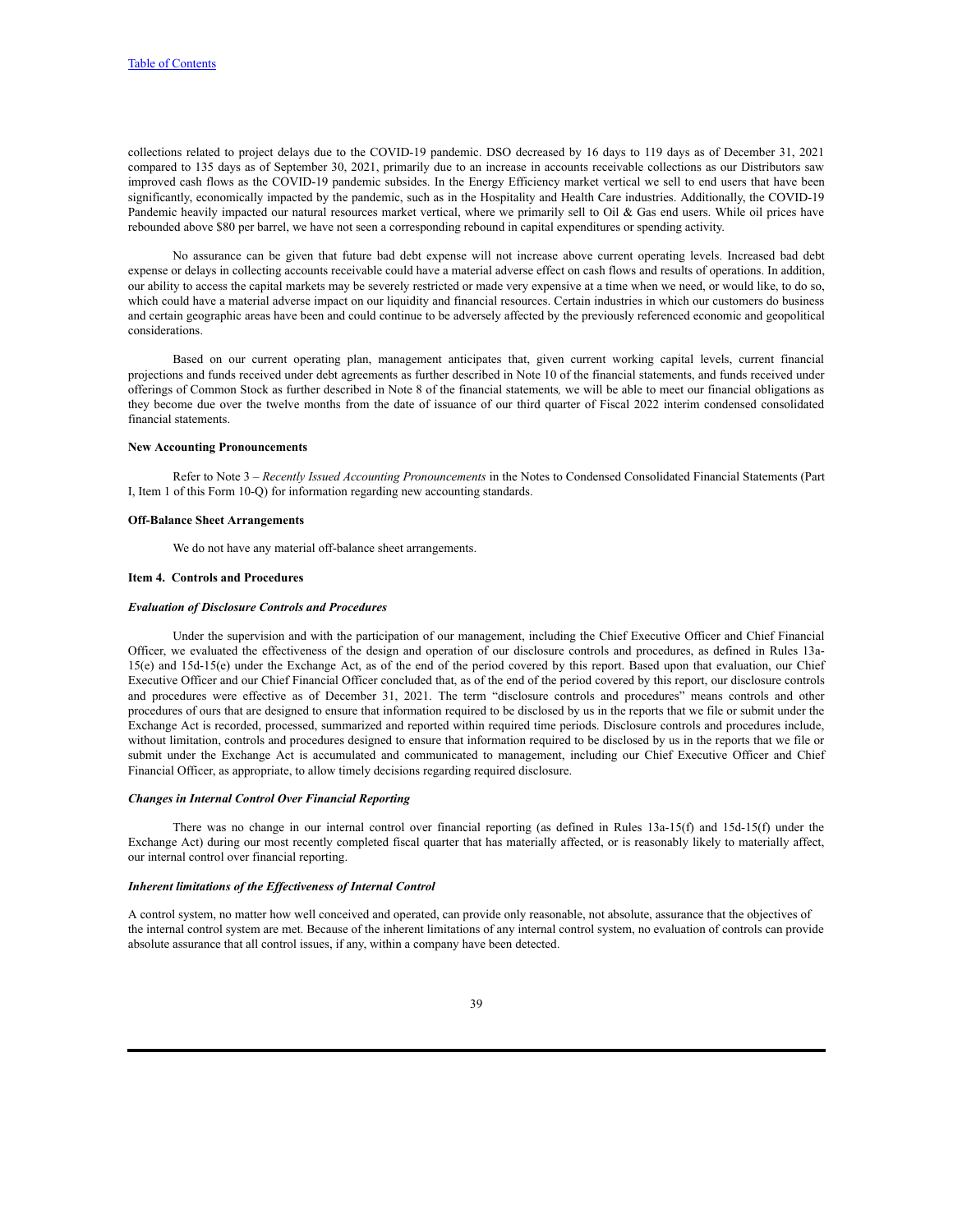# <span id="page-39-0"></span>**PART II — OTHER INFORMATION**

# <span id="page-39-1"></span>**Item 1.** *Legal Proceedings*

Refer to Note 14 – *Commitments and Contingencies* — *Legal Matters*, in the Notes to Condensed Consolidated Financial Statements (Part I, Item 1 of this Form 10-Q) for information regarding legal proceedings in which we are involved. From time-to-time, we are involved in other pending and threatened litigation in the normal course of business in which claims for monetary damages are asserted. In the opinion of management, the ultimate liability, if any, arising from such pending or threatened litigation is not expected to have a material effect on our results of operations, liquidity, or financial position.

# <span id="page-39-2"></span>**Item 1A.** *Risk Factors*

There have been no material changes to the risk factors disclosed in our Annual Report on Form 10-K for Fiscal 2021.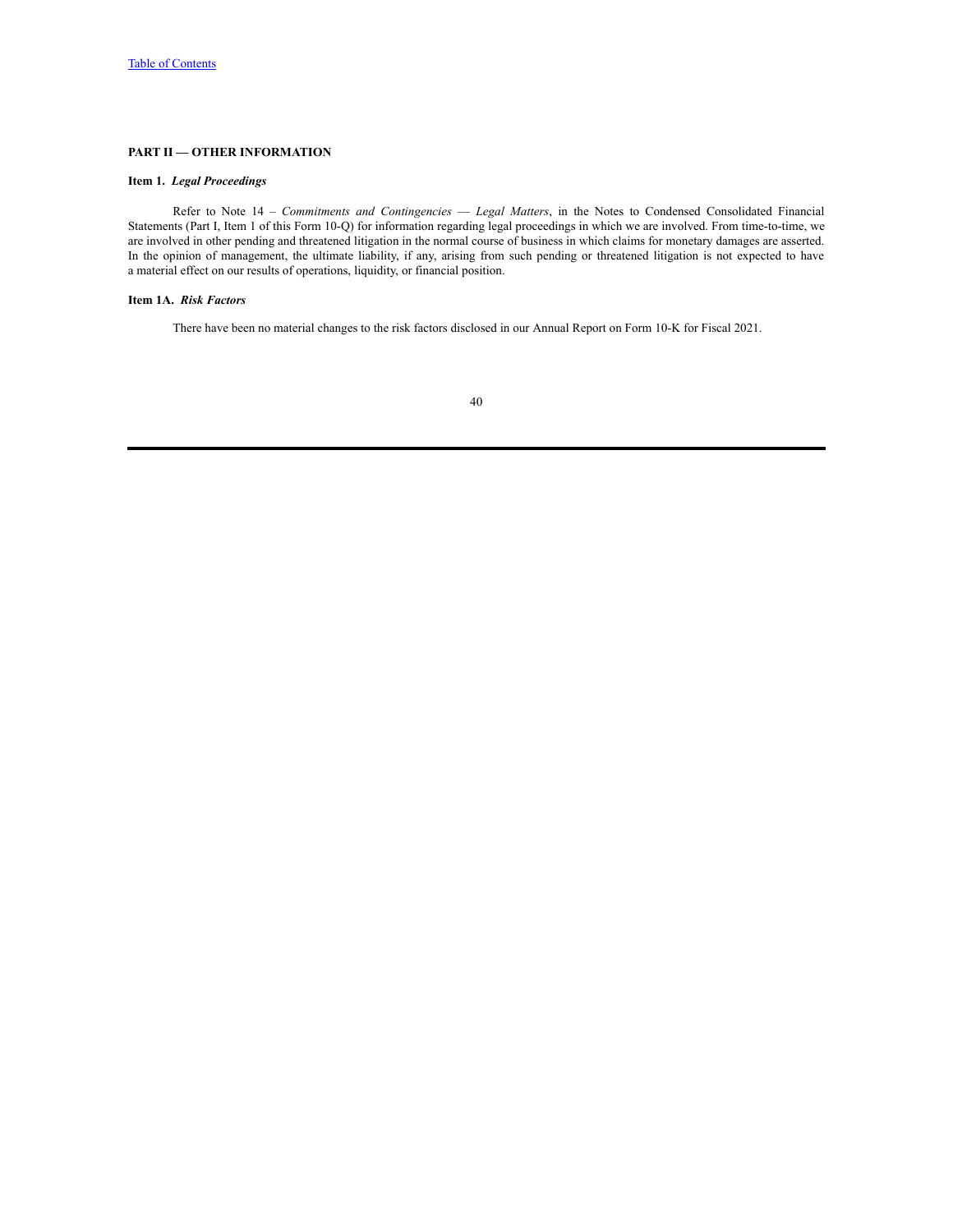# <span id="page-40-0"></span>**Item 6.** *Exhibits*

| Exhibit<br>Number | <b>Description</b>                                                                                                                                 |
|-------------------|----------------------------------------------------------------------------------------------------------------------------------------------------|
|                   | Conformed Copy of Second Amended and Restated Certificate of Incorporation of Capstone Green Energy Corporation, as<br>3.1                         |
|                   | amended through April 22, 2021 (b)                                                                                                                 |
|                   | Conformed Copy of Fifth Amended and Restated Bylaws of Capstone Green Energy Corporation effective as of April 22,<br>3.2                          |
|                   | 2021, as amended through August 26, 2021 (a)                                                                                                       |
|                   | Amended and Restated Note Purchase Agreement, dated as of October 1, 2020, by and among Capstone Turbine<br>4.1                                    |
|                   | Corporation, certain subsidiaries of the Company and Goldman Sachs Specialty Lending Group, L.P. (as successor in interest                         |
|                   | to Goldman Sachs Specialty Lending Holdings, Inc.) (c)                                                                                             |
|                   | First Amendment to the Amended and Restated Note Purchase Agreement, dated as of May 13, 2021 by and among<br>4.2                                  |
|                   | Capstone Green Energy Corporation, certain subsidiaries of the Company and Goldman Sachs Specialty Lending Group,                                  |
|                   | $L.P.$ (d)                                                                                                                                         |
|                   | Capstone Green Energy Corporation 2017 Equity Incentive Plan, as amended through August 27, 2021 (a)<br>4.3                                        |
| 31.1              | Certification of Chief Executive Officer pursuant to Exchange Act Rules 13a-14(a) and 15d-14(a), as adopted pursuant to                            |
|                   | Section 302 of the Sarbanes-Oxley Act of 2002                                                                                                      |
| 31.2              | Certification of Chief Financial Officer pursuant to Exchange Act Rules 13a-14(a) and 15d-14(a), as adopted pursuant to                            |
|                   | Section 302 of the Sarbanes-Oxley Act of 2002                                                                                                      |
|                   | Certification of Chief Executive Officer and Chief Financial Officer 18 U.S.C. Section 1350, as adopted pursuant to<br>32                          |
|                   | Section 906 of the Sarbanes-Oxley Act of 2002                                                                                                      |
| 101.INS           | XBRL Instance Document - the instance document does not appear in the Interactive Data File because its XBRL tags are                              |
|                   | embedded within the inline XBRL document                                                                                                           |
| 101.SCH           | <b>XBRL Schema Document</b>                                                                                                                        |
| 101.CAL           | <b>XBRL Calculation Linkbase Document</b>                                                                                                          |
| 101.LAB           | <b>XBRL Label Linkbase Document</b>                                                                                                                |
| 101.PRE           | <b>XBRL Presentation Linkbase Document</b>                                                                                                         |
| 101.DEF           | <b>XBRL Definition Linkbase Document</b>                                                                                                           |
| 104               | The cover page from Capstone Green Energy Corporation's Quarterly Report on Form 10-Q for the quarter ended December                               |
|                   | 31, 2021, formatted in Inline XBRL and contained in Exhibit 101                                                                                    |
| (a)               | Incorporated by reference to Capstone Green Energy Corporation's Quarterly report on Form 10-Q, filed on November 10, 2021<br>(File No. 001-15957) |
| (b)               | Incorporated by reference to Capstone Green Energy Corporation's Quarterly report on Form 10-Q, filed on August 11, 2021 (File<br>No. 001-15957)   |

- (c) Incorporated by reference to Capstone Turbine Corporation's Current Report on Form 8-K, filed on October 5, 2020 (File No. 001- 15957)
- (d) Incorporated by reference to Capstone Turbine Corporation's Current Report on Form 8-K, filed on May 14, 2021 (File No. 001- 15957)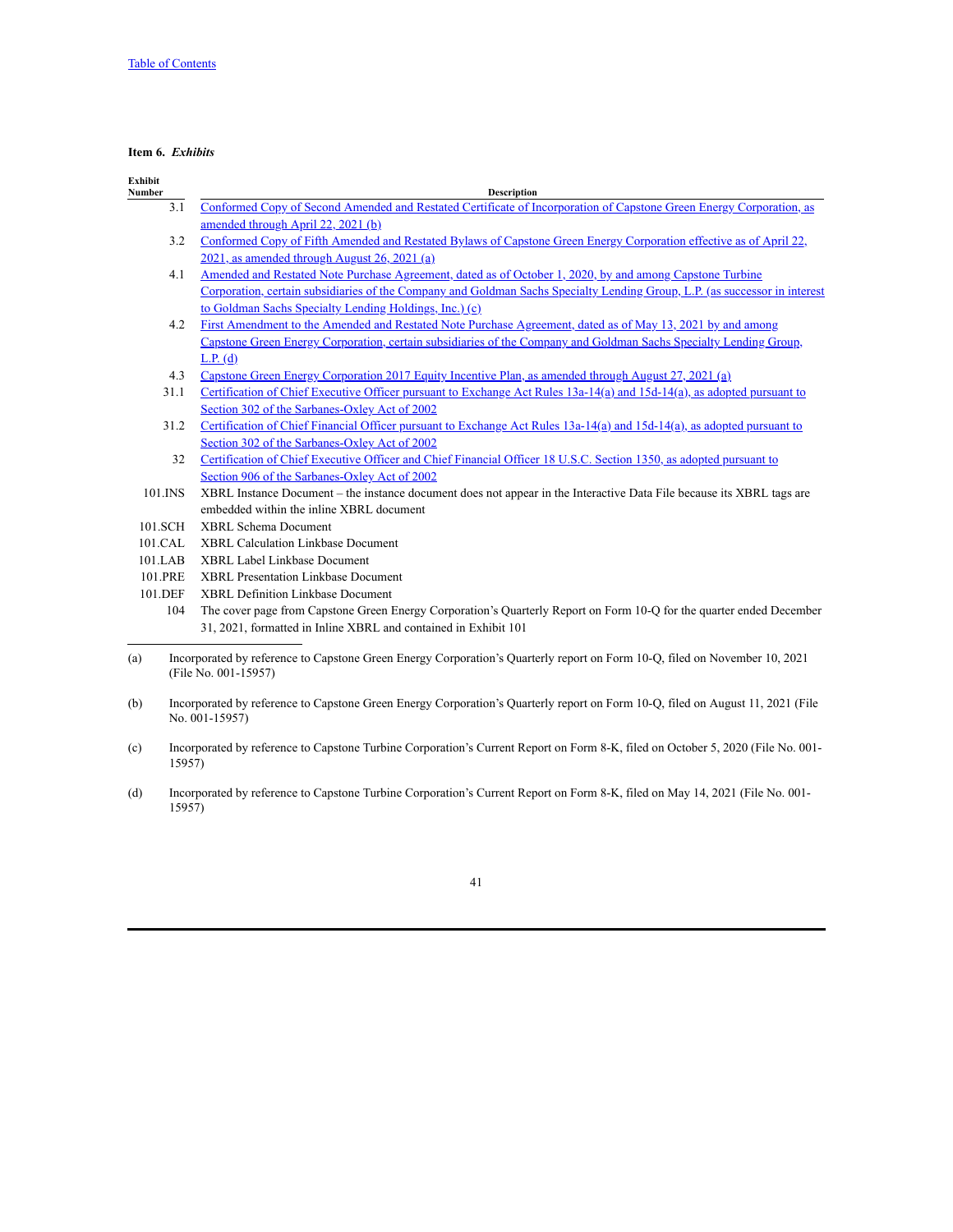# **SIGNATURES**

<span id="page-41-0"></span>Pursuant to the requirements of the Securities Exchange Act of 1934, the registrant has duly caused this report to be signed on its behalf by the undersigned thereunto duly authorized.

# CAPSTONE GREEN ENERGY CORPORATION

By: /s/ FREDERICK S. HENCKEN III

Frederick S. Hencken III *Chief Financial Of icer (Principal Financial Of icer)*

Date: February 10, 2022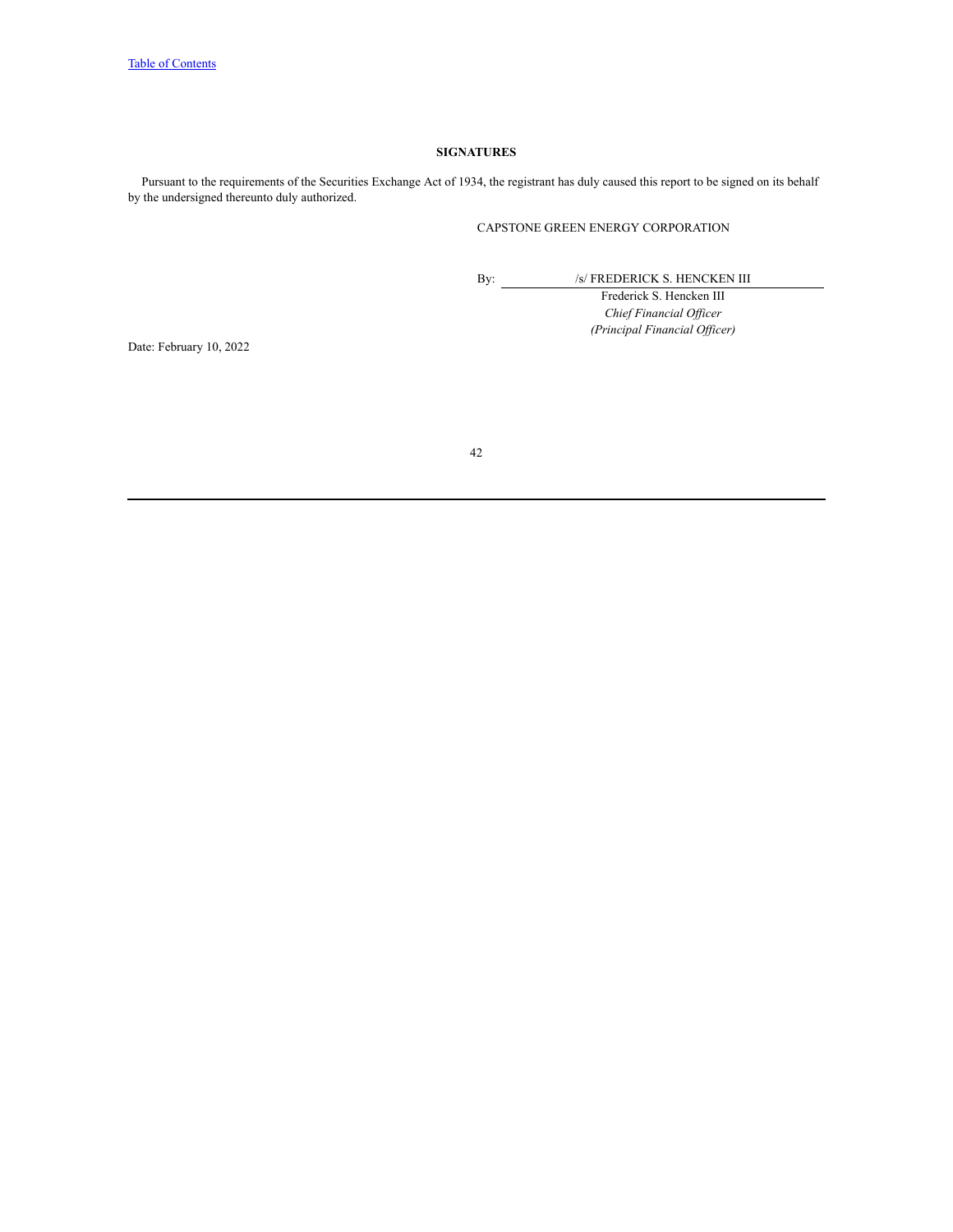# **CERTIFICATION OF THE CHIEF EXECUTIVE OFFICER**

I, Darren R. Jamison, certify that:

- 1. I have reviewed this quarterly report on Form 10-Q of Capstone Green Energy Corporation;
- 2. Based on my knowledge, this report does not contain any untrue statement of a material fact or omit to state a material fact necessary to make the statements made, in light of the circumstances under which such statements were made, not misleading with respect to the period covered by this report;
- 3. Based on my knowledge, the financial statements, and other financial information included in this report, fairly present in all material respects the financial condition, results of operations and cash flows of the registrant as of, and for, the periods presented in this report;
- 4. The registrant's other certifying officer and I are responsible for establishing and maintaining disclosure controls and procedures (as defined in Exchange Act Rules 13a-15(e) and 15d-15(e)) and internal control over financial reporting (as defined in Exchange Act Rules 13a-15(f) and 15d-15(f)) for the registrant and have:
	- (a) Designed such disclosure controls and procedures, or caused such disclosure controls and procedures to be designed under our supervision, to ensure that material information relating to the registrant, including its consolidated subsidiaries, is made known to us by others within those entities, particularly during the period in which this report is being prepared;
	- (b) Designed such internal control over financial reporting, or caused such internal control over financial reporting to be designed under our supervision, to provide reasonable assurance regarding the reliability of financial reporting and the preparation of financial statements for external purposes in accordance with generally accepted accounting principles;
	- (c) Evaluated the effectiveness of the registrant's disclosure controls and procedures and presented in this report our conclusions about the effectiveness of the disclosure controls and procedures, as of the end of the period covered by this report based on such evaluation; and
	- (d) Disclosed in this report any change in the registrant's internal control over financial reporting that occurred during the registrant's most recent fiscal quarter (the registrant's fourth fiscal quarter in the case of an annual report) that has materially affected, or is reasonably likely to materially affect, the registrant's internal control over financial reporting; and
- 5. The registrant's other certifying officer and I have disclosed, based on our most recent evaluation of internal control over financial reporting, to the registrant's auditors and the audit committee of the registrant's board of directors (or persons performing the equivalent functions):
	- (a) All significant deficiencies and material weaknesses in the design or operation of internal control over financial reporting which are reasonably likely to adversely affect the registrant's ability to record, process, summarize and report financial information; and
	- (b) Any fraud, whether or not material, that involves management or other employees who have a significant role in the registrant's internal control over financial reporting.

Date: February 10, 2022

| By:                                                        | /s/ DARREN R. JAMISON |  |  |
|------------------------------------------------------------|-----------------------|--|--|
|                                                            | Darren R. Jamison     |  |  |
| President and Chief Executive Officer (Principal Executive |                       |  |  |
|                                                            | Officer)              |  |  |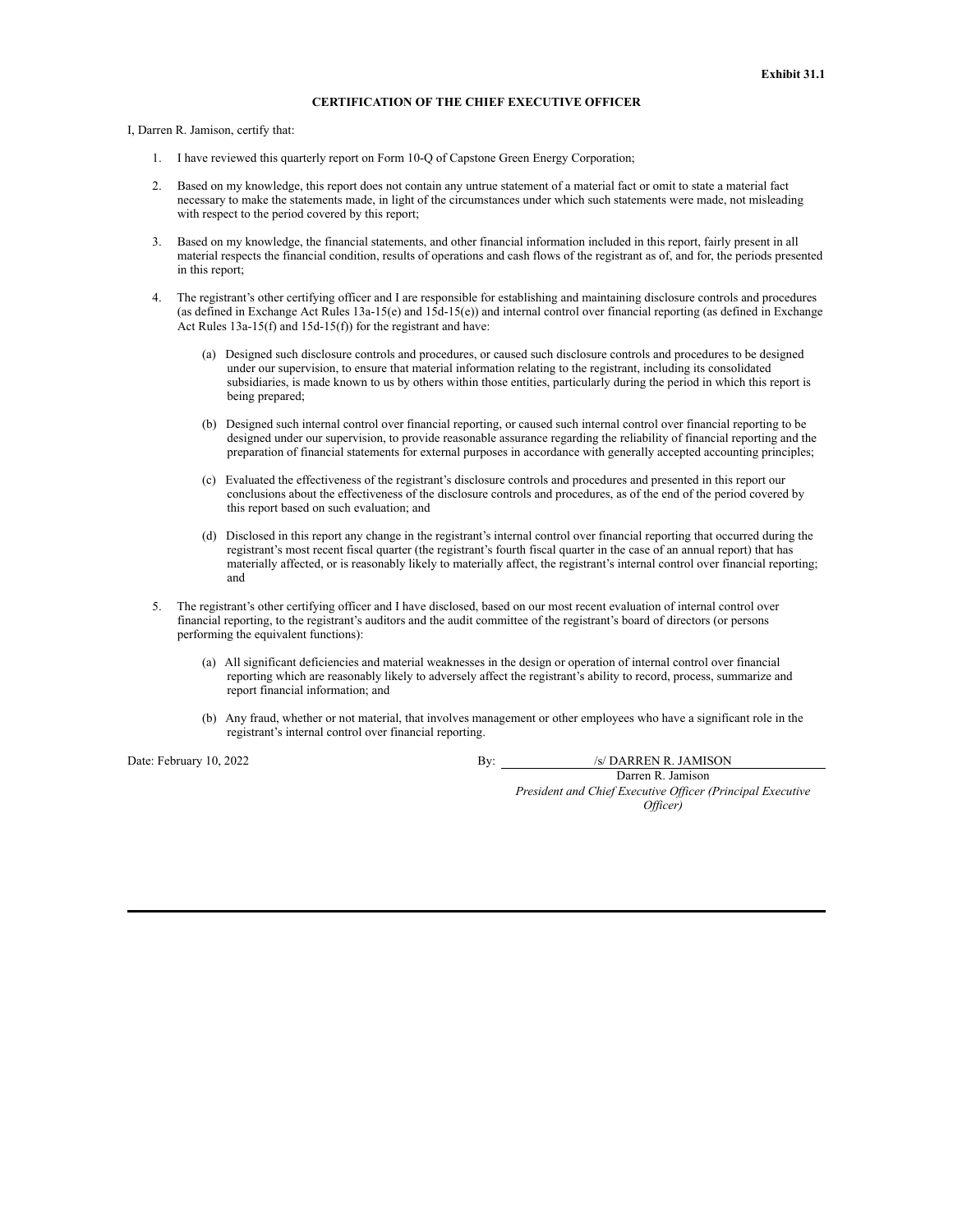# **CERTIFICATION OF THE CHIEF FINANCIAL OFFICER**

I, Frederick S. Hencken, certify that:

- 1. I have reviewed this quarterly report on Form 10-Q of Capstone Green Energy Corporation;
- 2. Based on my knowledge, this report does not contain any untrue statement of a material fact or omit to state a material fact necessary to make the statements made, in light of the circumstances under which such statements were made, not misleading with respect to the period covered by this report;
- 3. Based on my knowledge, the financial statements, and other financial information included in this report, fairly present in all material respects the financial condition, results of operations and cash flows of the registrant as of, and for, the periods presented in this report;
- 4. The registrant's other certifying officer and I are responsible for establishing and maintaining disclosure controls and procedures (as defined in Exchange Act Rules 13a-15(e) and 15d-15(e)) and internal control over financial reporting (as defined in Exchange Act Rules 13a-15(f) and 15d-15(f)) for the registrant and have:
	- (a) Designed such disclosure controls and procedures, or caused such disclosure controls and procedures to be designed under our supervision, to ensure that material information relating to the registrant, including its consolidated subsidiaries, is made known to us by others within those entities, particularly during the period in which this report is being prepared;
	- (b) Designed such internal control over financial reporting, or caused such internal control over financial reporting to be designed under our supervision, to provide reasonable assurance regarding the reliability of financial reporting and the preparation of financial statements for external purposes in accordance with generally accepted accounting principles;
	- (c) Evaluated the effectiveness of the registrant's disclosure controls and procedures and presented in this report our conclusions about the effectiveness of the disclosure controls and procedures, as of the end of the period covered by this report based on such evaluation; and
	- (d) Disclosed in this report any change in the registrant's internal control over financial reporting that occurred during the registrant's most recent fiscal quarter (the registrant's fourth fiscal quarter in the case of an annual report) that has materially affected, or is reasonably likely to materially affect, the registrant's internal control over financial reporting; and
- 5. The registrant's other certifying officer and I have disclosed, based on our most recent evaluation of internal control over financial reporting, to the registrant's auditors and the audit committee of the registrant's board of directors (or persons performing the equivalent functions):
	- (a) All significant deficiencies and material weaknesses in the design or operation of internal control over financial reporting which are reasonably likely to adversely affect the registrant's ability to record, process, summarize and report financial information; and
	- (b) Any fraud, whether or not material, that involves management or other employees who have a significant role in the registrant's internal control over financial reporting.

Date: February 10, 2022 By: */s/ FREDERICK S. HENCKEN III* 

Frederick S. Hencken III *Chief Financial Of icer (Principal Financial Of icer)*